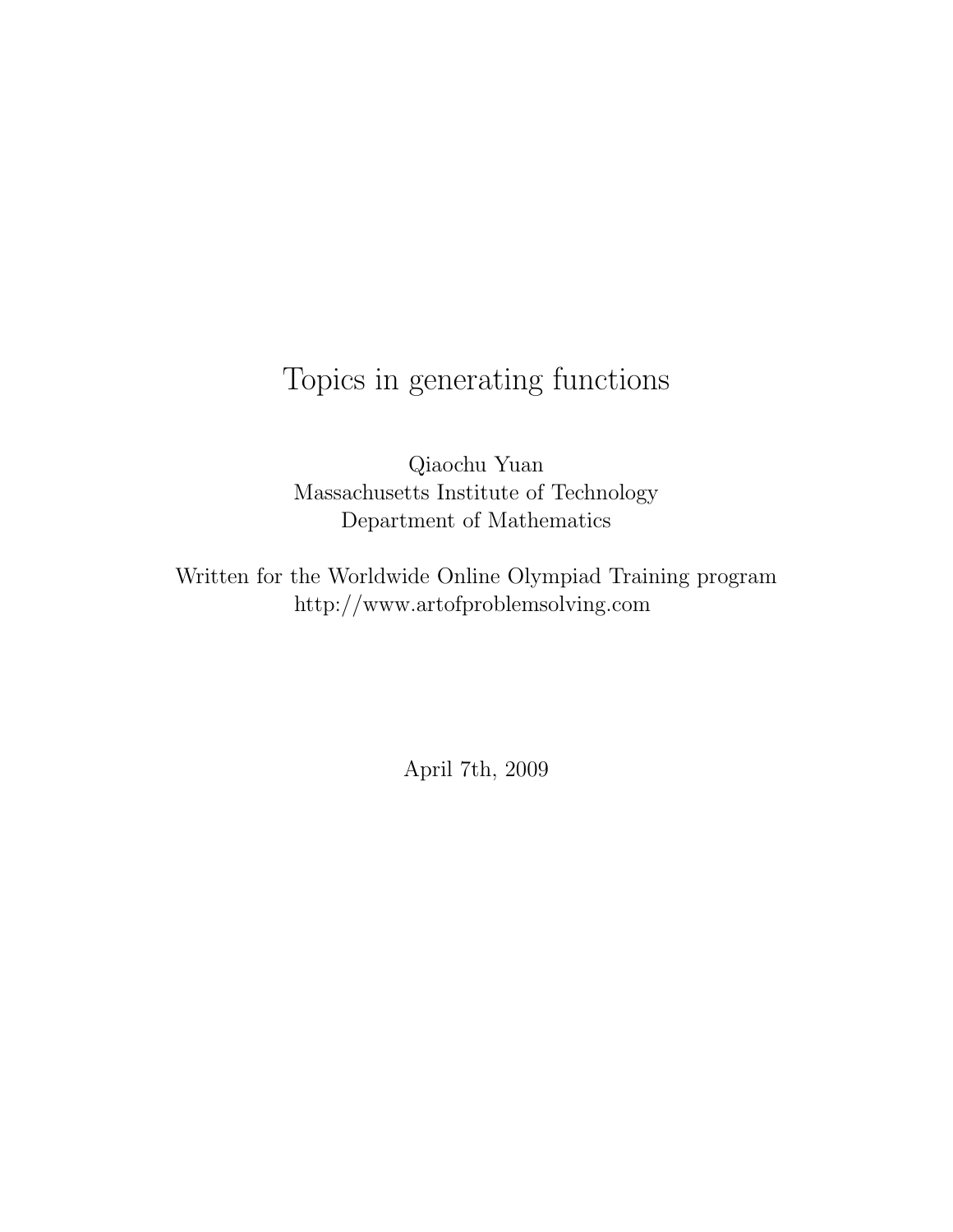## 1 Introduction

Suppose we want to study a sequence  $a_0, a_1, a_2, \ldots$  Such a sequence might be defined by a recurrence relation we're given, or it might count some family of sets. There are many specific classes of sequences with very different properties, so what general methods exist to study sequences? The general technique we'll discuss here is that of studying a sequence by studying its Z-transform, or generating function

$$
A(x) = a_0 + a_1 x + a_2 x^2 + \dots = \sum_{n \ge 0} a_n x^n.
$$
 (1)

An obvious advantage of this representation is that it's a very compact way of describing many simple sequences: for example, geometric series can be written as

$$
a + arx + ar2x2 + \dots = \frac{a}{1 - rx}
$$

which is just the statement of the geometric-series-summation formula. You can think of the introduction of the parameter x as useful because it allows you to restrict to  $x$  small enough so that we have convergence regardless of the value of  $r$ , but you don't really need calculus to understand generating functions: for most purposes it's more convenient to regard generating functions as formal and ignore questions of convergence. The ring of formal power series, denoted  $\mathbb{C}[[x]]$ , consists of infinite sums of precisely the above form, with addition defined by

$$
(a_0 + a_1x + ...) + (b_0 + b_1x + ...) = (a_0 + b_0) + (a_1 + b_1)x + ...
$$
\n(2)

and multiplication defined by

$$
(a_0 + a_1 x + ...) (b_0 + b_1 x + ...) = c_0 + c_1 x + ..., c_n = \sum_{k=0}^{n} a_k b_{n-k}.
$$
 (3)

 $(c_n)$  is called the *convolution* of the sequences  $(a_n)$  and  $(b_n)$ . One big advantage of the generating function approach is that convolution is a natural operation on many sequences of combinatorial interest and that talking about multiplying functions is easier than writing down convolutions. But as we'll see, the value of the generating functions approach is much deeper than this.

**Example** Denote the probability of rolling a sum of n with d six-sided dice by  $p_{n,d}$ . Clearly one rolls a sum of n by rolling a sum of  $n - k$  with the first  $d - 1$  dice and rolling a sum of k on the last die; in other words, we have the recurrence

$$
p_{n,d} = \frac{p_{n-1,d-1} + p_{n-2,d-1} + \dots + p_{n-6,d-1}}{6}.
$$

This recurrence is difficult to work with until we realize that it is a convolution and equivalent to the following identity: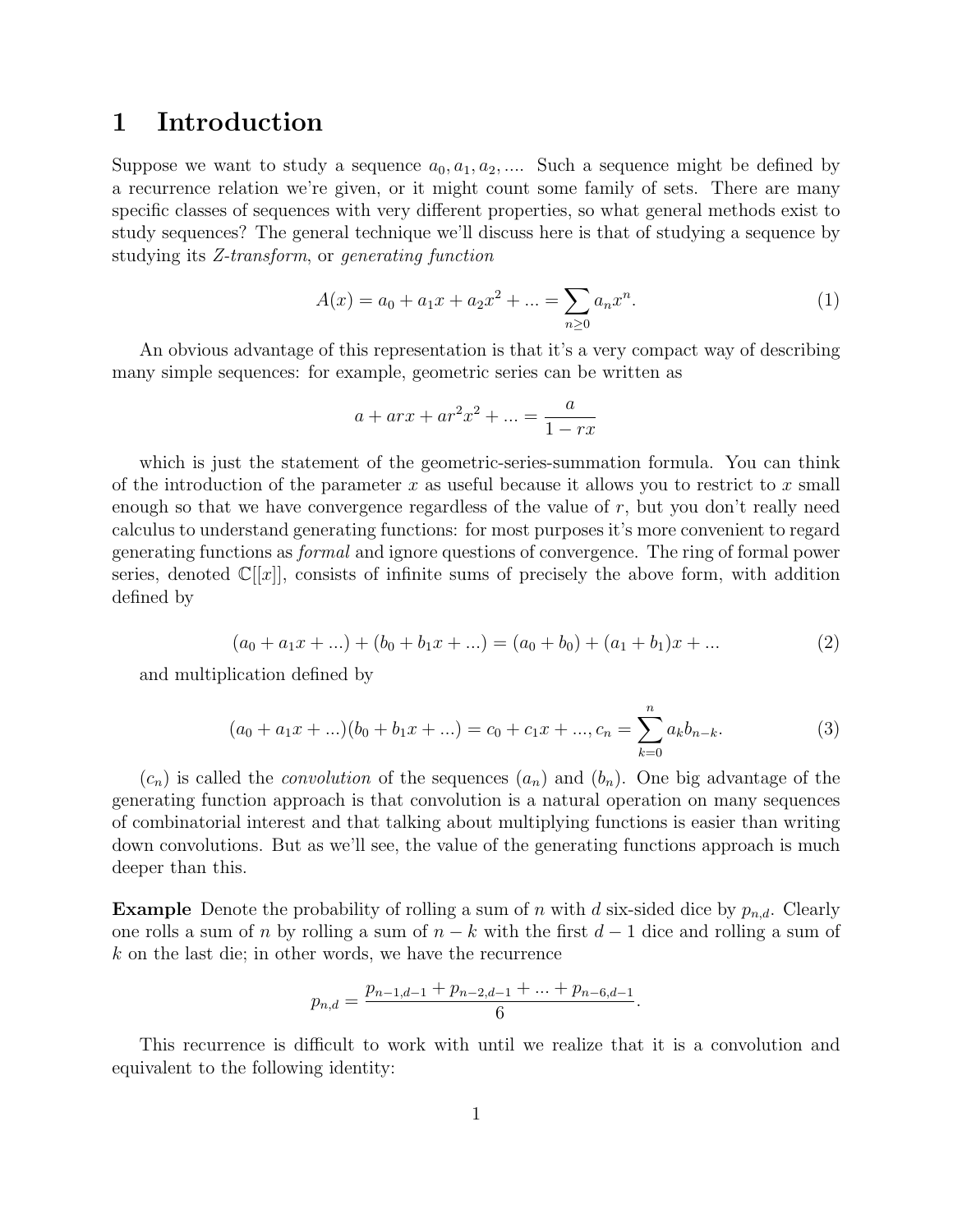$$
\sum_{n\geq 0} p_{n,d} x^n = \left(\frac{x + x^2 + \dots + x^6}{6}\right) \left(\sum_{n\geq 0} p_{n,d-1} x^n\right) = \left(\frac{x + x^2 + \dots + x^6}{6}\right)^d.
$$

Note that, as expected, this identity tells us that the probability of rolling a sum less than d is zero and that the probability of rolling a sum of either d or 6d is  $\frac{1}{6^d}$ . The generating function  $\frac{x+x^2+...+x^6}{6}$  $\frac{f_{\cdots}+x^{6}}{6}$  is just  $p_{1,1}x + p_{2,1}x^{2} + \ldots$ , the function that describes the probability of rolling each face on a six-sided die.

Now here's a computation you really don't want to do without generating functions: the factorization

$$
x + x2 + ... + x6 = x \left( \frac{(x3 - 1)(x3 + 1)}{x - 1} \right) = x(x + 1)(x2 + x + 1)(x2 - x + 1),
$$

which implies the following factorization:

$$
(x+x^2+...+x^6)^2 = x(x^2+1)(x^2+x+1) \cdot x(x^2+1)(x^2+x+1)(x^2-x+1)^2
$$
  
= 
$$
(x+2x^2+2x^3+x^4)(x+x^3+x^4+x^5+x^6+x^8).
$$

What this means, interpreted combinatorially, is as follows: the probability distribution of rolling two normal six-sided dice is the same as the probability distribution of rolling a die with sides 1, 2, 2, 3, 3, 4 and sides 1, 3, 4, 5, 6, 8, and in fact substituting  $x = 1$  and playing around with the factors above should convince you that this is the *only other pair of six-sided* dice for which this is true. A fact like this, which might seem to require a lot of tedious casework to verify, follows directly from the factorization of polynomials of the form  $x<sup>n</sup> - 1$ into their irreducible factors, known as cyclotomic polynomials.

In harder combinatorial problems, the sequence of interest won't have a nice formula even though it has a nice generating function. For example, the number of partitions  $p(n)$  of a positive integer  $n$  into a sum of other positive integers (ignoring order) has the beautiful generating function

$$
\sum_{n\geq 0} p(n)x^n = \frac{1}{(1-x)(1-x^2)(1-x^3)...}.
$$

While sequences like  $p(n)$  don't have "nice" closed forms, we can learn two very interesting things from this generating function: multiplying out the denominator (which is harder than it sounds), Euler obtained his pentagonal number theorem, which implies the beautiful recursion

$$
p(k) = p(k-1) + p(k-2) - p(k-5) - p(k-7) + p(k-12) + p(k-15) - + + \dots
$$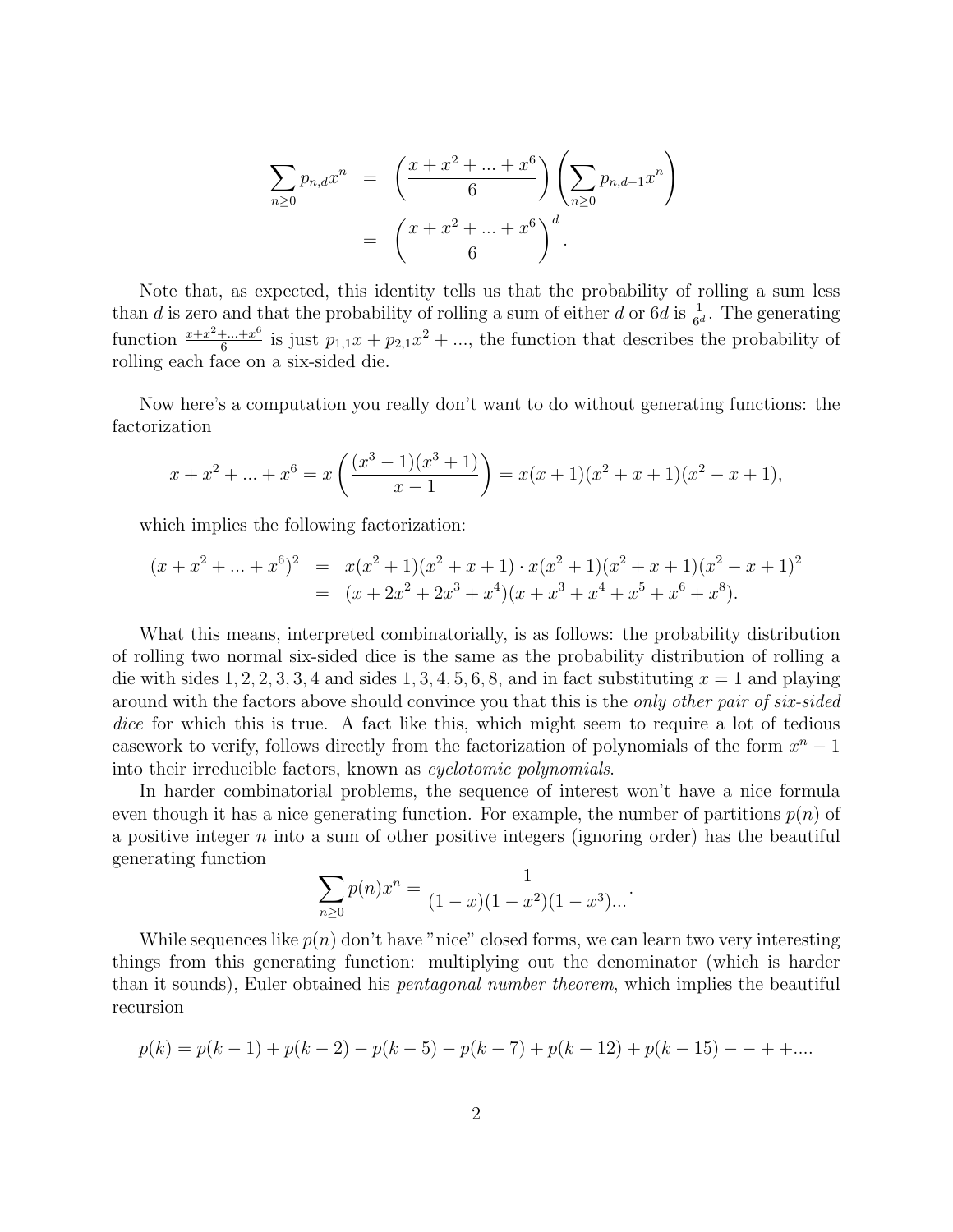While it is possible to give a combinatorial proof of this result, it's hard to imagine that it could've been discovered without generating functions. And the power of the generating function doesn't step there: analytic arguments allow us to deduce the asymptotic

$$
p(n) \sim \frac{1}{4\sqrt{3n}} e^{\pi\sqrt{\frac{2n}{3}}}.
$$

This beautiful result, due to Hardy and Ramanujan, is uniquely analytic. While we won't discuss the methods by which such estimates are obtained, it's good to keep in mind that generating functions can give us genuinely new information; see [6].

For combinatorialists, generating functions make the proof of certain combinatorial identities so easy in some cases that there are various combinatorial identities whose *only* proofs are via generating functions and for which a combinatorial proof isn't known. Hence generating functions also provide us with a rich source of difficult and interesting identities to explain.

## 1.1 What a "problem-solver" needs to know

There's a good reason to learn how to use generating functions properly, even if they don't show up too often on Olympiads: if you figure out what generating function to use on a problem, it tends to become very easy (at least, compared to other Olympiad problems). So it's a good idea to learn how to solve them in case they do show up!

This is not to say that it is always possible to apply these techniques automatically. Often figuring out the generating function becomes the main challenge of the problem. Fortunately, there are fairly systematic ways to do this, which we will attempt to cover. Keep the following general strategies and principles in mind as you read the specific strategies in the rest of this paper.

- 1. Be familiar with the simplest generating functions so you can recognize their coefficients when they appear in problems. (You'll know what these are once you're done reading.)
- 2. See if the problem statement implies a recursion. Recursions imply generating function identities.
- 3. Many natural operations on generating functions (multiplying by  $x$ , differentiating) are linear operators. If a computation seems difficult to do for a specific function  $F$ but it is easy to do for a class of functions  $\mathcal F$  and it is linear, see if you can write  $F$  as a sum of functions in  $\mathcal F$ . (This might be called the Fourier-analytic point of view.)
- 4. If a summation seems symmetric, it might be the result of a product of generating functions. The simplest example is the sum  $\sum a_k b_{n-k}$ , which can be written more symmetrically as  $\sum_{i+j=n} a_i b_j$ . The sum  $\sum_{i+j+k=n} a_i b_j c_k$ , for example, is a product of three generating functions.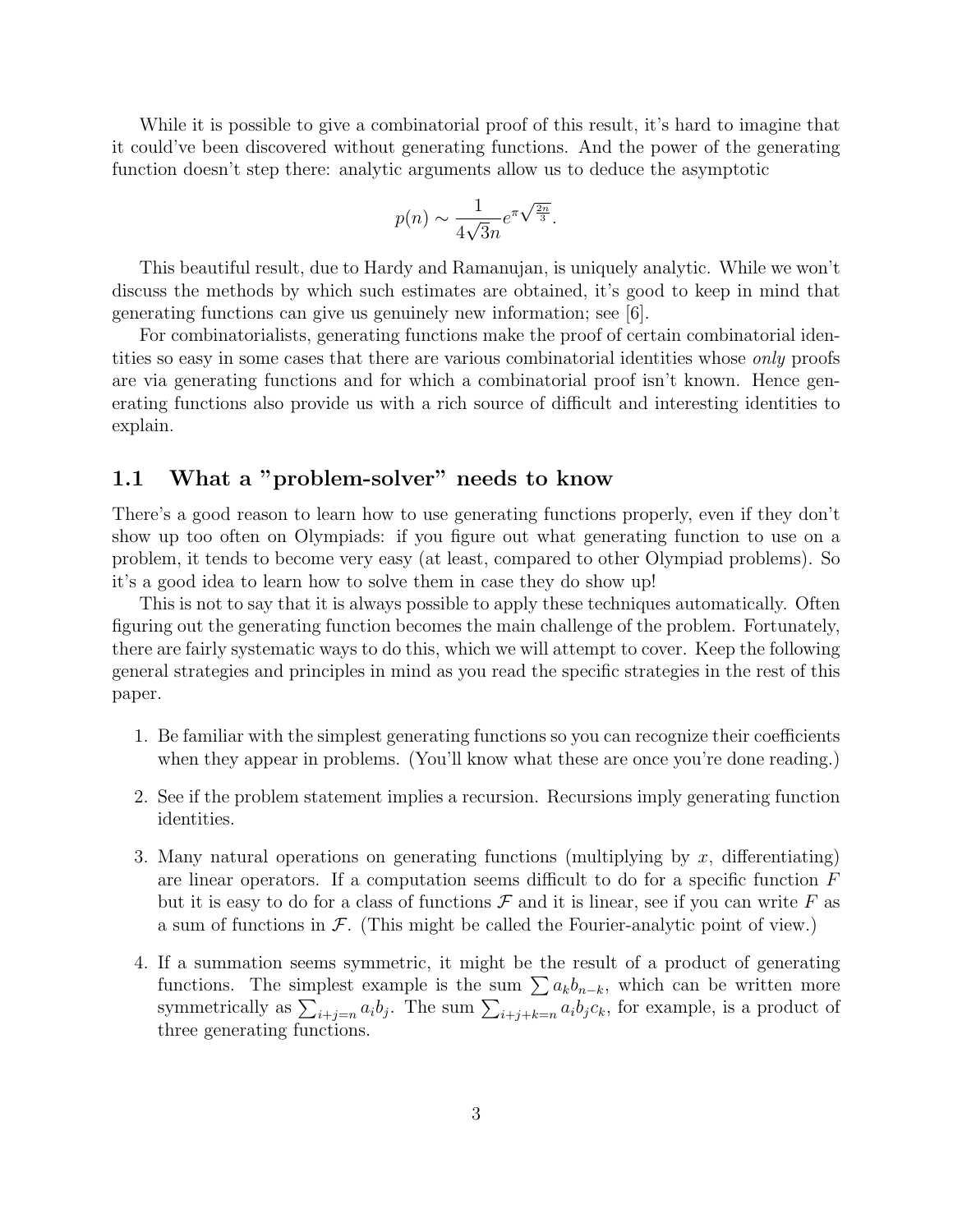- 5. If you know the closed form of a single generating function  $F$ , you know the closed form of any generating function you can get by manipulating  $F$  and you can compute any sum you can get by substituting specific values into any of those generating functions.
- 6. Special cases are harder than general cases because structure gets hidden. If you introduce extra variables, you might figure out what the general case is and you can solve that instead. On the other hand, there is more than one way to introduce a variable into a problem.
- 7. Exchanging orders of summation can turn difficult computations into simple ones. [6] has some very good examples.
- 8. Sequences don't have to be numbers.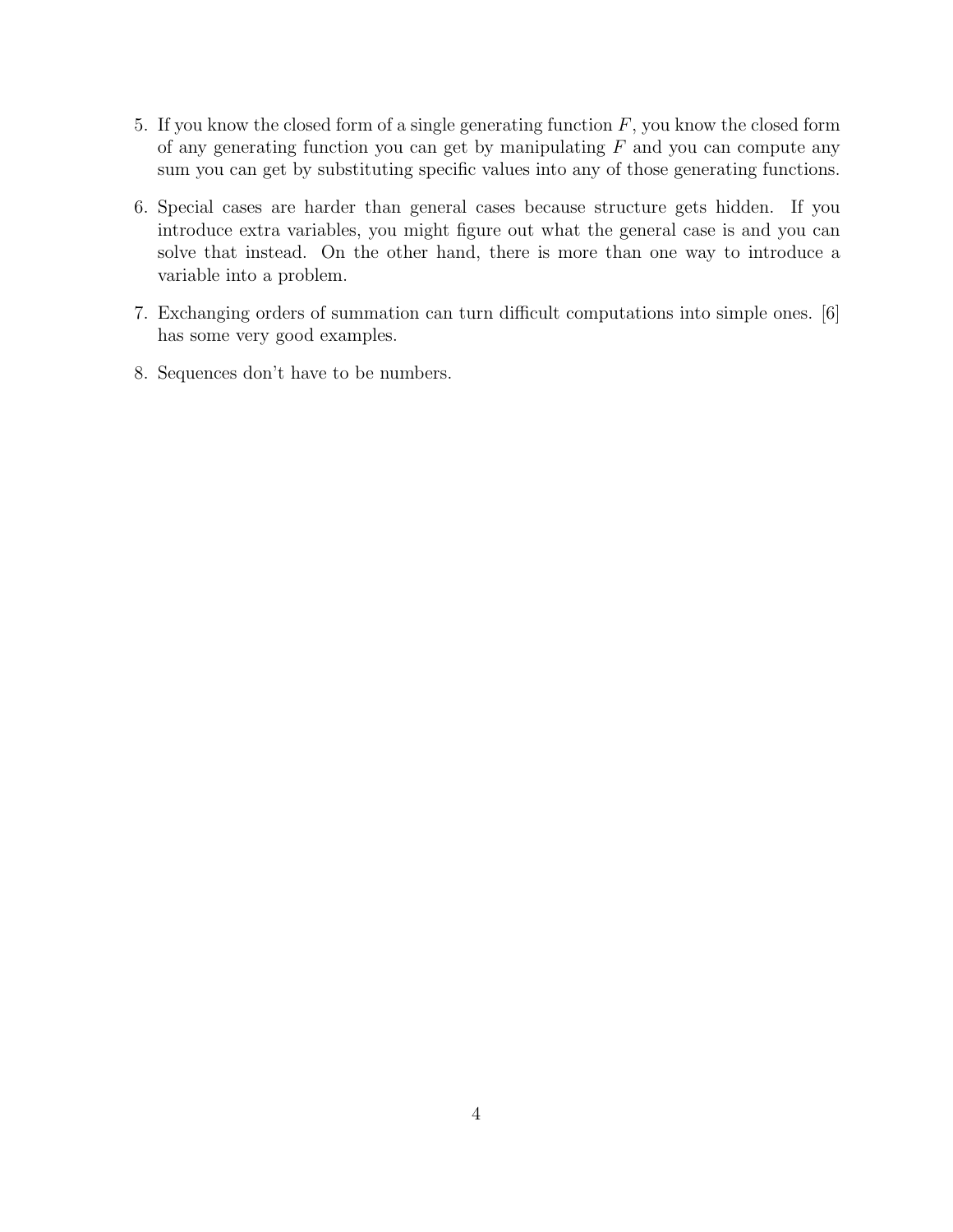## 2 Basic results

Given a sequence  $(a_n)$ , we call the associated function  $A(x) = \sum_{n\geq 0} a_n x^n$  its *ordinary* generating function, or ogf for short. There are many other kinds of generating function, but we'll explore this case first. Given a function  $A(x)$ , the notation  $[x^n]A(x)$  denotes the coefficient  $a_n$  of  $x^n$ . Adding generating functions is easy enough, but multiplication is worth discussing.

**Definition** Given two generating functions  $A(x) = \sum_{n\geq 0} a_n x^n, B(x) = \sum_{n\geq 0} b_n x^n$ , their product AB is the generating function  $C(x) = \sum_{n\geq 0} c_n x^n$  with coefficients

$$
c_n = \sum_{k=0}^{n} a_k b_{n-k}.\tag{4}
$$

 $(c_n)$  is called the *Cauchy product* or convolution of  $(a_k)$  and  $(b_k)$ .

The following suggests a combinatorial motivation for this definition.

**Proposition 2.1.** If A is a family of sets and  $a_k$  is the number of sets of "weight" k in A and B is a family of sets such that  $b_k$  is the number of sets of "weight" k in B, then  $c_n$  is the number of pairs of a set from A and a set from B of total "weight" n. We can therefore write

$$
A(x) = \sum_{a \in A} x^{|a|}, B(x) = \sum_{b \in B} x^{|b|}, C(x) = \sum_{c = (a,b) \in A \times B} x^{|c|}
$$
(5)

where |a| is the weight of a and  $|c| = |a| + |b|$  (by definition). We call  $A(x)$  the weight enumerator of A.

Note that the definition of weight is arbitrary: that's what makes this idea so powerful. Algebraically, this is the definition we would expect if we simply required that formal series multiply like polynomials, but as the combinatorial interpretation of the definition shows, it is both very general and usually the "correct" multiplication to think about combinatorially. If you think of the sets  $A, B$  as being "combinatorial sets," then  $C$  can be thought of as their "combinatorial Cartesian product"; this is the point of view taken up by species theory, which we will not discuss further, but the interested reader can consult [1].

**Example** Let A be the family of subsets of an *n*-element set X with weight the number of elements in a subset, and let  $B$  be the family of subsets of an m-element set  $Y$ , likewise. An ordered pair of a subset of X and a subset of Y determines a subset of the *disjoint union*  $X \sqcup Y$ , which has  $m + n$  elements. Thus

$$
\binom{m+n}{k} = \sum_{i=0}^{k} \binom{m}{i} \binom{n}{k-i}.
$$

In generating function terms,  $(1+x)^{m+n} = (1+x)^m(1+x)^n$ . This is known as Vandermonde's *identity*, and we will return to it later.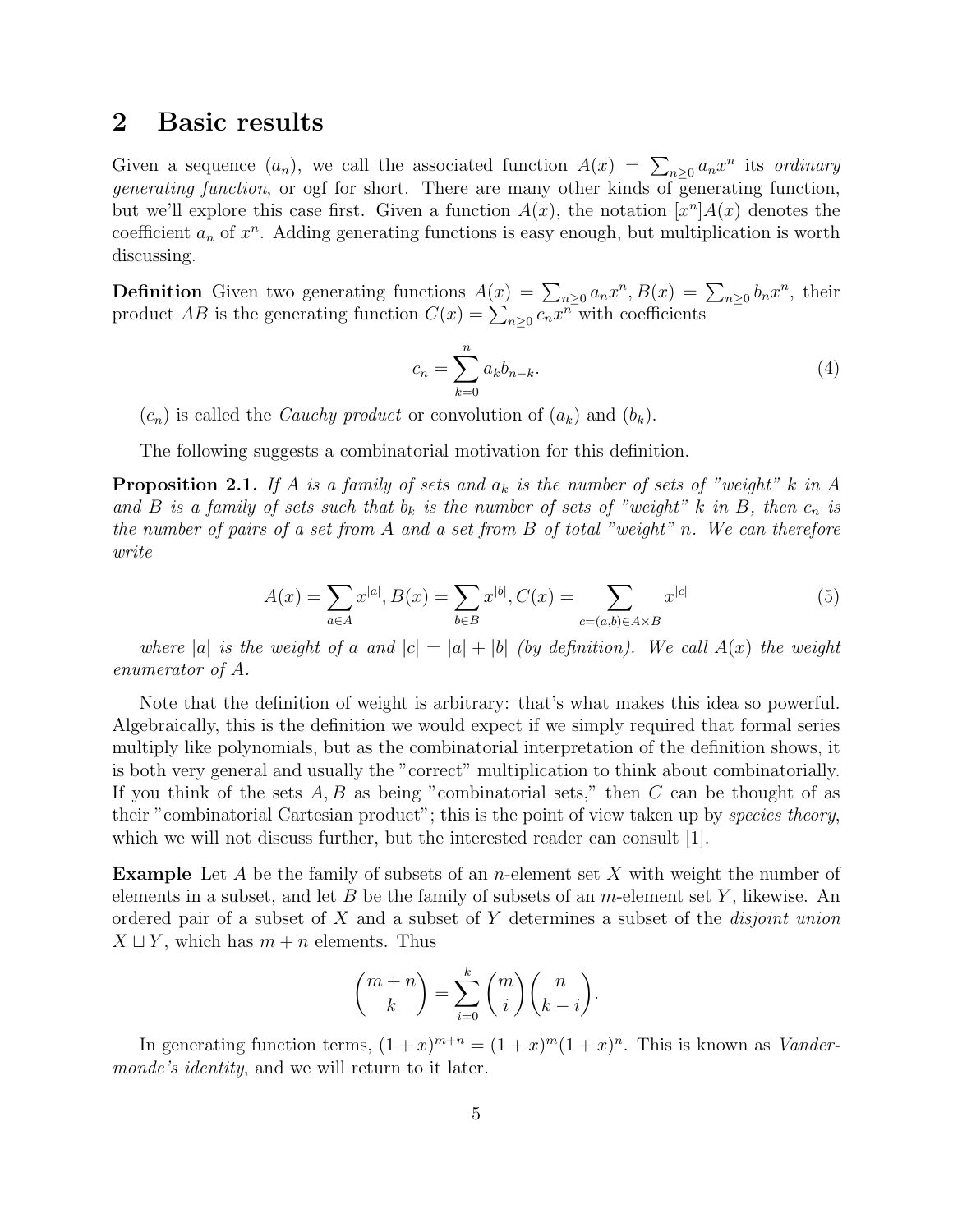Note that convolution is very different from the pointwise or Hadamard product  $\sum_{n\geq 0} a_n b_n x^n$ , which is in general very difficult to compute given only A, B.

While multiplication is natural to look at combinatorially, there are more natural operations on a single sequence.

**Proposition 2.2.** Let  $A(x) = \sum_{n\geq 0} a_n x^n$  be the generating function of  $(a_n)$  and define  $s_n = a_0 + ... + a_n$ . Then

$$
S(x) = \sum_{n\geq 0} s_n x^n = \frac{A(x)}{1-x} = A(x) (1+x+\ldots). \tag{6}
$$

Corollary 2.3. Define  $d_0 = a_0, d_n = a_n - a_{n-1}$ . Then

$$
D(x) = \sum_{n\geq 0} d_n x^n = (1-x)A(x).
$$
 (7)

We call the transformation  $(a_n) \mapsto (d_n)$  the *(backward) finite difference operator* and will write  $d_n = \nabla a_n$ . Later we will discuss both of these transformations in more depth, but first an application.

**Example** The harmonic numbers  $H_n$  are defined by  $H_n = 1 + \frac{1}{2} + ... + \frac{1}{n}$  $\frac{1}{n}$ . Compute their generating function.

*Proof.* We simply need to take the partial sums of the generating function  $\sum_{n\geq 1}$  $x^n$  $\frac{r^n}{n}$ . With some familiarity with calculus, you might recognize this as the generating function of  $\ln \frac{1}{1-x}$ ; it then follows that

$$
\sum_{n\geq 1} H_n x^n = \frac{1}{1-x} \ln \frac{1}{1-x}.
$$

 $\Box$ 

Let  $P(x) = \sum_{n\geq 0} p_n x^n$  describe the probabilities of rolling various faces of a die (which can be finite or infinite; that is, P can be either a polynomial or a formal series);  $p_n$  is the probability of rolling face n, and we require that  $p_n \geq 0 \forall n$  and  $P(1) = 1$ . We can therefore deduce the following from definition, which is very convenient.

**Proposition 2.4.** The expected value of a dice roll with generating function  $P$  is  $P'(1)$ .

Generally, given a generating function for a sequence  $(a_n)$  we can easily compute the generating function for the sequence  $(na_n)$ .

# **Proposition 2.5.** Given  $A(x) = \sum_{n\geq 0} a_n x^n$ , the generating function for  $na_n$  is  $x \frac{d}{dx} A(x)$ .

Thus to multiply a sequence by a polynomial (equivalently, to take a Hadamard product of a sequence with a polynomial) all we have to do is repeatedly differentiate and multiply by x. We often abbreviate the derivative as  $D$ , and so the above can be understood as applying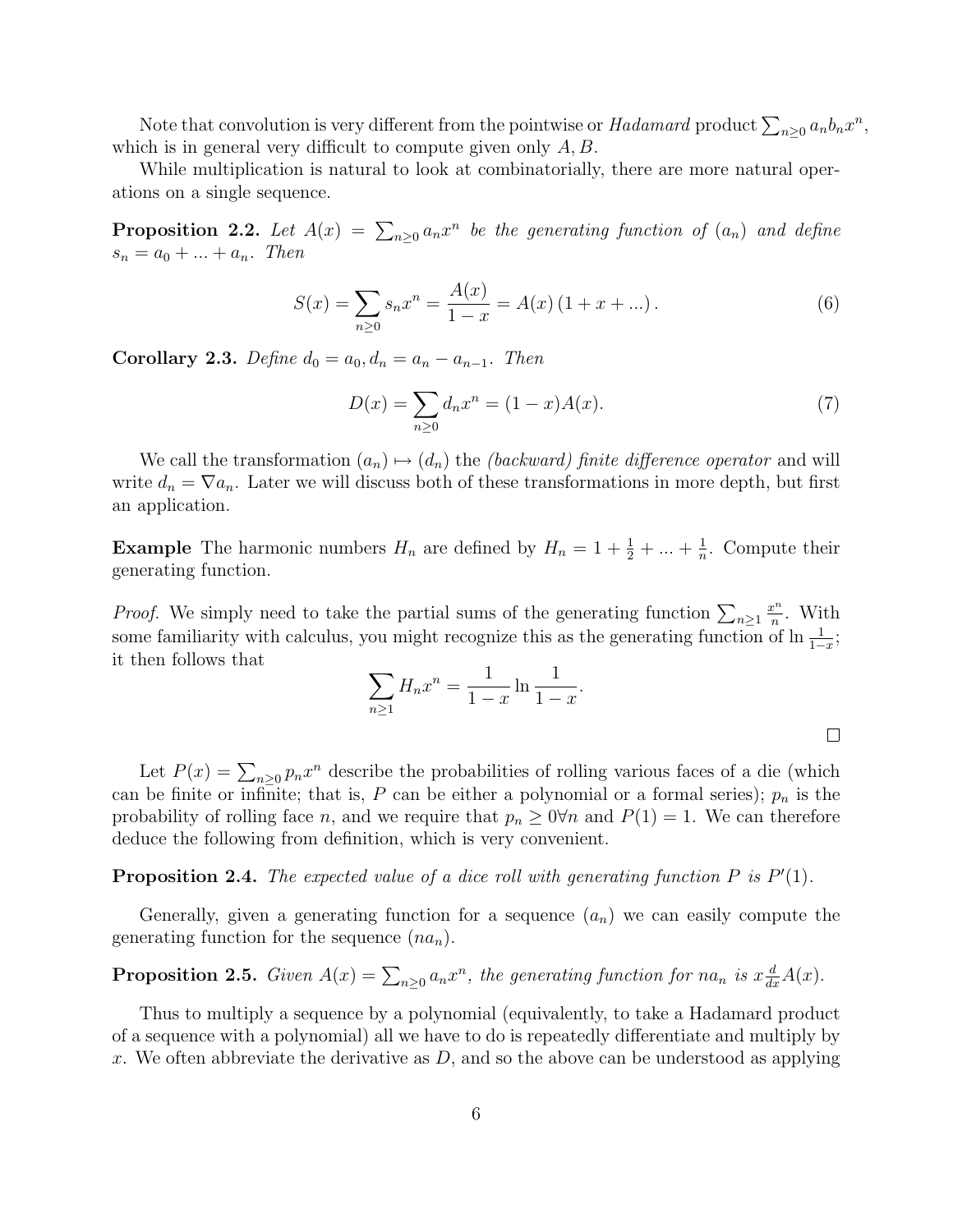an operator xD repeatedly. To multiply by higher-degree polynomials, apply  $xD$  repeatedly (that is, take it to various powers) and add the results.

Applying xD repeatedly to the generating function  $\frac{1}{1-x}$  tells us how to compute the generating function of any polynomial.

**Corollary 2.6.** The generating function of a polynomial  $p(x)$  is  $p(xD)$   $\left(\frac{1}{1-x}\right)$  $\frac{1}{1-x}$ .

If  $p(x) = \sum_{i=0}^{n} p_i x^i$ , then  $p(xD)$  is shorthand for the operator  $\sum_{i=0}^{n} p_i (xD)^i$ , which means "for each i, apply the differential operator  $xD$  i different times, multiply by  $p_i$ , and add the results obtained." This is an annoying computation to perform for polynomials of even moderate degree. In the next section we present an alternate method for computing the generating function of polynomials.

**Example** You have a coin that flips heads with probability  $p$  and tails with probability  $1 - p$ . Flip the coin until you flip tails. What is the expected value of the square of the number of flips necessary for this to occur?

*Proof.* The probability of flipping heads n times and flipping tails is  $p^{n}(1-p)$ , which gives

$$
P(x) = \sum_{k \ge 0} p^k (1 - p) x^k = \frac{1 - p}{1 - px}.
$$

Note that  $P(1) = 1$  as is necessary. (This is a probabilistic proof of the geometric series summation formula.) We now have to compute  $\sum k^2 p^k (1-p)$ . We readily compute that  $xD\left(\frac{1}{1-px}\right)=\frac{px}{(1-px)}$  $\frac{px}{(1-px)^2}$  and

$$
xD\left(\frac{px}{(1-px)^2}\right) = \frac{px}{(1-px)^2} + \frac{2p^2x^2}{(1-px)^3}
$$

hence we find that

$$
\sum_{k\geq 0} k^2 p^k (1-p) x^k = \frac{(1-p)(px+p^2x^2)}{(1-px)^3}.
$$

 $\Box$ 

Substituting  $x = 1$  gives  $\frac{p(1+p)}{(1-p)^2}$ .

A remark is in order. The derivative on formal power series is purely a formal operation. It does not require any notion of a limit; it is defined by what it does to each term, and as such it is valid for coefficients in any ring. This observation will be of use later. In any case, if the derivative can be defined formally, then so can the integral, which has the following consequence.

**Proposition 2.7.** Given  $A(x) = \sum_{n\geq 0} a_n x^n$ , the generating function for  $\frac{a_n}{n+1}$  is  $\int_0^x A(t) dt$ .

This observation is the basis for concocting rather difficult-looking identities.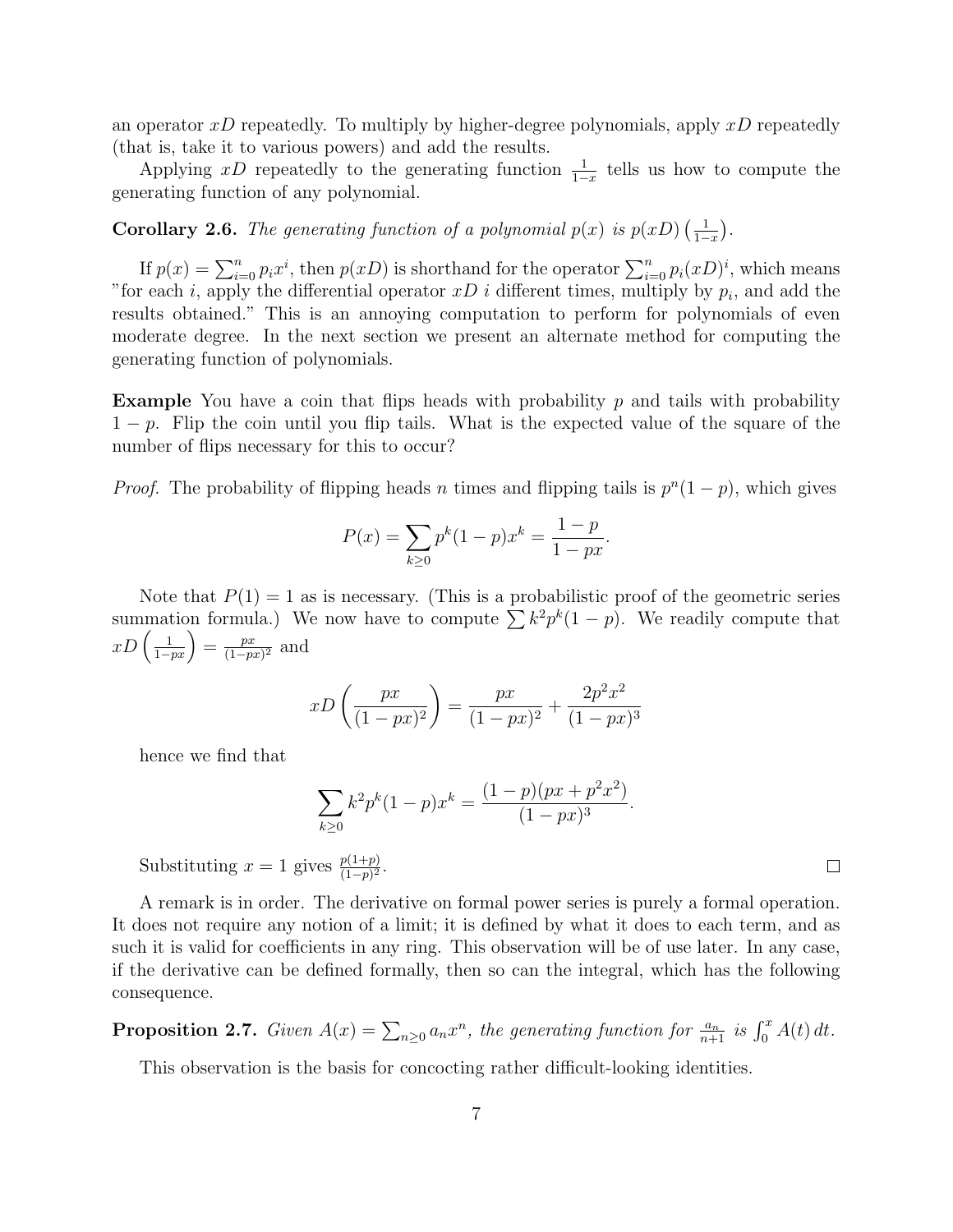Example Compute  $\sum_{k=0}^{n}$  $\frac{1}{k+1}$  $\binom{n}{k}$  $\binom{n}{k}$ . (This is one of the less difficult-looking ones.)

Proof. We merely have to integrate the generating function for the binomial coefficients, which gives

$$
\int_0^1 (1+t)^n dt = \frac{(1+t)^{n+1} - 1}{n+1},
$$

 $\Box$ 

and substituting  $t = 1$  we obtain the answer  $\frac{2^{n+1}-1}{n+1}$ .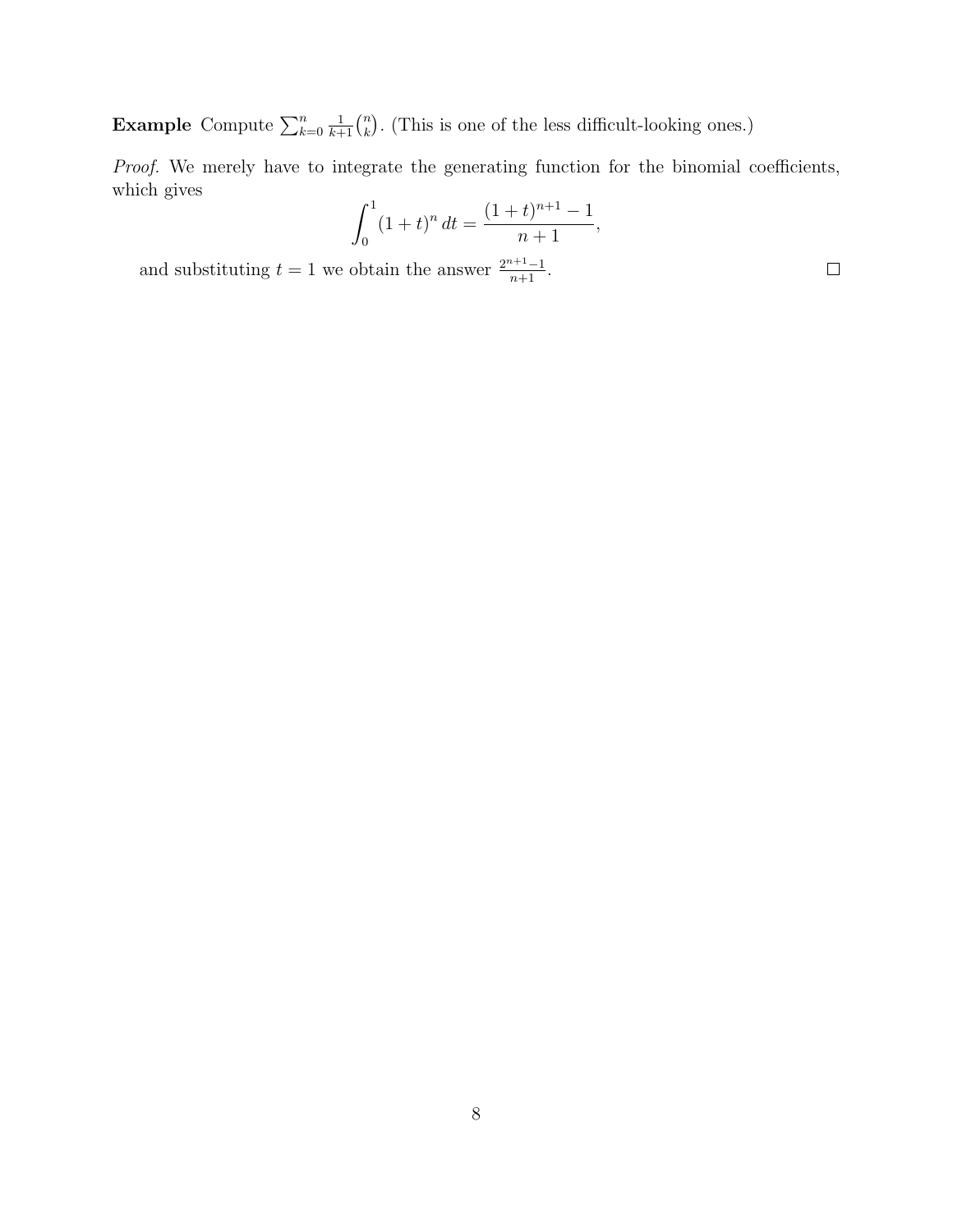#### 2.1 Exercises

Generally the exercises will vary wildly in difficulty and not really be arranged in order of increasing difficulty.

- 1. What is the expected size of a random subset of  $\{1, 2, \ldots n\}$ ?
- 2. USAMO 1989  $#1$ : For each positive integer n, let

$$
S_n = 1 + \frac{1}{2} + \dots + \frac{1}{n}
$$

$$
T_n = S_1 + S_2 + \dots + S_n
$$

$$
U_n = \frac{T_1}{2} + \frac{T_2}{3} + \dots + \frac{T_n}{n+1}
$$

.

Find, with proof, integers  $0 < a, b, c, d < 10000$  such that  $T_{1988} = aS_{1989} - b$  and  $U_{1988} = cS_{1989} - d.$ 

3. For a, b positive integers, compute

$$
\sum_{i=0}^{b} (-1)^{b-i} \frac{1}{a+b-i} \binom{b}{i}.
$$

- 4. (a) (Almost) USAMO 1996 #6: Determine (with proof) whether there is a subset X of the non-negative integers with the following property: for any non-negative integer *n* there is exactly one solution of  $a + 2b = n$  with  $a, b \in X$ .
	- (b) Putnam 2003 A6: For a set S of non-negative integers let  $r<sub>S</sub>(n)$  denote the number of ordered pairs of distinct elements  $s_1, s_2 \in S$  such that  $s_1 + s_2 = n$ . Is it possible to partition the non-negative integers into disjoint sets A and B such that  $r_A(n) = r_B(n)$  for all n?
- 5. USAMO 1991 #2: For any nonempty set S of numbers, let  $\sigma(S)$  and  $\pi(S)$  denote the sum and product, respectively, of the elements of S. Prove that

$$
\sum \frac{\sigma(S)}{\pi(S)} = (n^2 + 2n) - \left(1 + \frac{1}{2} + \dots + \frac{1}{n}\right)(n+1)
$$

where  $\sum$  denotes a sum involving all nonempty subsets of  $\{1, 2, \ldots n\}$ .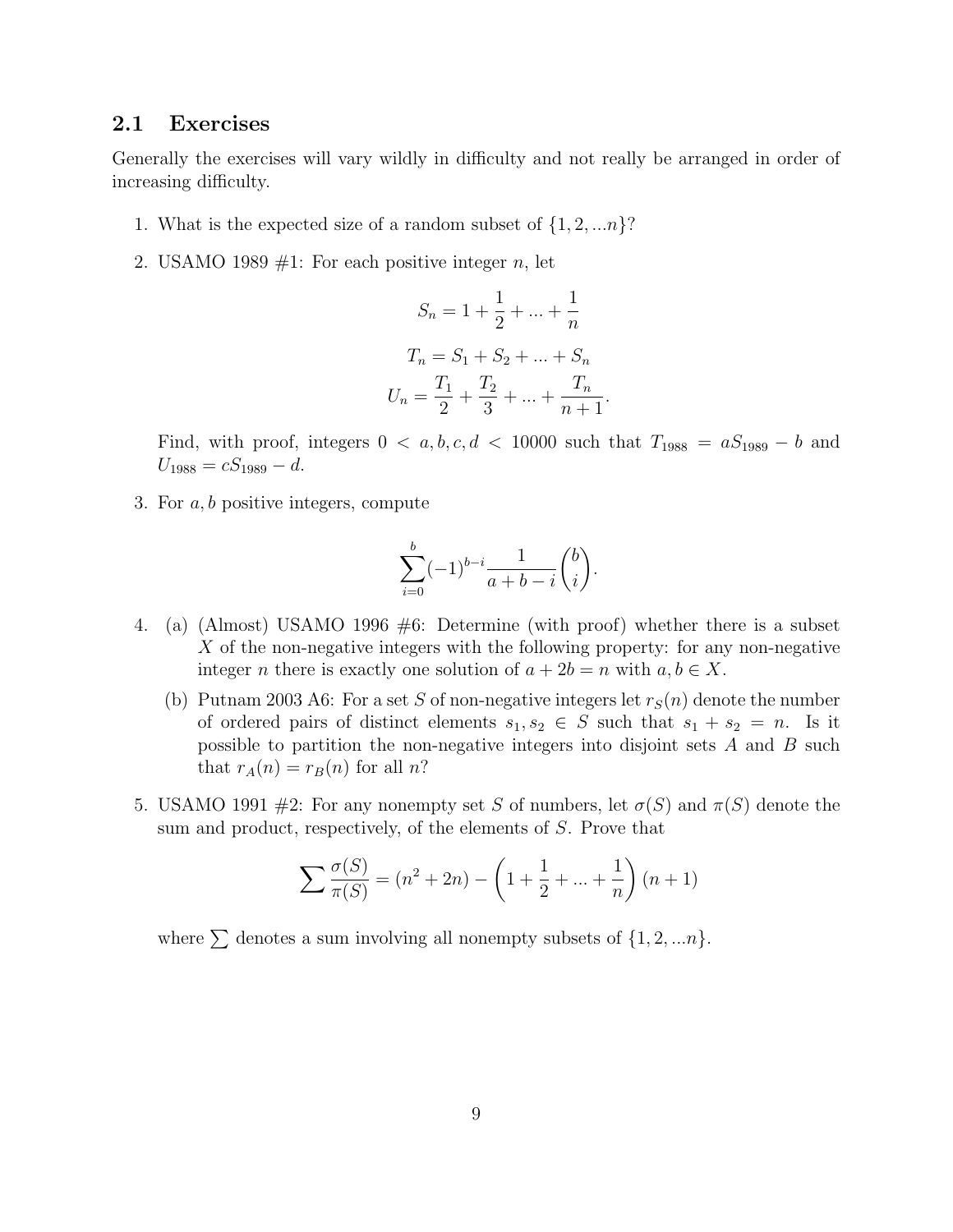## 3 Polynomials, finite differences, and summations

If functions of the form  $\frac{1}{(1-x)^n}$  have coefficients which are polynomials, perhaps it would be worthwhile to figure out 1) exactly what polynomials these are, and 2) how to write an arbitrary polynomial as a linear combination of such polynomials. This would, in principle, be easier than repeated differentiation. If we could do so, it would be very easy to figure out the answer to evaluate sums such as

$$
\sum_{k=0}^{n} k^3
$$

since all we would have to do is compute  $\sum_{k\geq 0} k^3 x^k$  and multiply it by  $\frac{1}{1-x}$  as we have seen. A generalization of Proposition 2.3 turns out to be exactly what we need. Recall that  $\nabla a_n = a_n - a_{n-1}.$ 

**Proposition 3.1.** Let  $\nabla^0 a_n = a_n, \nabla^{k+1} a_n = \nabla(\nabla^k a_n)$ . If  $A(x) = \sum_{n \geq 0} a_n x^n$ , then

$$
\sum_{n\geq 0} \nabla^k a_n x^n = (1-x)^k A(x). \tag{8}
$$

Corollary 3.2. Let  $S a_n = a_0 + a_1 + ... + a_n$ , and  $S^0 a_n = a_n$ ,  $S^{k+1} a_n = S(S^k a_n)$ . Then

$$
\sum_{n\geq 0} \mathbf{S}^k a_n x^n = \frac{A(x)}{(1-x)^k}
$$
 (9)

The proposition explains why taking repeated finite differences of a generic sequence gets you binomial coefficients, if you have ever observed this pattern without understanding it. But if we understand the coefficients of  $(1-x)^n$ , what are the coefficients of  $\frac{1}{(1-x)^n}$ ? When  $n = 0$ , this is the generating function of the sequence  $1, 0, 0, 0, \dots$ . Repeatedly taking partial sums gives us the following family of sequences:

|  | $1 \quad 1 \quad 1 \quad 1 \quad 1 \quad \ldots$    |  |
|--|-----------------------------------------------------|--|
|  | $1 \t2 \t3 \t4 \t5 \t$                              |  |
|  | $1 \t3 \t6 \t10 \t15 \t$                            |  |
|  | $1 \quad 4 \quad 10 \quad 20 \quad 35 \quad \ldots$ |  |
|  | $1\ 5\ 15\ 35\ 70\ \ldots$                          |  |
|  | 4.4 4 4 4 5 6                                       |  |

The obvious conjecture immediately presents itself: this is Pascal's triangle turned sideways! This matrix is referred to as the (infinite) *symmetric Pascal matrix*. The construction we presented above is equivalent to the usual construction of Pascal's triangle, and it implies the following result.

**Proposition 3.3.** The coefficient of  $x^k$  in  $\frac{1}{(1-x)^n}$  is  $\binom{n+k-1}{n-1}$  $\binom{+k-1}{n-1}$ , a polynomial of degree  $n-1$ .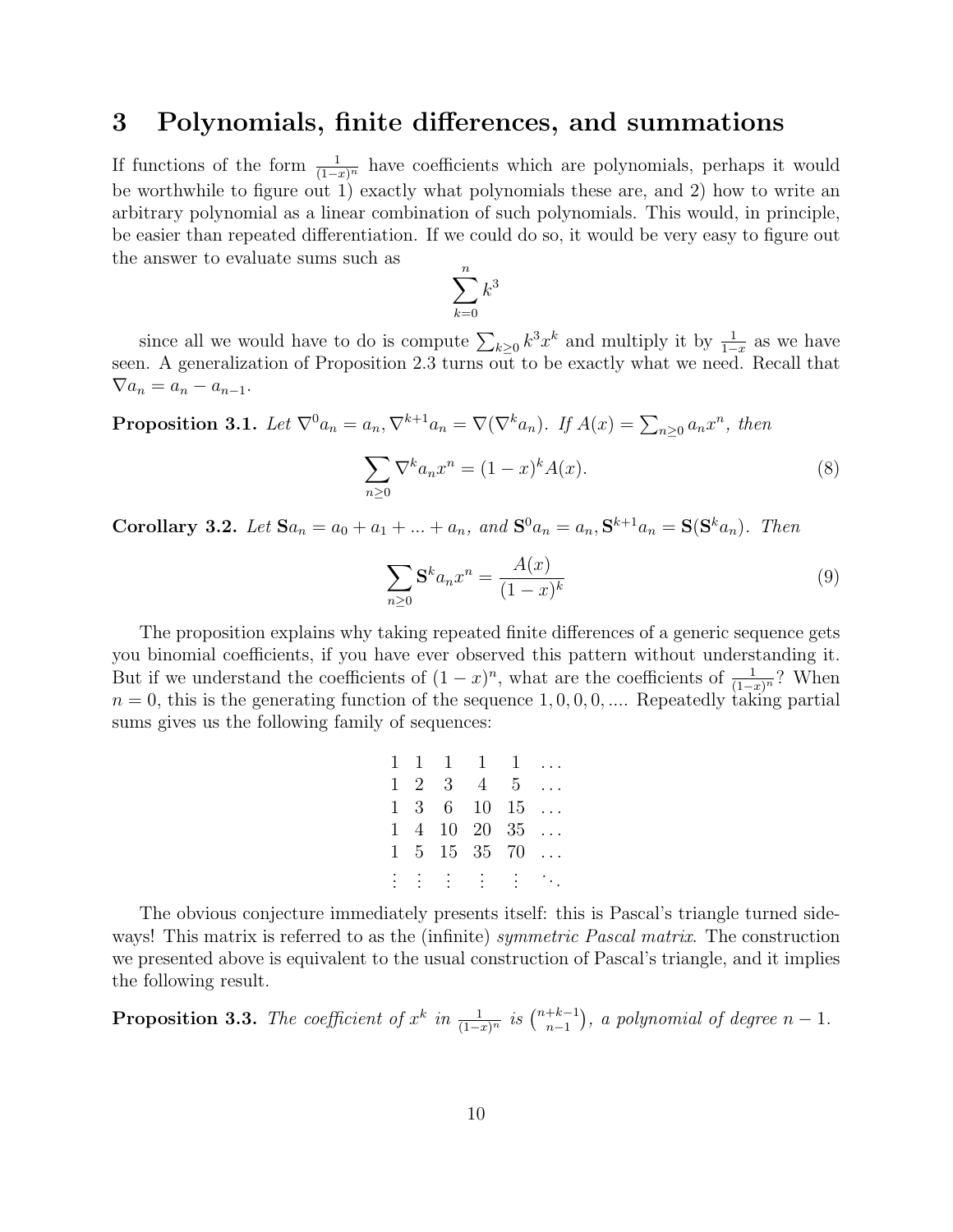Corollary 3.4.

$$
\sum_{n\geq 0} \binom{n}{k} x^n = \frac{x^k}{(1-x)^{k+1}}.
$$

Pascal's triangle, however, is not the end of the story. The product of  $(1+x+x^2+...)$  with itself *n* times counts the number of solutions, in non-negative integers, to  $a_1 + a_2 + ... + a_n = k$ . This is because we can think of evaluating this product as choosing  $x^{a_1}$  from the first factor,  $x^{a_2}$  from the second factor, and so forth. We can then understand the above result as follows: there are n distinguishable urns into which we want to place k indistinguishable balls; the numerical value of  $a_i$  is the number of balls in urn i. To solve the problem combinatorially, consider a string of symbols, one for each of the k balls and  $n-1$  other divider symbols. There are clearly  $\binom{n+k-1}{n-1}$  $\binom{+k-1}{n-1}$  ways of arranging these symbols. On the other hand, given any arrangement of balls and dividers we can take the set of balls before the first divider to belong in the first urn, the balls between the first and second divider to belong in the second urn, and so forth.

 $\binom{n+k-1}{k}$  $\binom{k-1}{k}$  is also the number of *multisets* of k elements among n elements of a set. A multiset is a set into which an element may be placed more than once; the number of multisets of k elements from n elements is denoted  $\binom{n}{k}$ . Now, an application.

Example Compute the probability of rolling a sum of 18 on 4 six-sided dice.

*Proof.* This is the coefficient of  $x^{18}$  in  $\left(\frac{x+x^2+\ldots+x^6}{6}\right)$  $\left(\frac{+\ldots+x^6}{6}\right)^4$ , but how do we actually compute it without going through a lot of tedious expansion? First, we can recognize that by the symmetry of the coefficients the coefficient of  $x^{18}$  is equal to the coefficient of  $x^{10}$ : in ballsand-urns terms, instead of solving the equation  $a + b + c + d = 18$  where  $1 \le a, b, c, d \le 6$ we can equivalently solve  $(7 - a) + (7 - b) + (7 - c) + (7 - d) = 10$ . Now for the important step: factor as

$$
\frac{x^4}{6^4} \left(\frac{1-x^6}{1-x}\right)^4.
$$

Now we only have to compute the coefficient of  $x^6$  in  $(1-x^6)^4 \cdot \frac{1}{(1-x^6)^4}$  $\frac{1}{(1-x)^4}$ , and we know the coefficients in both of those now! The  $x^6$  term of the right factor is  $\binom{6+4-1}{3}$  $\binom{4-1}{3} = \binom{9}{3}$  $_3^9$  and there is an additional term  $-4x^6$  from the left factor, so our final answer is

$$
\frac{\binom{9}{3}-4}{6^4}.
$$

The combinatorial interpretation of the above argument is essentially inclusion-exclusion: first we count all solutions to  $a+b+c+d = 16$  (or 12) by balls-and-urns, then we subtract the solutions where one of  $a, b, c, d$  is greater than 6, and so forth. Of course, this generalizes.  $\Box$ 

Thinking of  $\frac{1}{(1-x)^n}$  as  $(1-x)^{-n}$  suggests the following generalization of the binomial theorem, which was proven by Newton.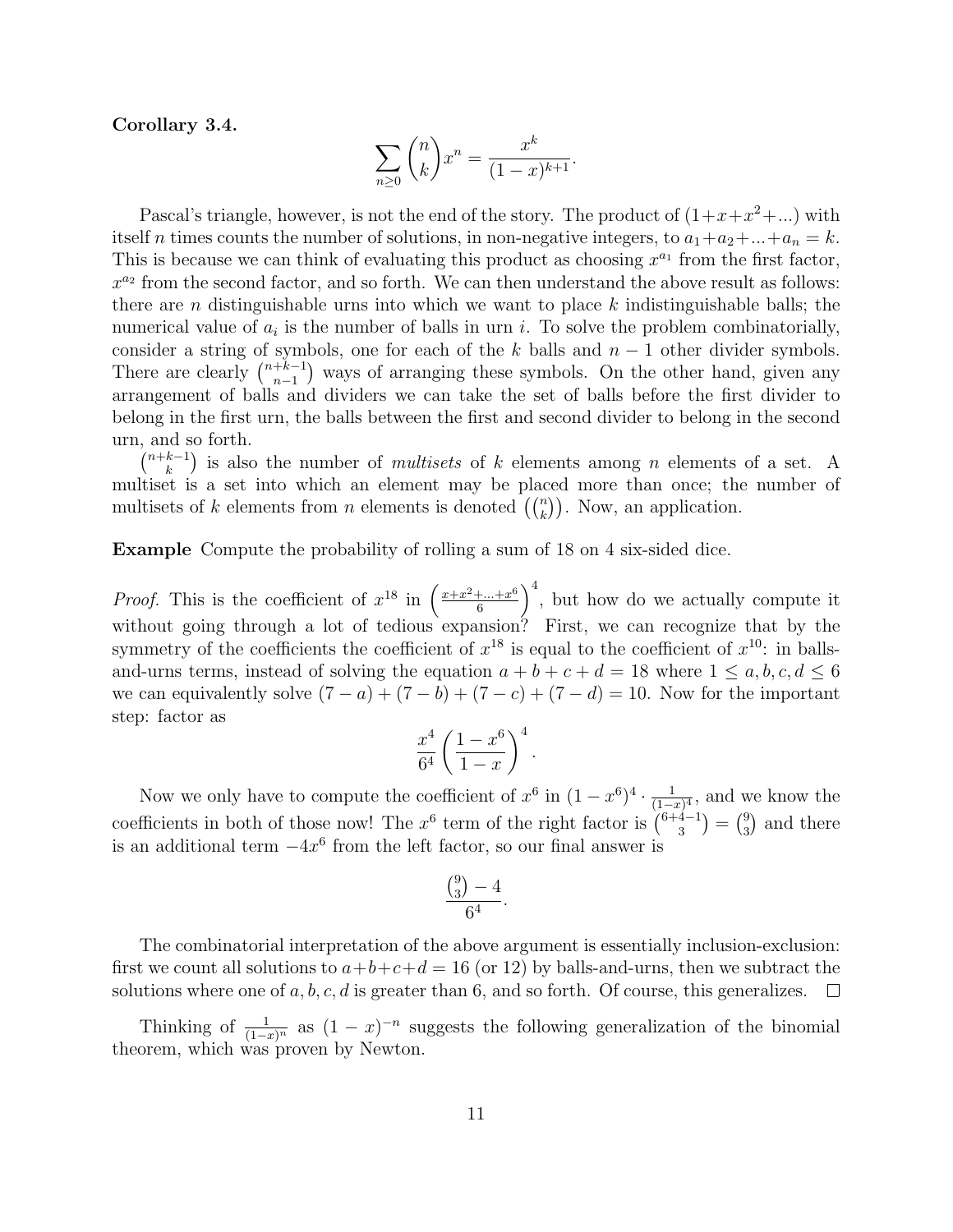**Theorem 3.5.** For  $\alpha \in \mathbb{C}$  and a non-negative integer k, define

$$
\binom{\alpha}{k} = \frac{\alpha(\alpha-1)\dots(\alpha-(k-1))}{k!}.\tag{10}
$$

Then

$$
(1+x)^{\alpha} = \sum_{n\geq 0} {\alpha \choose n} x^n.
$$
 (11)

The polynomial  $\binom{\alpha}{k}$  $\binom{\alpha}{k}$  is sometimes called a Newton polynomial of degree k. It specifies to the usual binomial coefficient when  $\alpha$  is a non-negative integer.

*Proof.* The  $k^{th}$  derivative of  $(1+x)^{\alpha}$  is  $k! \binom{\alpha}{k}$  $\binom{\alpha}{k}(1+x)^{\alpha-k}$  by induction, so this follows by the familiar Taylor series formula. Ideally, we'd like to prove a version of this theorem that holds for actual values of  $x$ , but for now we will only require this identity to hold formally, which means it is really a definition of the function  $(1+x)^\alpha$  which we will assume (but can prove)  $\Box$ has all of the properties we expect it to have.

Now, Corollary 5.6 tells us that the generating function of the Newton polynomial  $\binom{n}{k}$  $\binom{n}{k}$ (with k fixed!) is  $\frac{x^k}{(1-x)}$  $\frac{x^k}{(1-x)^{k+1}}$ . To develop the theory of Newton polynomials it will be conceptually nicer to replace the backward finite difference operator with the *forward* finite difference operator  $\Delta a_n = a_{n+1} - a_n$ . Note that unlike the backward difference operator, the forward difference operator is not invertible, and for that reason it more closely resembles the derivative.

Proposition 3.6. Given  $A(x) = \sum_{n\geq 0} a_n x^n$ ,

$$
\sum_{n\geq 0} \Delta a_n x^n = \frac{A(x) - A(0)}{x} - A(x) = \frac{1 - x}{x} A(x) - \frac{A(0)}{x}.
$$
 (12)

But this now implies that  $\Delta\binom{n}{k}$  $\binom{n}{k} = \binom{n}{k-1}$  $\binom{n}{k-1}$ , which is just Pascal's identity again. If we write  $k! \binom{n}{k}$  $\binom{n}{k} = (n)_k = n(n-1)...(n-(k-1)),$  the *falling factorial*, this now implies that

$$
\Delta(n)_k = k(n)_{k-1}
$$

which bears a striking resemblance to the similar rule for the polynomials  $n^k$  under differentiation. The similarity is not coincidental; identities of this kind are the subject of umbral calculus, which we will not discuss further, but see Rota's book [2] for an illuminating account. (Rota has some beautiful ideas about generating functions that are far beyond the scope of this article.) The point here is that we can prove an analogue of Taylor expansion.

**Theorem 3.7.** Let  $P(n)$  be a polynomial of degree d, and define  $p_k = (\Delta^k P(n))_{n=0}$ . Then

$$
P(n) = \sum_{k=0}^{d} p_k \binom{n}{k} = \sum_{k=0}^{d} p_k \frac{(n)_k}{k!}.
$$
 (13)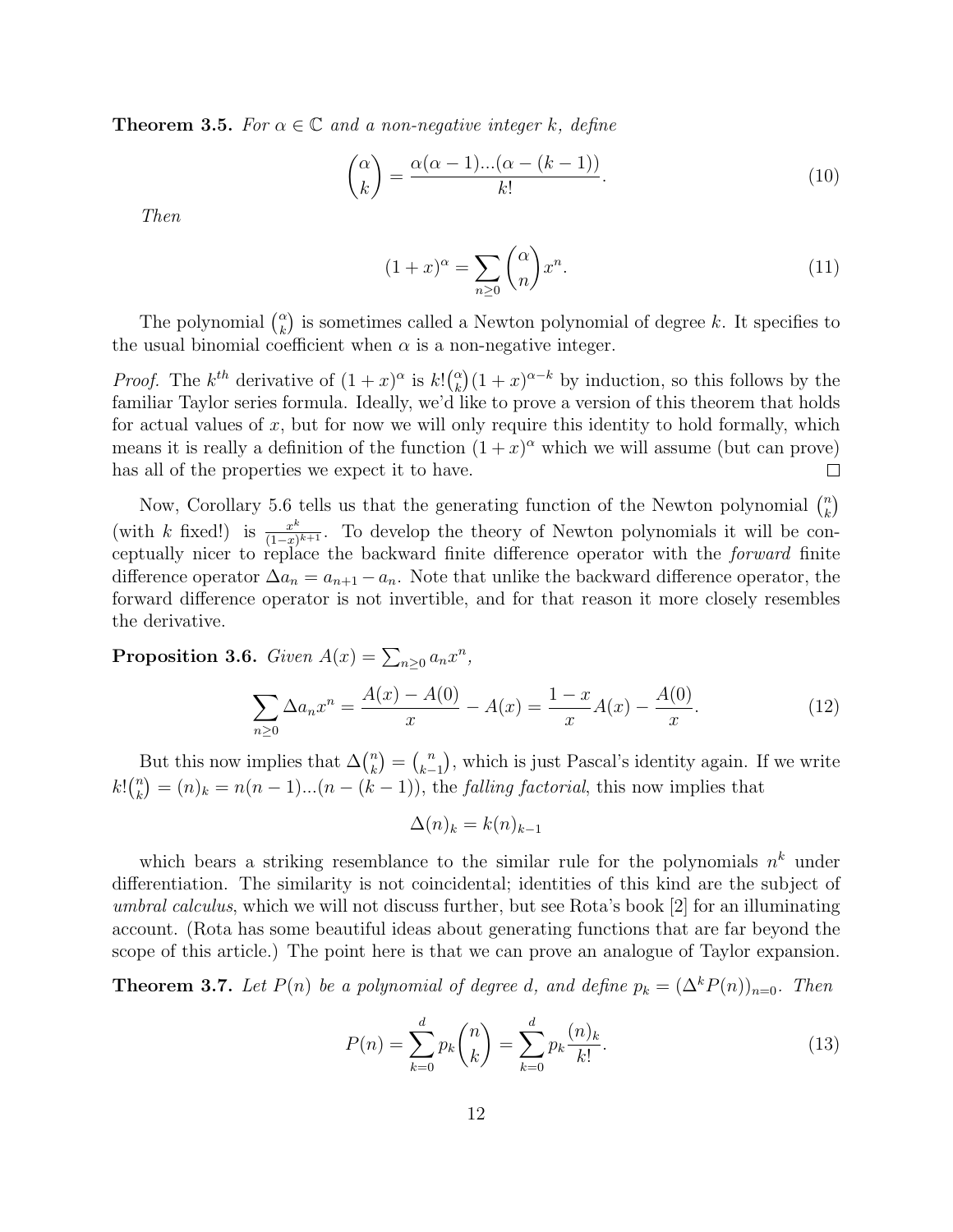Corollary 3.8.

$$
\sum_{n\geq 0} P(n)x^n = \sum_{k=0}^d p_k \frac{x^k}{(1-x)^{k+1}} = \frac{1}{1-x} F\left(\frac{1}{1-x}\right)
$$
(14)

where  $F(x) = \sum_{k\geq 0} p_k x^k$ . (In fact, this holds for arbitrary F!)

**Corollary 3.9.** Let  $Q(n)$  be the polynomial of degree  $d+1$  such that  $Q(0) = 0$  and  $Q(n) = 0$  $P(0) + ... + P(n)$ . Then

$$
Q(n) = \sum_{k=0}^{d} p_k {n+1 \choose k+1}.
$$

**Corollary 3.10.** A polynomial  $P(n)$  takes on integer values for integer values of n if and only if it is an integer-linear combination of the polynomials  $\binom{n}{k}$  $\binom{n}{k}$ .

*Proof.* Let  $R(n) = \sum_{k=0}^{d} p_k {n \choose k}$  $\binom{n}{k}$  and observe that  $R(0) = p_0$  and that

$$
\Delta^i R(n) = \sum_{k=i}^d p_k {n \choose k-i}
$$

and therefore that  $(\Delta^i R(n))_{n=0} = p_i$ . This is exactly analogous to the proof of the Taylor formula; now  $P(n) - R(n)$  has all of its first finite differences up to the  $d^{th}$  difference zero. But recall that the  $d^{th}$  difference of a polynomial of degree d is constant (which we can also prove by generating function methods using Corollary 2.6), hence all of its finite differences are zero and  $P(n) - R(n) = 0$  as desired.  $\Box$ 

Observe that the fact that  $\binom{n}{k}$  ${k \choose k} = 0$  if  $n < k$  implies the following:

$$
P(0) = p_0
$$

$$
P(1) = p_0 + p_1
$$

$$
P(2) = p_0 + 2p_1 + p_2
$$

and so forth. Generally, the following matrix identity holds:

$$
\begin{bmatrix} 1 & 0 & 0 & 0 & \dots & 0 \\ 1 & 1 & 0 & 0 & \dots & 0 \\ 1 & 2 & 1 & 0 & \dots & 0 \\ 1 & 3 & 3 & 1 & \dots & 0 \\ \vdots & \vdots & \vdots & \vdots & \ddots & \vdots \\ (d) & \binom{d}{1} & \binom{d}{2} & \binom{d}{3} & \dots & \binom{d}{d} \end{bmatrix} \begin{bmatrix} p_0 \\ p_1 \\ p_2 \\ p_3 \\ \vdots \\ p_d \end{bmatrix} = \begin{bmatrix} P(0) \\ P(1) \\ P(2) \\ P(3) \\ \vdots \\ P(d) \end{bmatrix}.
$$

The matrix in question here is a *(finite) lower-triangular Pascal matrix*, and lowertriangular matrices are clearly invertible, so we have a second affirmation of the notion that P is determined by  $p_0, \ldots, p_d$ . Now, at last, it is time for some applications.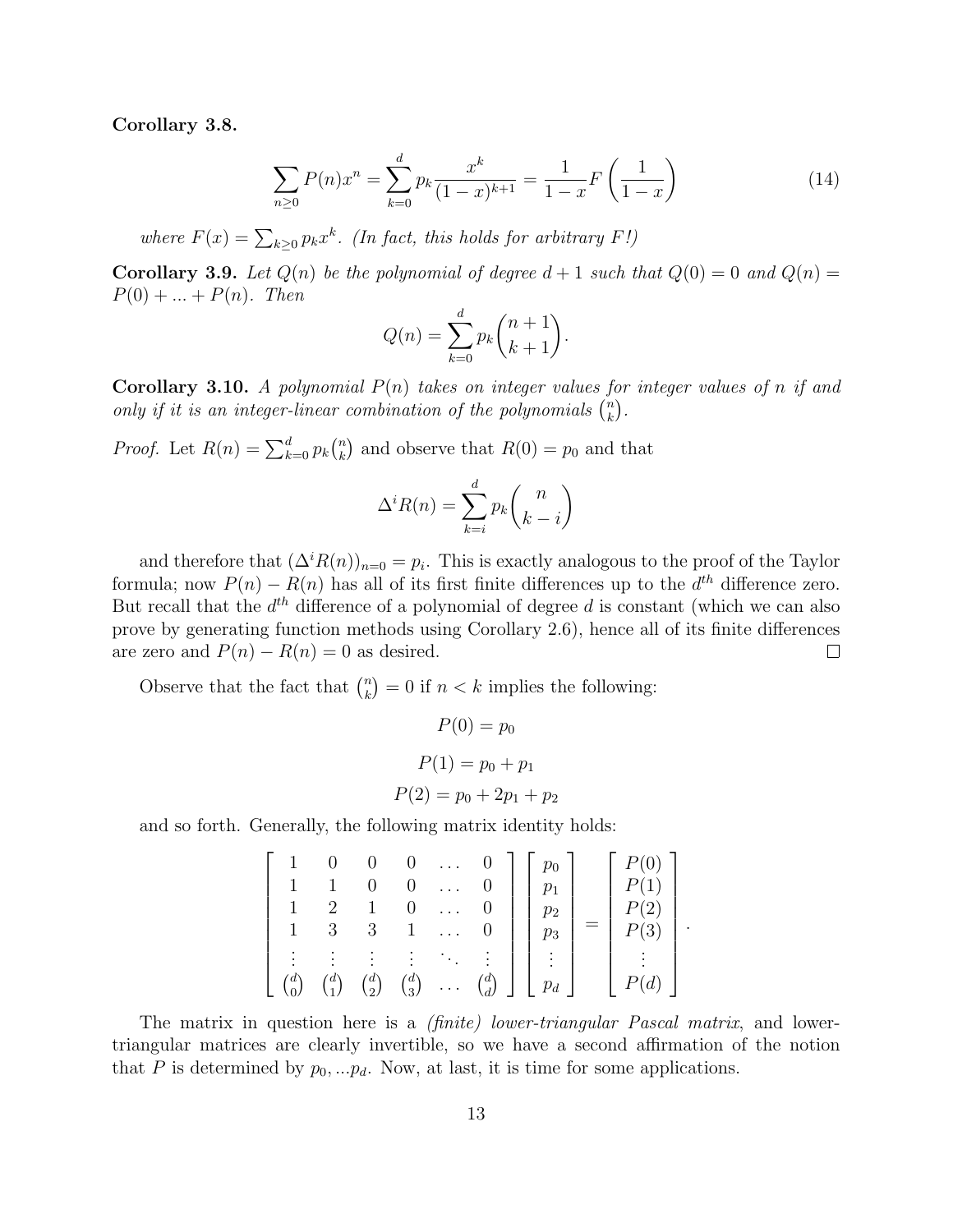Example Compute  $\sum_{k=0}^{n} k^3$ .

*Proof.*  $P(k) = k^3$  has first four terms 0, 1, 8, 27, which gives the finite differences 1, 7, 19, followed by 6, 12, followed by 6. It follows that

$$
k^3 = 6\binom{k}{3} + 6\binom{k}{2} + \binom{k}{1} \Leftrightarrow
$$

$$
\sum_{k=0}^n k^3 = 6\binom{n+1}{4} + 6\binom{n+1}{3} + \binom{n+1}{2}
$$

which simplifies to the usual answer.

**Example** A polynomial P of degree d satisfies  $P(k) = 2^k, k = 0, 1, 2, ...d$ . Compute  $P(d+1)$ .

Proof. Every finite difference is of the form  $1, 2, 4, \ldots$ , which gives the quite elegant

$$
P(n) = \binom{n}{0} + \binom{n}{1} + \dots + \binom{n}{d}.
$$

Setting  $n = d + 1$  we compute that  $P(d + 1) = 2<sup>n</sup> - 1$ .

A generalization is considered in the exercises.

 $\Box$ 

 $\Box$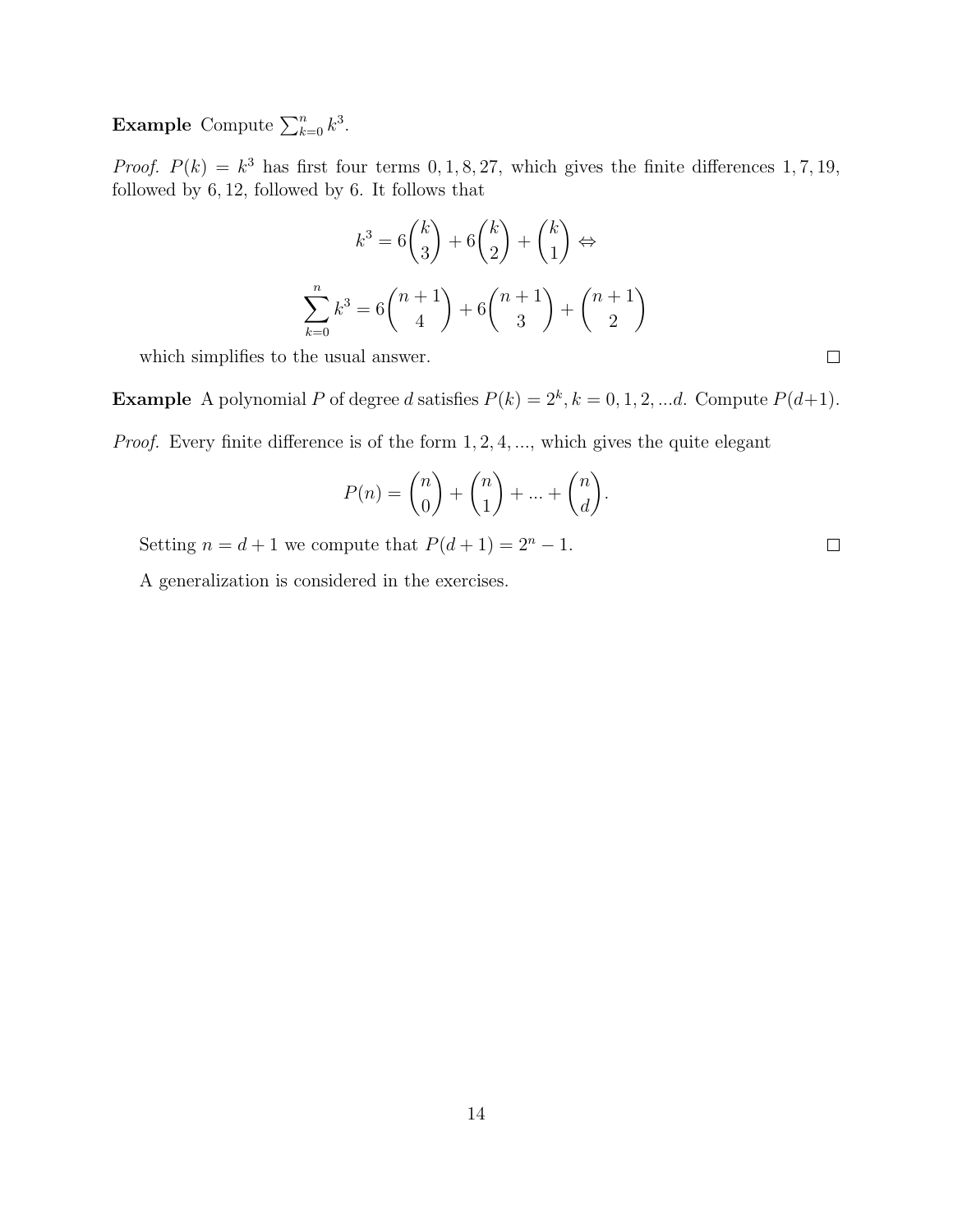### 3.1 Exercises

1. Compute

$$
\sum_{k=0}^n F_k \binom{n}{k}
$$

where  $F_k$  is the Fibonacci sequence (without using Binet's formula).

- 2. P is a polynomial of degree d satisfying  $P(k) = q^k, k = 0, 1, \dots d$ , where  $q \in \mathbb{C}$ . Compute  $P(d+1)$ . Using this result, solve the following two problems.
- 3. Putnam 2008 A5: Let  $n \geq 3$  be an integer. Let  $f(x)$  and  $g(x)$  be polynomials with real coefficients such that the points  $(f(1), g(1)), \ldots (f(n), g(n))$  in  $\mathbb{R}^2$  are the vertices of a regular n-gon in counterclockwise order. Prove that at least one of  $f, g$  has degree greater than or equal to  $n - 1$ .
- 4. USAMO 1984  $#5: P(x)$  is a polynomial of degree 3n such that

$$
P(0) = P(3) = \dots = P(3n) = 2
$$
  
\n
$$
P(1) = P(4) = \dots = P(3n - 2) = 1
$$
  
\n
$$
P(2) = P(5) = \dots = P(3n - 1) = 0
$$
  
\n
$$
P(3n + 1) = 730.
$$

Find n.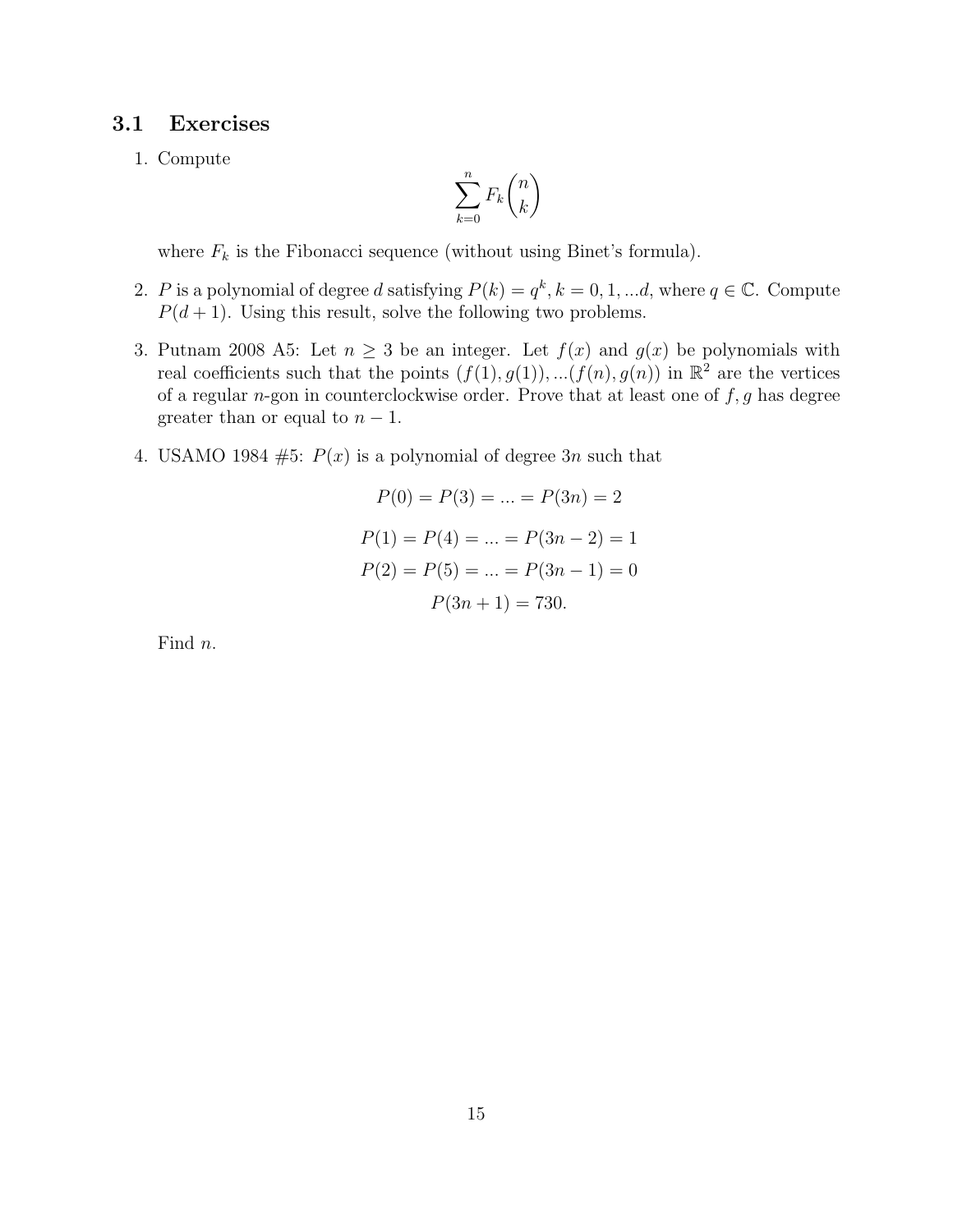## 4 Binomial coefficients and lattice paths

The generalized binomial theorem alone, combined with the rule for products, is already powerful enough to prove several interesting identities. First, the observation that  $(1 +$  $f(x)^\alpha(1+x)^\beta = (1+x)^{\alpha+\beta}$  gives us the following.

**Proposition 4.1.** For any  $\alpha, \beta \in \mathbb{C}$ ,

$$
\binom{\alpha+\beta}{k} = \sum_{i=0}^{k} \binom{\alpha}{i} \binom{\beta}{k-i}.
$$
\n(15)

This is a generalization of the Vandermonde identity to arbitrary  $\alpha, \beta$ . The tricky thing to do is apply this identity in cases where  $\alpha, \beta$  aren't non-negative integers.

**Corollary 4.2.** For any non-negative integers  $n, m$ , and in multichoose notation,

$$
\left( \binom{n+m}{k} \right) = \sum_{i=0}^{k} \left( \binom{n}{i} \right) \left( \binom{m}{k-i} \right). \tag{16}
$$

*Proof.* Recall that  $\binom{-n}{k} = (-1)^n \binom{n}{k}$ ; then this follows from Vandermonde's identity upon setting  $\alpha = -n, \beta = -m$ . We can also interpret the statement combinatorially in the obvious way: a multiset from an *n*-element set and a multiset from an *m*-element set determines a multiset of their disjoint union. Or stated in terms of balls-and-urns, putting  $k$  balls into  $m + n$  urns is the same thing as putting i balls into the first n urns and putting  $k - i$  balls into the last  $m$  urns for some  $i$ .  $\Box$ 

Besides negative integers, there's one more particularly nice choice of  $\alpha$  that occurs surprisingly often in combinatorial problems.

**Proposition 4.3.** The generating function for the central binomial coefficients  $\binom{2n}{n}$  $\binom{2n}{n}$  is

$$
\sum_{n\geq 0} \binom{2n}{n} x^n = \frac{1}{\sqrt{1-4x}}.\tag{17}
$$

 $\Box$ 

*Proof.* The coefficient of  $x^n$  on the RHS is, by the general binomial theorem,

$$
(-4)^n \binom{-\frac{1}{2}}{n} = (-4)^n \frac{(-1)(-3)(-5)...(1-2n)}{2^n n!} = \frac{(2^n n!) \cdot 1 \cdot 3 \cdot 5 \cdot ... \cdot (2n-1)}{n! n!} = \frac{(2n)!}{n! n!}
$$

as desired.

Integrating the above generating function, one obtains (nearly) the generating function for the *Catalan numbers*  $C_n = \frac{1}{n+1} \binom{2n}{n}$  $\binom{2n}{n}$ . Because this sequence is so ubiquitous in combinatorics, we treat it separately instead. Catalan numbers count the following classes of objects:

1. Rooted ordered binary trees with  $n + 1$  leaves.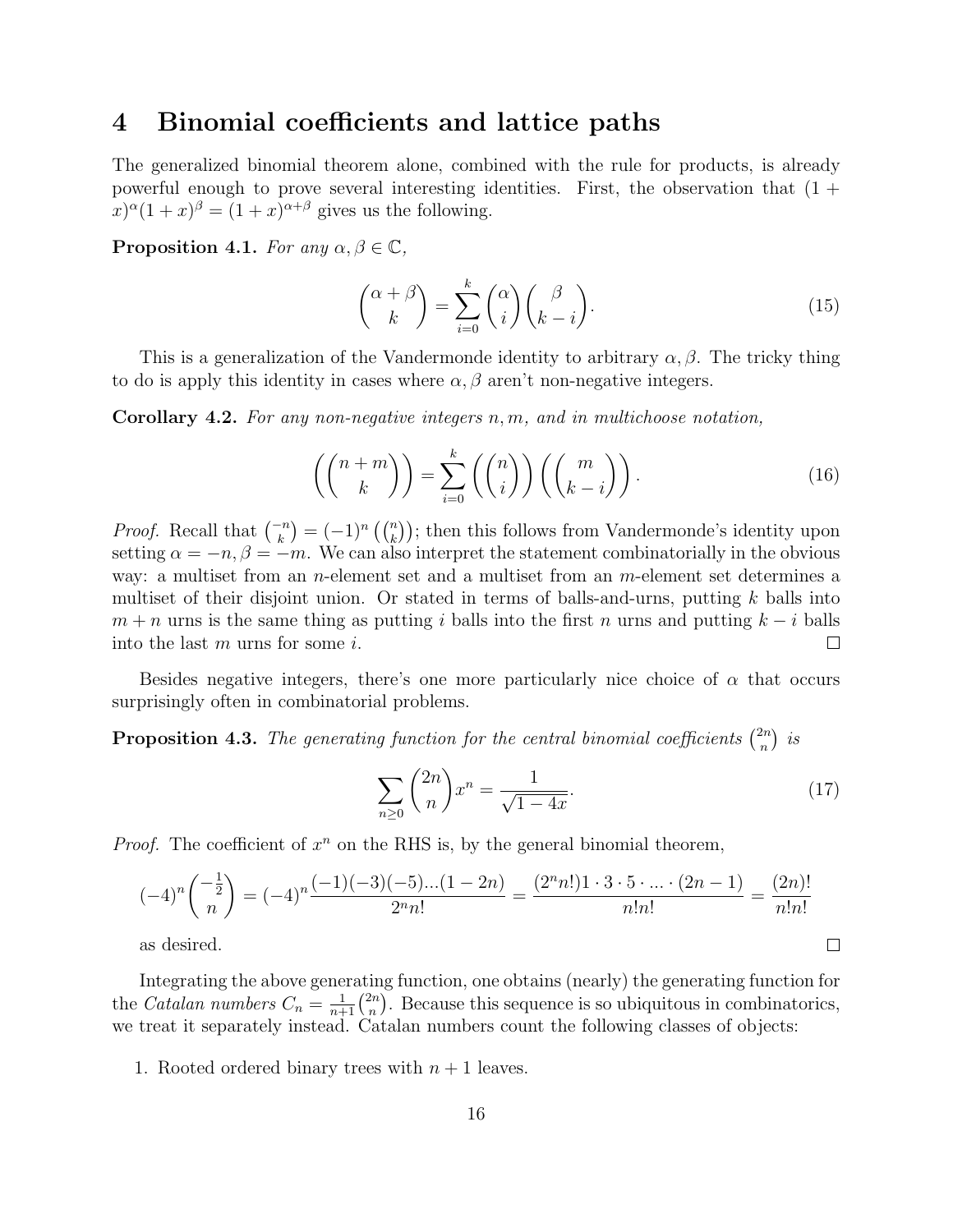- 2. Rooted unordered binary trees with  $n$  internal vertices such that every vertex has either 0 or 2 children.
- 3. Ballot sequences of length  $2n$ : a sequence of n 1s and  $n-1$ s such that the partial sums of the sequence are always non-negative. Equivalently, Dyck words (where 1 is A and  $-1$  is B) or Dyck paths: paths from  $(0,0)$  to  $(n,n)$  going right or up that never cross the diagonal.
- 4. Number of triangulations of an  $n + 2$ -gon with diagonals.

Stanley (see [4]) has compiled a list of combinatorial interpretations of the Catalan numbers that currently stands at at least 168; 66 are included in his book. For now, we will content ourselves with presenting the classic derivation of their generating function. To that end, let  $C(x) = \sum_{n\geq 0} C_n x^n$ . Given a rooted ordered binary tree with  $n+2$  leaves, delete the root. What remains is a tree with  $k + 1$  leaves on the left and  $n - k + 1$  leaves on the right for some  $k$ , unless we started with the empty tree (which consists of a root alone). It follows that

$$
C_{n+1} = \sum_{k=0}^{n} C_k C_{n-k} \Leftrightarrow
$$
  

$$
C(x) = 1 + xC(x)^2.
$$

This is because the coefficients of  $C(x)^2$  count the number of *ordered pairs* of binary trees with  $n + 2$  leaves. Now, this is a quadratic equation, which we can solve. One of the roots doesn't have a power series expansion about 0 and the other one does, so we take the only possible choice, which is √

$$
C(x) = \frac{1 - \sqrt{1 - 4x}}{2x}.
$$

Multiplying by  $x$  and taking the derivative gives

$$
(xC(x))' = \frac{1}{\sqrt{1-4x}}
$$

so  $C_n = \frac{1}{n+1} \binom{2n}{n}$  $\binom{2n}{n}$  as desired.

Alright, so how do we actually prove binomial coefficient identities? The first technique we'll investigate is based on the following results.

**Proposition 4.4.**  $\binom{m+n}{m}$  is the number of lattice paths on  $\mathbb{Z}^2$  from  $(0,0)$  to  $(m,n)$  that only go to the right or up, i.e. in steps of the form  $(0, 1)$  or  $(1, 0)$ .

Corollary 4.5.  $\binom{2n}{n}$  $\binom{2n}{n}$  is the number of lattice paths from  $(0,0)$  to  $(2n,2n)$  that only go right or up. Equivalently, it is the number of lattice paths from  $(0,0)$  to  $(2n,0)$  in steps of the form  $(1, 1)$  or  $(1, -1)$ .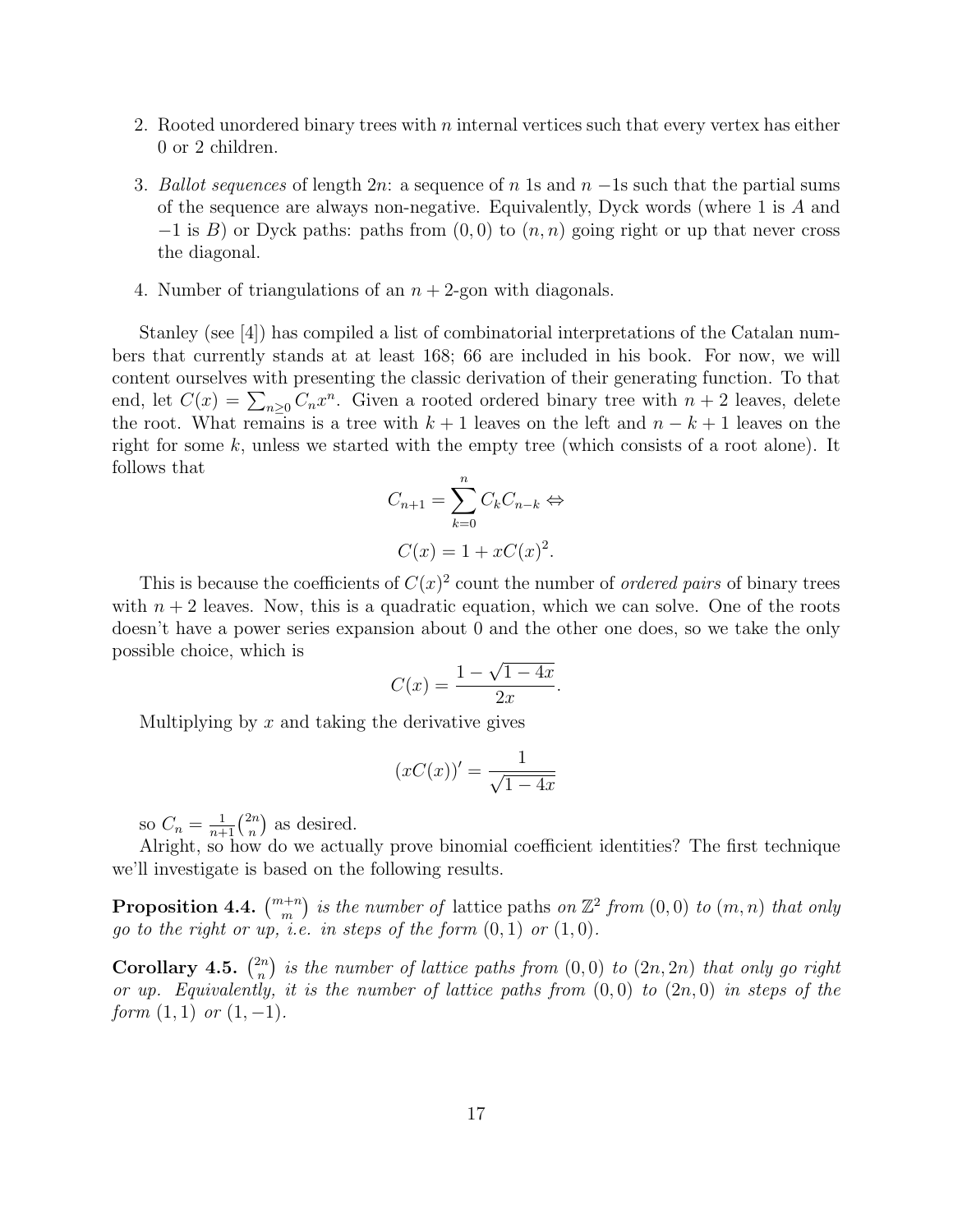Corollary 4.6.  $C_n = \frac{1}{n+1} \binom{2n}{n}$  $\binom{2n}{n}$  is the number of lattice paths from  $(0,0)$  to  $(n,n)$  that only go right or up and that don't cross the diagonal  $y = x$ . Equivalently, it is the number of lattice paths from  $(0, 0)$  to  $(n, 0)$  in steps of the form  $(1, 1)$  or  $(1, -1)$  that don't cross the x-axis. (This is equivalent to the ballot-sequence definition.)

*Proof.* Such a path must consist of m steps to the right and n steps up arranged in some order. But of course the number of ways to arrange  $m + n$  symbols, m of which are of one type and n of which are of the other, is just  $\binom{m+n}{m}$  as desired. This result has a pretty geometric interpretation: suppose we write on each lattice point in the first quadrant the number of ways to get there from  $(0, 0)$ . Then we have written down an infinite Pascal matrix! The entries on the diagonal  $y = x$  are the central binomial coefficients. It is also pretty easy to prove things like Vandermonde's identity this way: a path to  $(k, m + n - k)$ has to pass through a point of the form  $(i, m - i)$  for some i, i.e. the i<sup>th</sup> row of Pascal's triangle.

The generating functions interpretation is quite deep. To study lattice paths we'll introduce a two-variable generating function

$$
F(x, y) = \sum_{m,n \ge 0} l(m, n) x^m y^n
$$
 (18)

where  $l(m, n)$  is the number of paths from  $(0, 0)$  to  $(m, n)$ . Clearly you can only get to  $(m, n)$  from either  $(m - 1, n)$  or  $(m, n - 1)$ , hence we have the recurrence

$$
l(m, n) = l(m - 1, n) + l(m, n - 1)
$$

where  $l(m, n) = 0$  if  $(m, n)$  is not in the first quadrant. Along with the "boundary" conditions"  $l(m, 0) = l(0, n) = 1$ , this recurrence is equivalent to

$$
F(x, y) = xF(x, y) + yF(x, y) + 1 \Leftrightarrow
$$

$$
F(x, y) = \frac{1}{1 - x - y} = \sum_{k \ge 0} (x + y)^k
$$

and the binomial theorem gives us the desired result. Alternately, you should be able to convince yourself directly that  $(x + y)^k$  is the generating function for the number of paths of length k: a choice of x or y from each factor is precisely a choice to move to the left or right, respectively.  $\Box$ 

The general method, then, is to interpret a binomial coefficient identity as counting some family of paths and, once you've figured out what the constraints on the steps are, turn it into a generating function. Here we will give an example of doing things the other way around, to remove the mystery.

**Example** Let's count the number of lattice paths starting at  $(0, 0)$  in steps of the form  $(1, 1)$ or  $(2,0)$  ending on the line  $x = n$ . On the one hand, we don't even need all of the machinery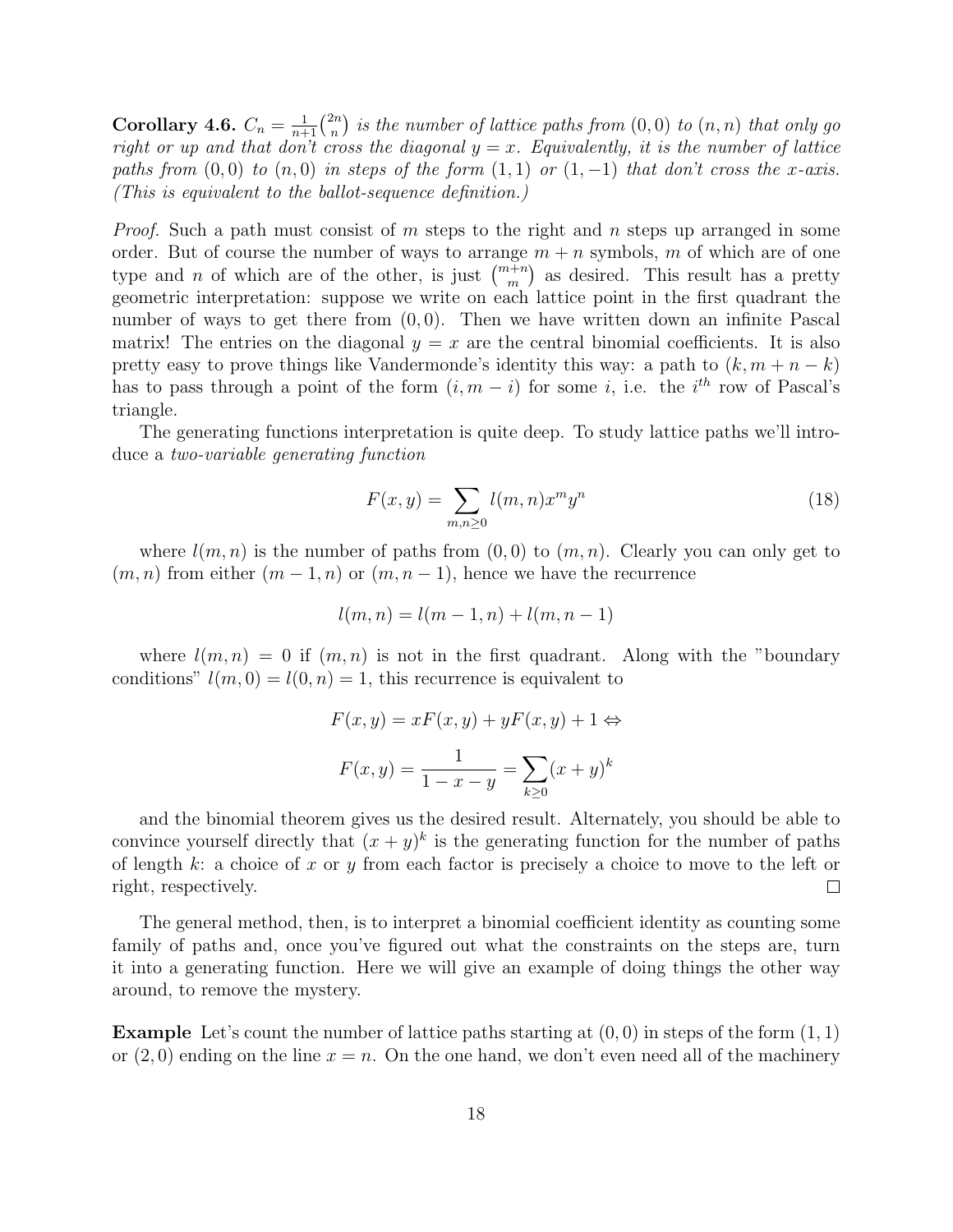we just built up: at any point during the walk, the x-coordinate of the current location of the walk incremented by either 1 or 2, so if  $S_n$  is the number of such paths then

$$
S_n = S_{n-1} + S_{n-2}
$$

and we're just dealing with the Fibonacci recurrence! In particular,  $S_1 = 1, S_2 = 2$  gives  $S_n = F_{n+1}.$ 

On the other hand, all the machinery we just built up gives us stronger results. For a given point  $(n, n-2j)$  on the line (note that  $x-y$  is even at every step of the walk) we need to take  $n-2j$  steps of the form  $(1, 1)$  and hence j steps of the form  $(2, 0)$ ; the number of ways we can do this is  $\binom{n-j}{i}$  $j^{(-j)}$ , hence we have the beautiful identity

$$
F_{n+1} = \sum_{j\geq 0} \binom{n-j}{j}
$$

with a combinatorial explanation built in.

On the *third hand*, the generating function for taking k steps of the form  $(1, 1)$  or  $(2, 0)$ is  $(xy + x^2)^k$ , and summing over all k we obtain

$$
\frac{1}{1-xy-x^2} = \sum_{n\geq 0} \sum_{j\geq 0} \left( \binom{n-j}{j} y^{n-2j} \right) x^n.
$$

The polynomial  $F_{n+1}(y) = \sum_{j\geq 0} {n-j \choose j}$  $\int_j^{-j}$ ) $y^{n-2j}$  is called a *Fibonacci polynomial*, and it generalizes the Fibonacci numbers. The Fibonacci polynomials satisfy  $F_1(y) = 1, F_2(y) = 1$  $y, F_{n+2}(y) = yF_{n+1}(y) + F_n(y)$ , and specialize to the usual Fibonacci numbers when  $y = 1$ , which gives in particular

$$
\sum_{n\geq 0} F_{n+1} x^n = \frac{1}{1-x-x^2}.
$$

Beautiful! We'll return to this generating function later.

The second general method of proving binomial coefficient identities we will discuss is what Wilf in  $[6]$  calls the *snake-oil* or "external" method. He contrasts this with the "internal" method, which is about manipulating the individual terms of a summation via various identities until the desired identity is proven. Wilf's approach is much slicker in some situations (no pun intended!) and can be carried out with surprisingly little knowledge of the combinatorial motivation for an identity. It is also very easy to describe: given a binomial identity which depends on a parameter n, multiply both sides by  $x^n$  and sum over all n, and then exchange the order of summation.

Example Show that

$$
\sum_{k=0}^{n} (-1)^{k} {n+k \choose 2k} C_k = 0
$$

for all positive integers  $n$ .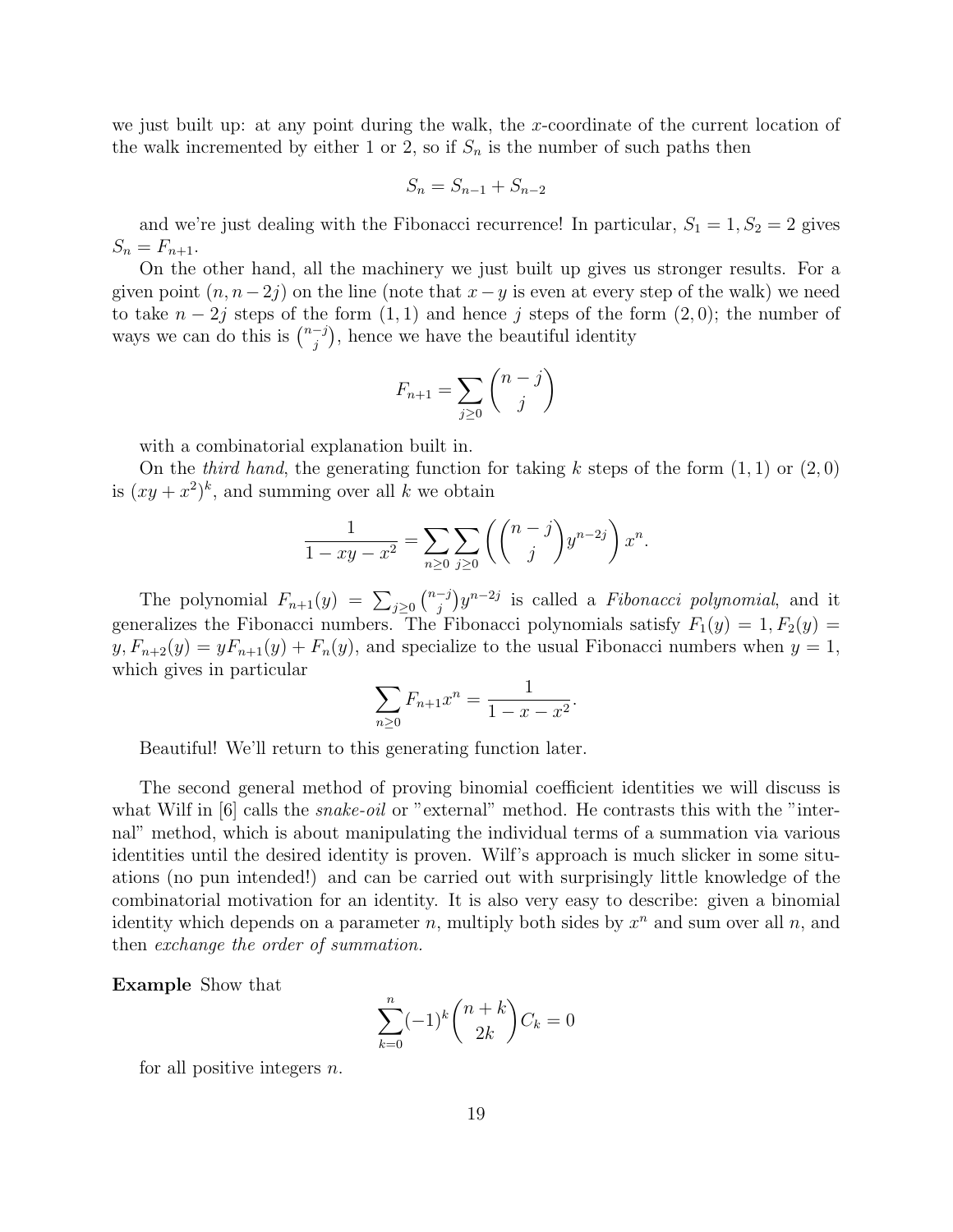Proof. This identity isn't as straightforward as a simple product of two generating functions; we'll just have to multiply by  $x^n$  and hope everything goes for the best. Now,

$$
\sum_{n\geq 0} \sum_{k=0}^{n} (-1)^{k} \binom{n+k}{2k} C_{k} x^{n} = \sum_{k\geq 0} (-1)^{k} C_{k} x^{k} \sum_{n\geq 0} \binom{n+k}{n-k} x^{n-k}
$$

which looks promising; the inner sum looks like a familiar generating function, except that we need to set  $r = n - k$ . Then the sum is

$$
\sum_{k\geq 0} (-1)^k C_k x^k \sum_{n\geq 0} \binom{r+2k}{2k} x^r = \sum_{k\geq 0} (-1)^k C_k \frac{x^k}{(1-x)^{2k+1}}
$$

which looks very promising: if we set  $y = \frac{-x}{(1-x)^2}$  $\frac{-x}{(1-x)^2}$  and factor out the  $\frac{1}{1-x}$ , then this is just

$$
\frac{1}{1-x} \sum_{k \ge 0} C_k y^k = \frac{1}{1-x} \frac{1 - \sqrt{1-4y}}{2y}.
$$

Then some beautiful simplification occurs:  $\sqrt{1-4y} = \frac{1+x}{1-x}$  $\frac{1+x}{1-x}$ , and the above simplifies to

$$
\frac{1 - \frac{1+x}{1-x}}{\frac{-2x}{1-x}} = \frac{-2x}{-2x} = 1
$$

so indeed the coefficient of  $x^n$  is 0 for all positive integers n as desired.

Can we translate this into a combinatorial proof? This is harder - we haven't discussed what it means combinatorially to substitute one generating function into another, so we'll prove as follows instead: following our Fibonacci discussion,  $\binom{n+k}{2k}$  $\binom{n+k}{2k}$  counts the number of lattice paths with  $n - k$  steps of the form  $(2, 0)$  and 2k steps of the form  $(1, 1)$ . Then  $C_k$ is the number of ways to *change the* (1, 1) steps into a Dyck path - in other words,  $\binom{n+k}{2k}$  $\binom{n+k}{2k}C_k$ counts the number of lattice paths with  $n - k$  steps of the form  $(2, 0)$  and 2k steps of the form either  $(1, 1)$  or  $(1, -1)$  ending at  $(2n, 0)$  and not crossing the x-axis. What we want to show is that there exists a bijection between the number of such paths with  $k$  even and the number of such paths with k odd, and that will prove the identity.

The bijection is as follows: find the first spot at which there is either a  $(1, 1)$  step followed by a  $(1, -1)$  step or a  $(2, 0)$  step, and switch them: if it's the former, change it to the latter, and vice versa. This spot is uniquely determined by the path, so this bijection is its own inverse, and every path has a spot like this: since it has to start and end at the x-axis, it has to go up then down, so if it doesn't have a  $(2,0)$  step at any point then at some point it attains a "local maximum." And we can readily see that this bijection changes the parity of k, which either increases or decreases by one.  $\Box$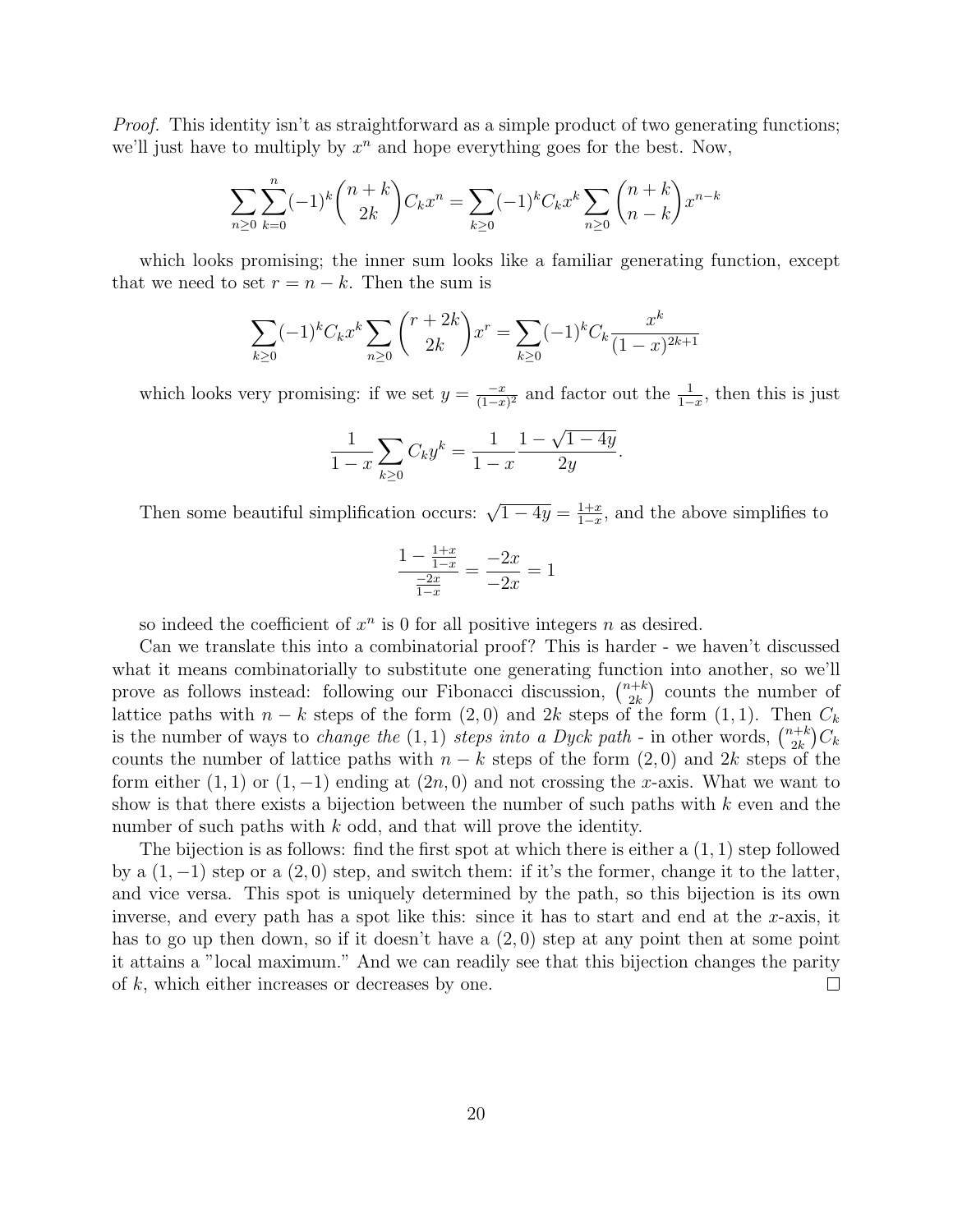## 4.1 Exercises

1. In the style of the Vandermonde identity  $(1+x)^{\alpha}(1+x)^{\beta} = (1+x)^{\alpha+\beta}$ , give one-line proofs of the following identities.

$$
\binom{n-1}{k-1} + \binom{n-1}{k} = \binom{n}{k} \text{ (Pascal's identity)}
$$
\n
$$
\sum_{i=0}^{n} \binom{i+k-1}{k-1} = \binom{n+k}{k} \text{ (the Hockey-stick identity)}
$$
\n
$$
\sum_{k=0}^{n} (-1)^{n-k} \binom{n}{k}^2 = \begin{cases} 0 \text{ if n is odd} \\ (-1)^{n/2} \binom{n}{n/2} \text{ if n is even} \end{cases}
$$
\n
$$
\sum_{i=0}^{k} (-1)^i \binom{n}{i} \binom{n+k-i-1}{k-i} = \begin{cases} 1 \text{ if } k=0 \\ 0 \text{ otherwise} \end{cases}
$$
\n
$$
\sum_{k=0}^{n} \binom{2k}{k} \binom{2(n-k)}{n-k} = 4^n.
$$
\n
$$
[x^k](1+x+x^2+x^3)^n = \sum_{j=0}^{n} \binom{n}{j} \binom{n}{k-2j} \text{ (Putnam 1992 B2)}
$$

Try to also give combinatorial proofs wherever possible.

- 2. How many lattice paths are there from  $(0,0)$  to  $(m, n)$  of length l if we allow up, down, left, and right steps?
- 3. Compute

$$
\sum_{k\geq 0} \binom{n}{3k}.
$$

(Hint: think of this as  $\sum_{k\geq 0} \binom{n}{k}$  $e_k^m$ ) $e_k$  where  $e_k = 1$  if  $k \equiv 0 \mod 3$  and 0 otherwise.)

- 4. (a) Putnam 2005 B4: For positive integers  $m, n$ , let  $f(m, n)$  denote the number of n-tuples  $(x_1, ... x_n)$  of integers such that  $|x_1| + ... + |x_n| \leq m$ . Show that  $f(m, n) =$  $f(n, m)$ .
	- (b) Show that

$$
\sum_{n\geq 0} f(n, n)x^n = \frac{1}{\sqrt{1 - 6x + x^2}}.
$$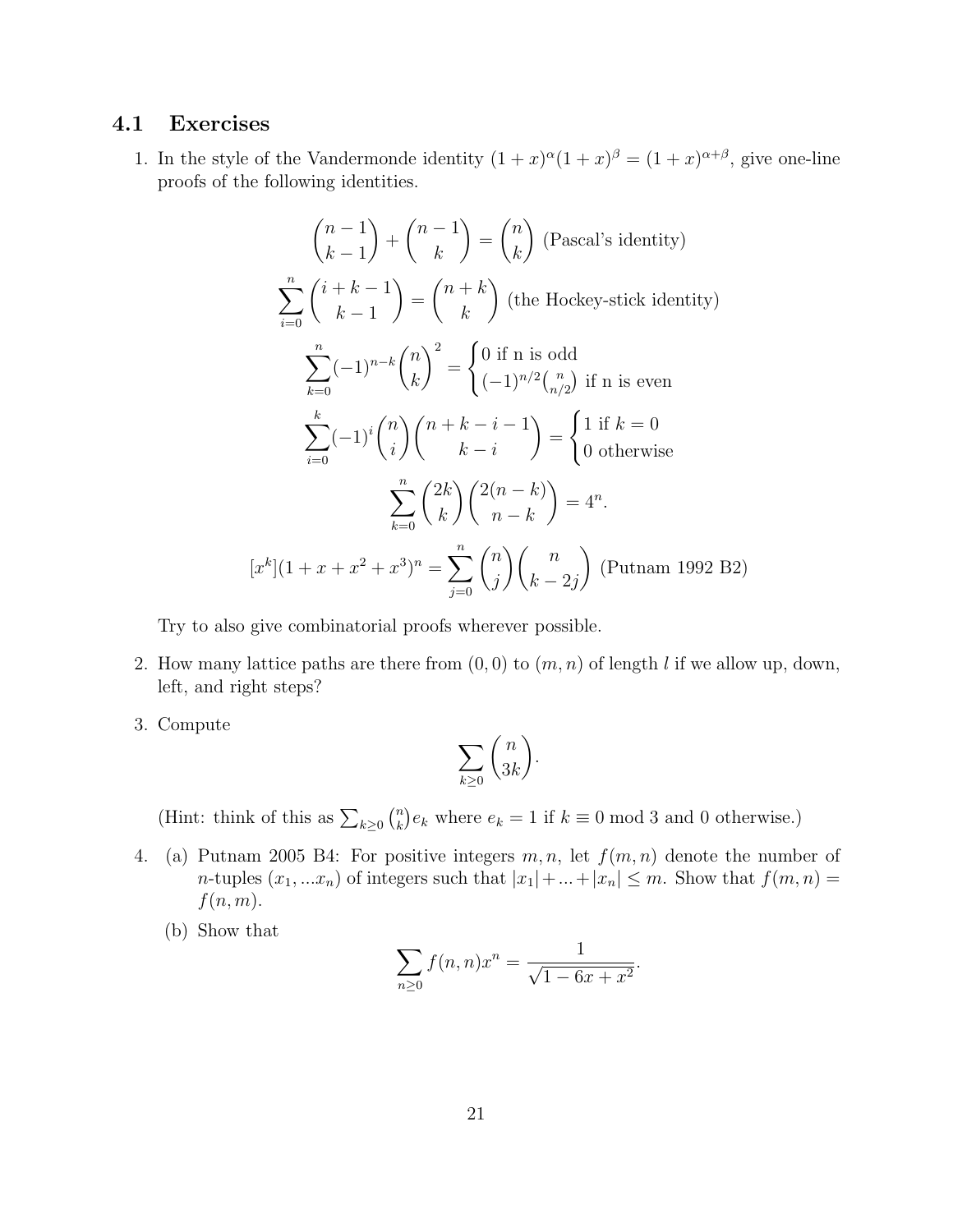## 5 Linear recurrences, matrices, and walks on graphs

An important and well-understood class of sequences are those defined by a particularly simple kind of recurrence.

**Definition** A sequence  $(s_n)$  satisfies a *linear homogeneous recurrence* of degree d if there exist coefficients  $a_{d-1}, \ldots a_0$  such that

$$
s_{n+d} = a_{d-1}s_{n+d-1} + a_{d-2}s_{n+d-2} + \dots + a_0s_n.
$$
\n(19)

The polynomial  $P(x) = x^d - a_{d-1}x^{d-1} - ... - a_0$  is called the *characteristic polynomial* of  $(s_n).$ 

**Example** Every geometric series  $a_n = r^n$  satisfies  $a_{n+1} = ra_n$ . They have characteristic polynomial  $x - r$ .

Example Let  $t_1 < t_2 < ... < t_k$  be a sequence of distinct integers and let  $T_n$  be the number of lattice paths from  $(0,0)$  to  $(n,0)$  in steps of the form  $(t_i,0)$  for some i. Then

$$
T_n = T_{n-t_1} + T_{n-t_2} + \dots + T_{n-t_k}.
$$

When  $t_1 = 1, t_2 = 2$  we recover the Fibonacci recursion.  $T_n$  can also be thought of as the number of tilings of a  $1 \times n$  board with tiles of size  $1 \times t_i$ , or as the number of words from the alphabet  $\{t_1, \ldots t_k\}$  with sum of "digits" equal to n.  $T_n$  has characteristic polynomial  $x^{t_k} - x^{t_k-t_1} - \ldots - 1.$ 

**Example** Let  $p_n$  denote the probability that, if you roll a six-sided die continually and add up the partial sums, one of the partial sums will be equal to  $n$ . Then

$$
p_n = \frac{p_{n-1} + p_{n-2} + \dots + p_{n-6}}{6}.
$$

Note the similarity to the previous example.  $p_n$  has characteristic polynomial  $x^6 - \frac{x^5 + ... + 1}{6}$  $\frac{...+1}{6}$ .

**Example** A polynomial sequence  $q_n$  of degree d has constant  $(d+1)^{th}$  difference, hence satisfies

$$
q_{n+d+1} - {d+1 \choose 1} q_{n+d} + {d+1 \choose 2} q_{n+d-1} \mp \dots + (-1)^{d+1} q_n = 0.
$$

 $q_n$  has characteristic polynomial  $(x-1)^{d+1}$ .

So we see that 1) sequences defined by linear homogeneous recurrences subsume both polynomials and geometric series, two of the simplest types of sequences, and 2) the behavior of such a sequence seems intimately related to the behavior of its characteristic polynomial. The basic facts making this precise can be proven by elementary means, but what we're looking for is generating functions!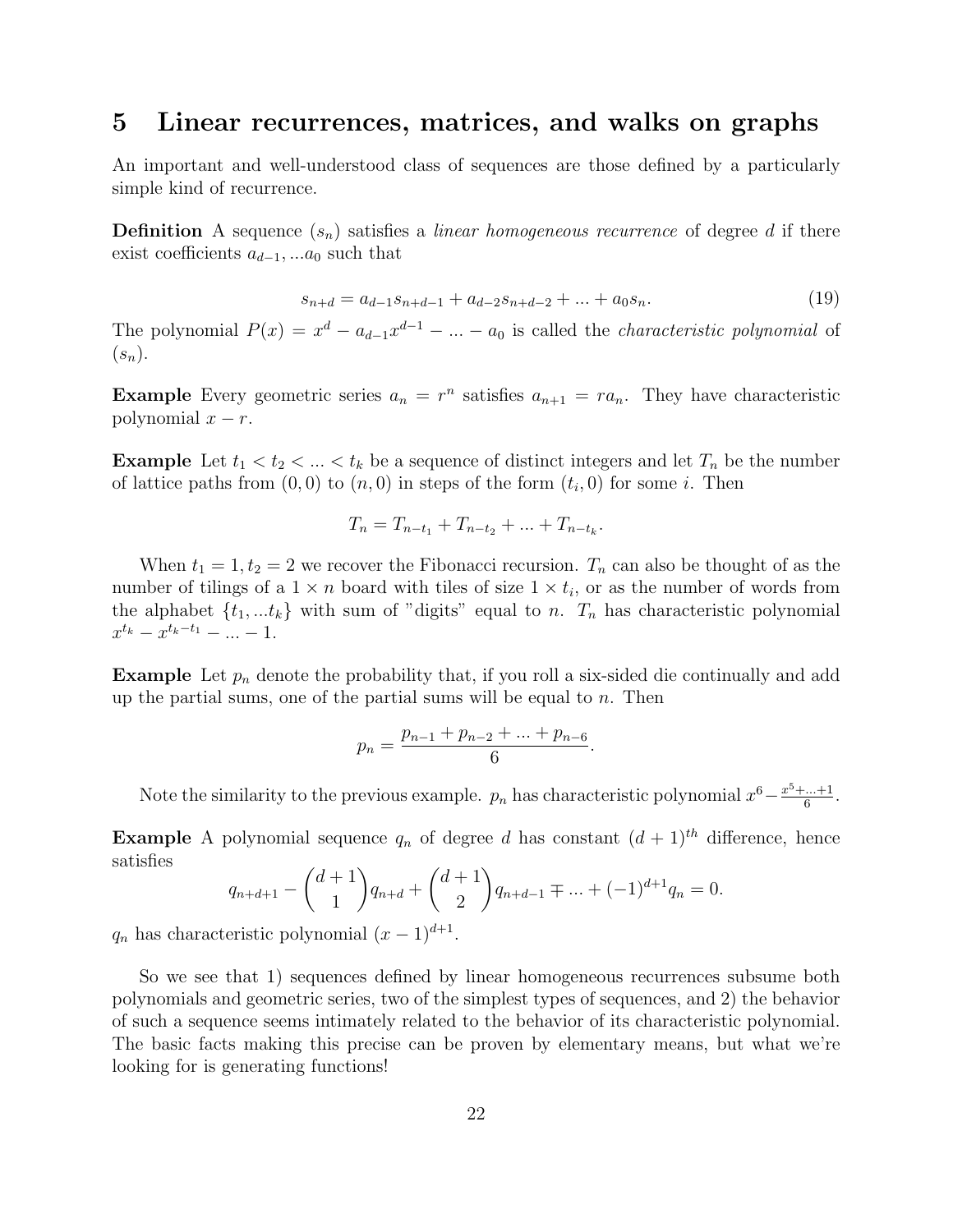**Proposition 5.1.** Suppose  $s_n$  satisfies a recurrence with characteristic polynomial  $P(x)$  of degree d and let  $Q(x) = x^d P\left(\frac{1}{x}\right)$  $\frac{1}{x}$ ) be the polynomial whose coefficients are the coefficients of P in reverse order. Then there is a polynomial  $R(x)$  of degree less than d such that

$$
\sum_{n\geq 0} s_n x^n = \frac{R(x)}{Q(x)}.
$$

*Proof.* If you think about this hard enough, multiplying by  $Q(x)$  tells you everything you need to know, but a good way to understand this result is via the following lemma.

# **Lemma 5.2.** Given  $S(x) = \sum_{n\geq 0} s_n x^n$ , the generating function for  $s_{n+1}$  is

$$
\frac{S(x) - S(0)}{x}.
$$

The operation  $s_n \mapsto s_{n+1}$  is called the left shift operator, which we will denote by La. What we need is the following idea: linear recurrences can be thought of as "differential equations" where the derivative is replaced with L! To be more precise, the recurrence

$$
s_{n+d} = a_{d-1}s_{n+d-1} + \dots + a_0s_n
$$

is equivalent to the statement

$$
\mathbf{L}^{d}s = a_{d-1}\mathbf{L}^{d-1}s + \dots + a_0s \Leftrightarrow
$$

$$
P(\mathbf{L})s = 0.
$$

where P is the characteristic polynomial of  $(s_n)$ . Note that the 0 on the RHS means the zero sequence. Here we are thinking about  $\mathbf{L}s$  as a sequence in the abstract -  $\mathbf{L}$  is a linear operator on the space of sequences just as differentiation is a linear operator on the space of (nice) functions. The analogy with differential equations can be made precise if  $(s_n)$  is interpreted as the Taylor series of some function, but we will not pursue this interpretation. The point is that our lemma lets us translate this statement into a statement about generating functions: since  $\bf{L}$  is basically division by x, up to the inclusion of an extra term, what we have is, after multiplying out by  $x^d$ ,

$$
x^d P\left(\frac{1}{x}\right) S(x) = R(x)
$$

for some polynomial  $R(x)$  determined by the  $-\frac{S(0)}{x}$  $\frac{(0)}{x}$  terms accumulated from repeated application of L that we don't need to write down.  $\Box$ 

We've already seen a special case of this result at work: in the one-dimensional lattice walk / tiling example above, the number of ways to put together m tiles of size  $t_1, t_2, ... t_k$  is just

$$
(x^{t_1} + x^{t_2} + \dots + x^{t_k})^m
$$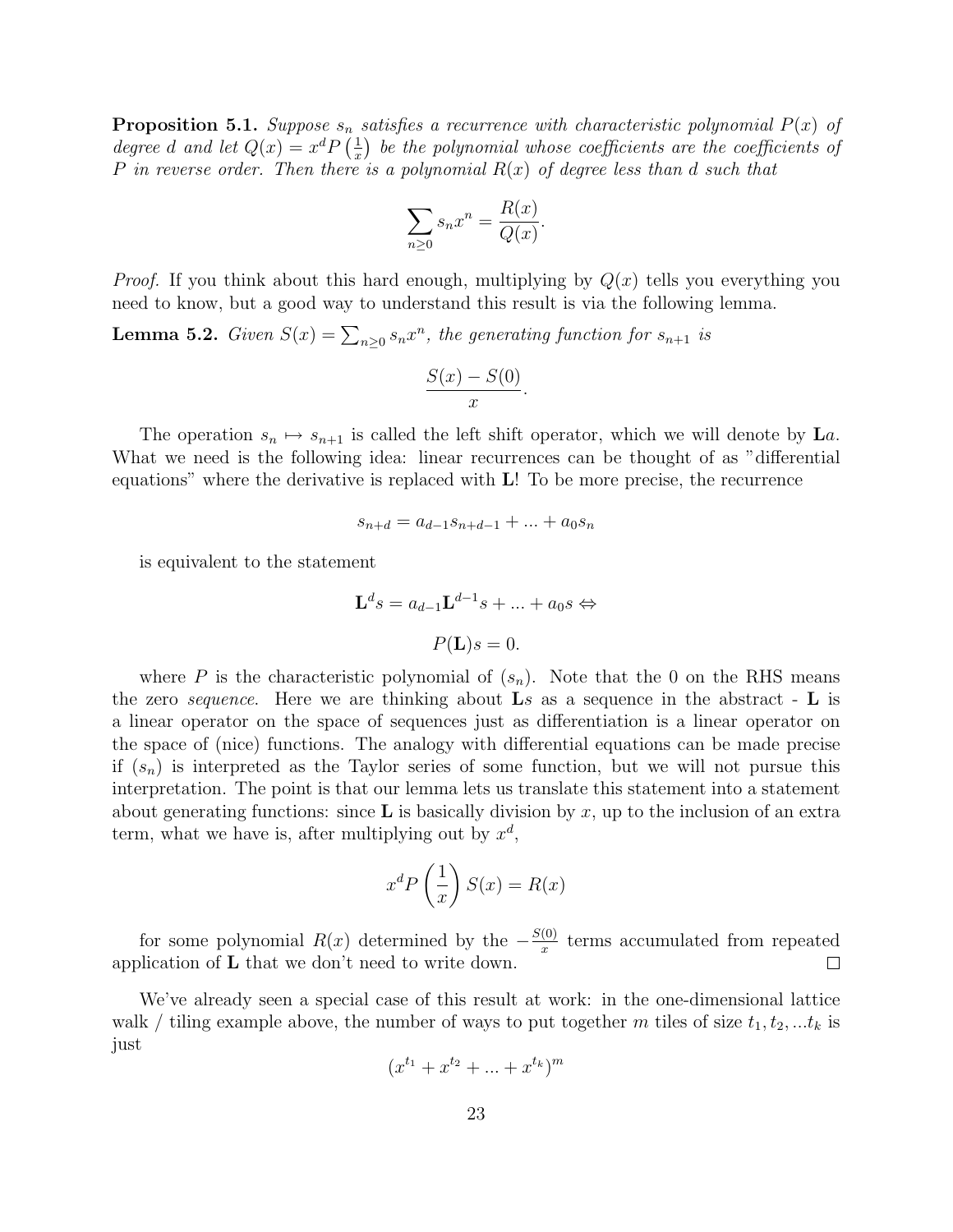so summing over all  $m$  we obtain

$$
\sum_{n\geq 0} T_n x^n = \frac{1}{1 - x^{t_1} - x^{t_2} - \dots - x^{t_k}}
$$

exactly as the more general result suggests, and in exact agreement with our specific discussion of the Fibonacci numbers. In fact, we can do better than this: suppose each tile, in addition to coming in different sizes, also comes in  $c_i$  different *colors*. Then it's not hard to see, either by looking at the recursion our summing over all  $m$  as above, that

$$
\sum_{n\geq 0} T_n x^n = \frac{1}{1 - c_1 x^{t_1} - \dots - c_k x^{t_k}}.
$$

We can go even further: think of the  $c_i$ s as *probabilities* that at any given step a particular tiling will be used, i.e. we are rolling a die with sides  $t_1, t_2, \ldots t_k$  and probabilities  $c_1, c_2, \ldots c_k$ of rolling each side, and we obtain a generalization of the dice example.

Okay, so what now? Well, if you're familiar with the theory of ODEs like the one we just wrote down, what we do is write the answer as a sum of exponentials. If why this works has never been explained to you, don't worry - we'll get it as a corollary of what we're about to do. The important viewpoint here is to think of exponentials as eigenvectors of the derivative operator, since of course

$$
\frac{d}{dx}e^{rx} = re^{rx}
$$

so we can think of  $e^{rx}$  as an eigenvector with eigenvalue  $r$ , and every eigenvector takes this form. In terms of their Taylor series, this is very easy to see: the Taylor series of  $e^{rx}$ just has coefficients  $1, r, r^2, ...,$  which gets sent to  $r, r^2, r^3, ...$  What's the analogous function for the left shift? That's also straightforward:

$$
\frac{A(x) - A(0)}{x} = rA(x) \Leftrightarrow
$$

$$
A(x) = \frac{A(0)}{1 - rx},
$$

precisely the functions which are generating functions of  $1, r, r^2, \dots$ ! (The connection here is provided by the *Laplace transform*, which is not important for our purposes.) In other words, the corresponding thing to do for the left-shift operator is partial fraction decomposition. The standard example here is the Fibonacci numbers: as we saw earlier,

$$
\sum_{n\geq 0} F_n x^n = \frac{x}{1-x-x^2}.
$$

This is just x times the generating function we deduced using lattice paths, and you can also deduce it using left-shifts. The partial fraction decomposition of the RHS is

$$
\frac{1}{\phi - \varphi} \left( \frac{1}{1 - \phi x} - \frac{1}{1 - \varphi x} \right)
$$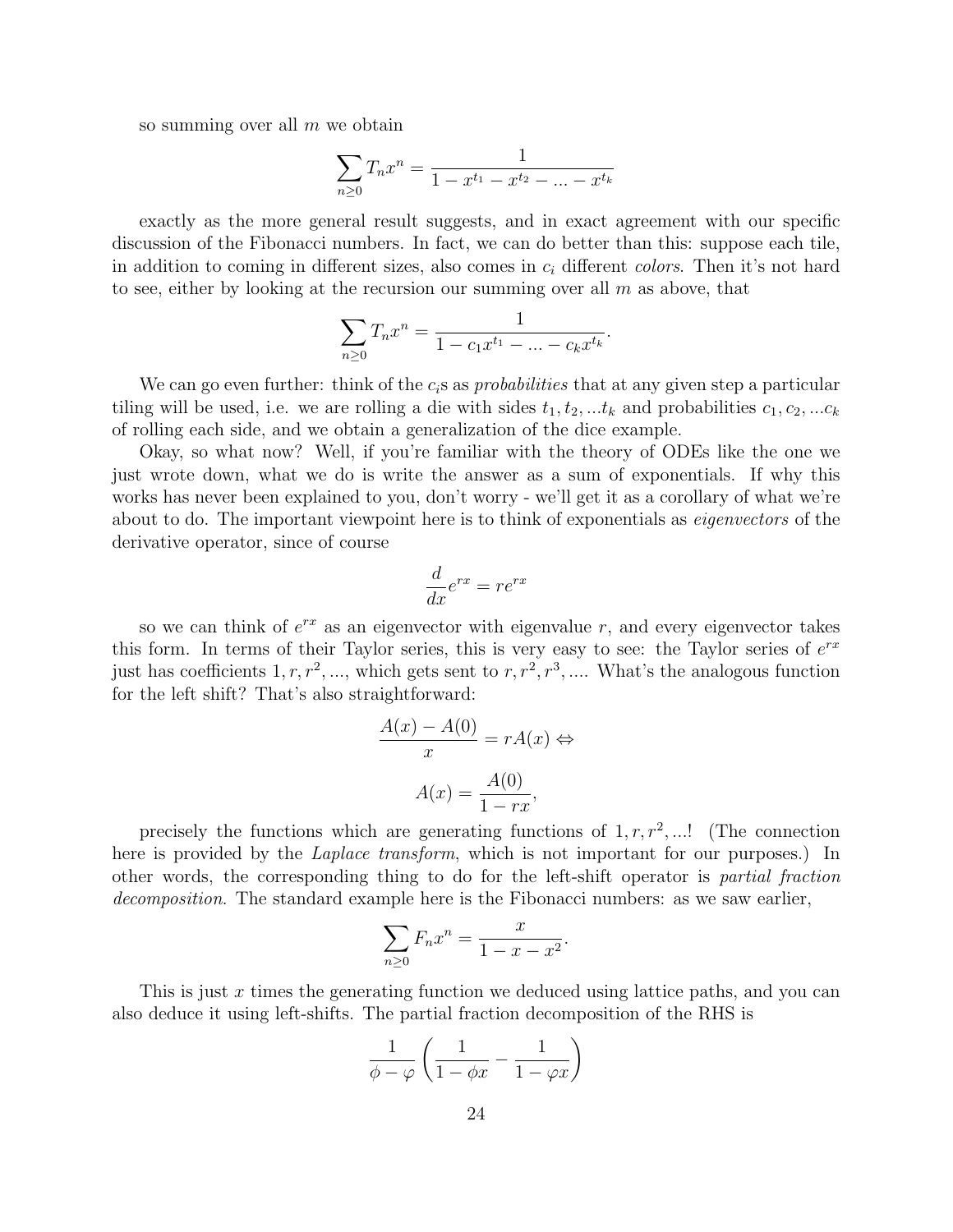where  $\phi$ ,  $\varphi$  are the positive and negative roots of the characteristic polynomial  $x^2 = x+1$ , and by expanding  $\frac{1}{1-rx}$  we recover Binet's formula. Note that although the denominator of the generating function has roots which are the reciprocal of the roots of the characteristic polynomial, partial fraction decomposition tells us the answer in terms of the reciprocal of those, i.e. the original roots of the characteristic polynomial as we suspected all along.

Now, just as in the ODE theory, we run into a slight problem when the characteristic polynomial has multiple roots. In the ODE theory this is resolved by multiplying the exponentials by a polynomial factor (in  $x$ ), which is the same thing as multiplying the Taylor series by a polynomial factor (in  $n$ ) - and in terms of **L**, this just means that now we're looking at the functions  $\frac{1}{(1-rx)^k}$ , which in the language of linear algebra are the *generalized* eigenvectors. And these, if you're familiar with partial fraction decomposition, are all we need. Similarly, just as in the ODE theory, we will sometimes want to solve recurrences of the form

$$
P(\mathbf{L})s = t
$$

where  $t_n$  is some other sequence, such as  $2^n$  or  $n^2$ . The secret here is that  $t_n$  is almost always, at least in problems of this type that I have seen, a sequence that satisfies some other recursion  $Q(L)t = 0$ , so it's straightforward to see that

$$
Q(\mathbf{L})P(\mathbf{L})s=0
$$

and we proceed as before.

So how do we actually compute partial fraction decompositions? If you've been doing this all your life by solving a system of linear equations, the following might come as a pleasant surprise.

**Proposition 5.3.** Let  $\frac{A(x)}{B(x)}$  be a rational function such that r is a factor of  $B(x)$  with multiplicity 1 and suppose that  $c_r$  is the coefficient of  $\frac{1}{x-r}$  in the partial fraction decomposition of  $\frac{A}{B}$ . Then  $c_r = \frac{A(r)}{B'(r)}$  $\frac{A(r)}{B'(r)}$ .

**Corollary 5.4.** Let  $p(x) = \sum_{i \geq 0} p_i x^i$  be the probability distribution of some event where event i occurs with probability  $p_i$  and let

$$
\frac{1}{1-p(x)} = \sum_{n\geq 0} q_n x^n
$$

be the generating function for the probability  $q_n$  that at some point, the sum of multiple trials of p will add up to exactly n. Suppose, in addition, that  $\lim_{n\to\infty} q_n$  exists. Then

$$
\lim_{n \to \infty} q_n = \frac{1}{p'(1)}
$$

where  $p'(1)$  is the expected value of p. (This is just the coefficient of  $\frac{1}{1-x}$  in the partial fraction decomposition.)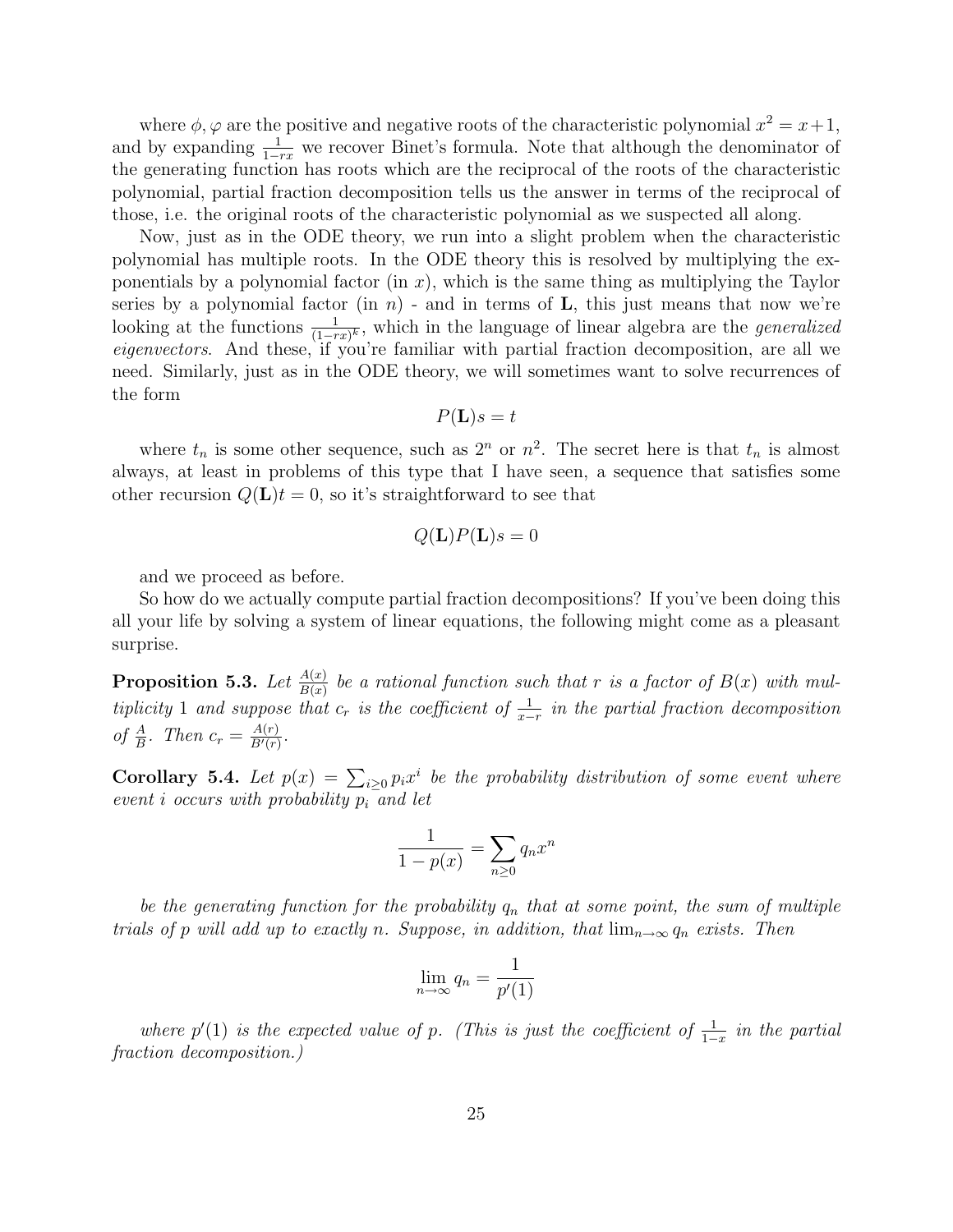**Corollary 5.5.** Let  $B(x) = \prod_{i=1}^{d} (x - x_i)$  where the  $x_i$  are distinct and let

$$
\frac{A(x)}{B(x)} = \sum_{i=1}^{d} \frac{y_i}{B'(x_i)(x - x_i)}
$$

Then A is the unique polynomial of degree less than d such that  $A(x_i) = y_i$ . This is known as Lagrange interpolation.

Corollary 5.6. Let  $P(x) = \prod_{i=1}^{d} (x - r_i)$ . Then

$$
\frac{P'(x)}{P(x)} = \sum_{i=1}^{d} \frac{1}{x - r_i}.
$$

This last corollary, appropriately manipulated, is equivalent to Newton's sums. It's also a handy reminder of the value of logarithmic diferentiation as a "shortcut" to the product rule and can be surprisingly useful.

Proof. A slick way to see that this is true is by l'Hopital's rule. Simply compute

$$
\lim_{x \to r} \frac{A(x)(x - r)}{B(x)} = \lim_{x \to r} \frac{(x - r)A'(x) + A(x)}{B'(x)} = \frac{A(r)}{B'(r)}.
$$

In the partial fraction decomposition on the RHS, multiplying by  $x - r$  isolates  $c_r$  and everything else is sent to zero (since r occurs with multiplicity 1). A similar statement is true for higher multiplicities, except that one must take more derivatives of B. Equivalently, write  $B(x) = \prod_{i=1}^{d} (x - r_i)$ . Then

$$
\lim_{x \to r} \frac{A(x)(x - r)}{B(x)} = \lim_{x \to r} \frac{A(x)}{\prod_{i=1, r_i \neq r}^d (x - r_i)} = \frac{A(r)}{\prod_{i=1, r_i \neq r}^d (r - r_i)}
$$

 $\Box$ 

which, by the product rule, agrees with the above.

It's a little messier to figure out the corresponding result for repeated roots. If r has multiplicity m, then the coefficient of  $\frac{1}{(x-r)^m}$  is just  $\frac{A(r)}{B^{(m)}(r)}$ , but the rest of the coefficients are at best coefficients in the Taylor expansion of  $\frac{A(x)(x-r)^m}{B(x)}$  about  $x = r$ , and these are a little more tedious to figure out.

One useful thing about these coefficients that we've figured out is that they can be used to extract some (admittedly coarse) asymptotics.

**Example** For large n, approximately how many ways are there to make change for n cents using pennies, nickels, dimes, and quarters?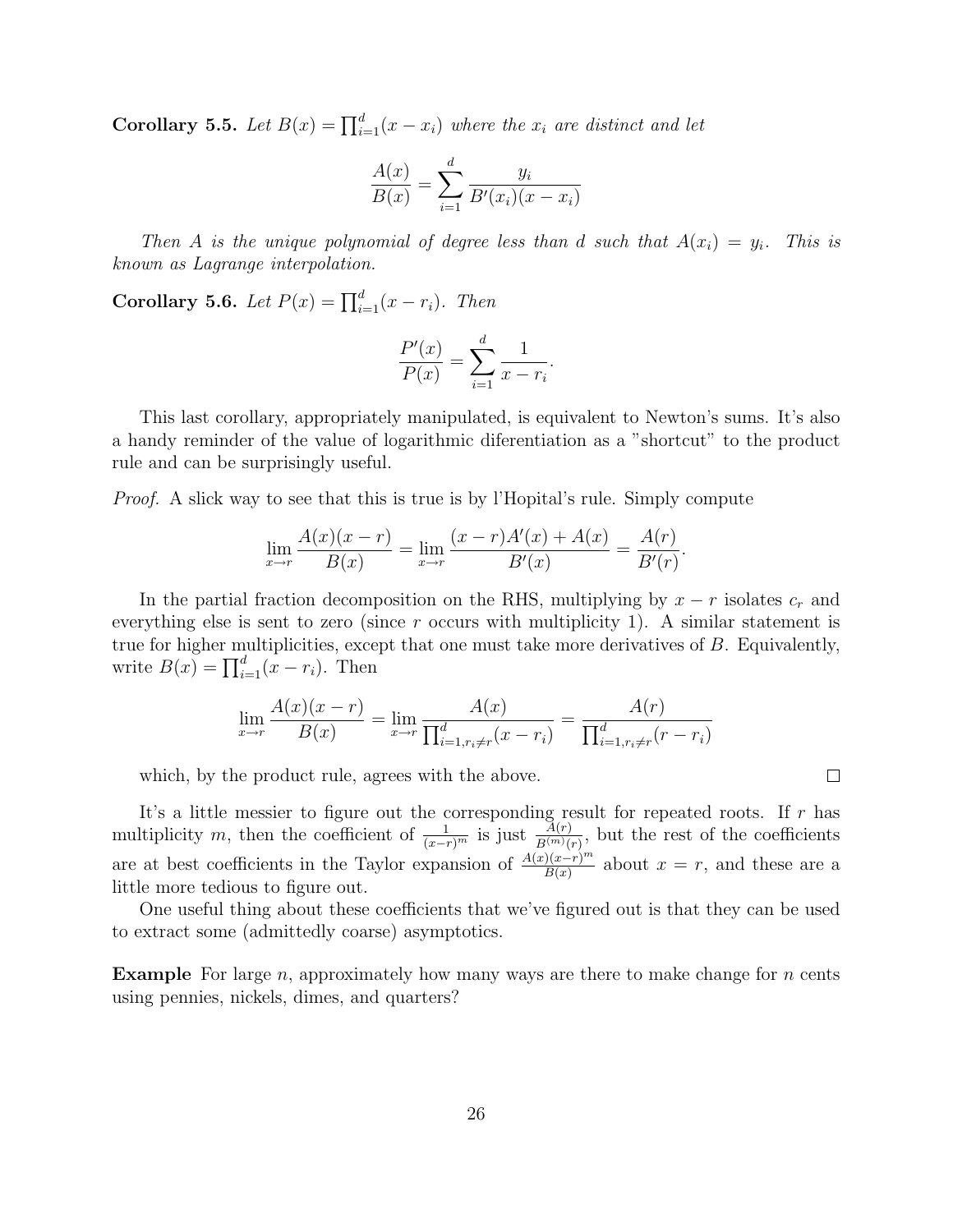Proof. The relevant generating function is

$$
\sum_{n\geq 0} c_n x^n = \frac{1}{(1-x)(1-x^5)(1-x^{10})(1-x^{25})}.
$$

We don't really want to compute the entire partial fraction decomposition (although we can make things a little easier for ourselves if we wanted to by setting  $y = x^5$  and multiplying by  $1 - x$ , then putting it back in again), but the important thing here is that the roots of the denominator are all roots of unity, so they contribute periodic terms with constant or polynomial coefficients. (Such a function is called a quasi-polynomial, and as this example shows they are quite common in combinatorics.) The fifth roots of unity have multiplicity 3, so they contribute a periodic quadratic term; the other roots of unity have multiplicity 1; but  $x = 1$  has multiplicity 4 and contributes a non-periodic cubic term, so this cubic term dominates in the limit. To compute it, we simply compute

$$
\lim_{x \to 1} \frac{1}{(1 + \dots + x^4)(1 + \dots + x^9)(1 + \dots + x^{24})} = \frac{1}{5 \cdot 10 \cdot 25}
$$

which is the coefficient of  $\frac{1}{(1-x)^4} = \sum_{n\geq 0} {n+3 \choose 3}$  $\binom{+3}{3}x^n$ . It follows that

$$
c_n \sim \frac{n^3}{5 \cdot 10 \cdot 25 \cdot 3!}.
$$

A simple geometric argument actually shows that this is obvious:  $c_n$  is the number of solutions to  $x_1 + 5x_2 + 10x_3 + 25x_4 = n$  in non-negative integers, which is also the number of solutions to  $5x_2 + 10x_3 + 25x_4 \le n$ . The set of all points  $(x_2, x_3, x_4)$  in the positive octant such that this is true form a tetrahedron with side lengths  $\frac{n}{5}$ ,  $\frac{n}{10}$ ,  $\frac{n}{25}$  - which has area precisely the leading term we computed! The periodic terms, then, are a consequence of a higherdimensional generalization of Pick's theorem called an Ehrhardt quasi-polynomial that we won't discuss further.  $\Box$ 

#### 5.1 Matrices and walks on graphs

Although many, many types of counting problems are described by linear recurrences, it's not always obvious how to write them down. Sometimes it'll be more natural to define a system of recurrences. The goal of this section is to describe a systematic way of doing so, and from there a systematic way to write down a single recurrence that describes the original problem.

**Example** (AIME 1990 #9) A fair coin is to be tossed 10 times. Let  $\frac{i}{j}$  be the probability, in lowest terms, that heads never occurs on consecutive tosses. Find  $i + j$ .

*Proof.* Call a string of n tosses good if heads never occurs on consecutive tosses. Let  $H_n$  be the number of strings of n good tosses ending in heads and let  $T_n$  be the number of strings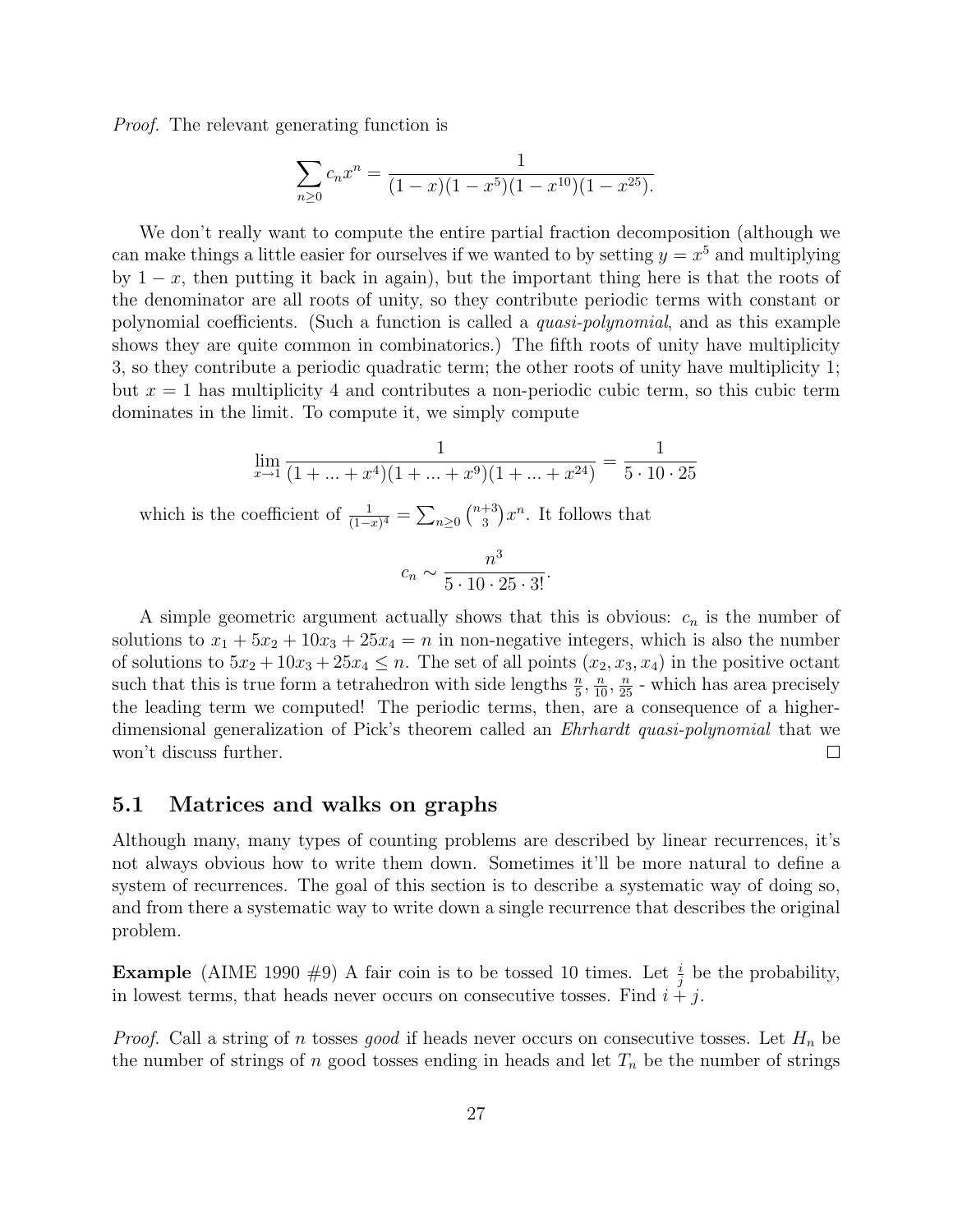of n good tosses ending in tails. The flip before the last heads in a good toss must be a tails, whereas the flip before the last tails in a good toss is arbitrary, so

$$
H_n = T_{n-1}
$$

$$
T_n = H_{n-1} + T_{n-1}.
$$

Combining this information, we find that  $T_n = T_{n-1} + T_{n-2}$  and similarly  $H_n = H_{n-1} +$  $H_{n-2}$ , so the total number of good tosses  $G_n = T_n + H_n$  satisfies the same recurrence. But this is just the Fibonacci recurrence! In fact, since  $H_1 = 2, H_2 = 3$  we find precisely that  $H_n = F_{n+2}$ . In particular,  $H_{10} = 144$ , so

$$
\frac{144}{2^{10}} = \frac{9}{64}
$$

and the answer is 73.

Although this particular system of recurrences was easy to translate into a single recurrence, we want a general method to do this. One way to think aboutt his problem is to introduce two generating functions

$$
H(x) = \sum_{n\geq 0} H_n x^n
$$

$$
T(x) = \sum_{n\geq 0} T_n x^n
$$

and translate the system into a system of linear equations for  $H, T$ . This method is very general, since it can handle a system of recurrences each of which has arbitrary order, but in combinatorial questions of the above sort we often find that each of our recurrences has degree 1 since we write them down by considering what would happen at any given step. Perhaps there's a more specialized theory. And indeed, observe that the above has the matrix form

$$
\left[\begin{array}{c} H_n \\ T_n \end{array}\right] = \left[\begin{array}{cc} 0 & 1 \\ 1 & 1 \end{array}\right] \left[\begin{array}{c} H_{n-1} \\ T_{n-1} \end{array}\right]
$$

which suggests that what we want are the tools of linear algebra. If we like, we can even define a matrix generating function. Let  $T$  be the above matrix; then

$$
(\mathbf{I} - \mathbf{T}x)^{-1} = \sum_{n \ge 0} \mathbf{T}^n x^n.
$$

Since  $I - Tx$  is invertible unless x is the inverse of an eigenvalue and we can take x to be very small, this operation makes sense analytically, but again we'll think of it as formal in  $x$ for our purposes. Now, we can think of the above as formal in both  $x$  and  $T$ , but there's no need.

 $\Box$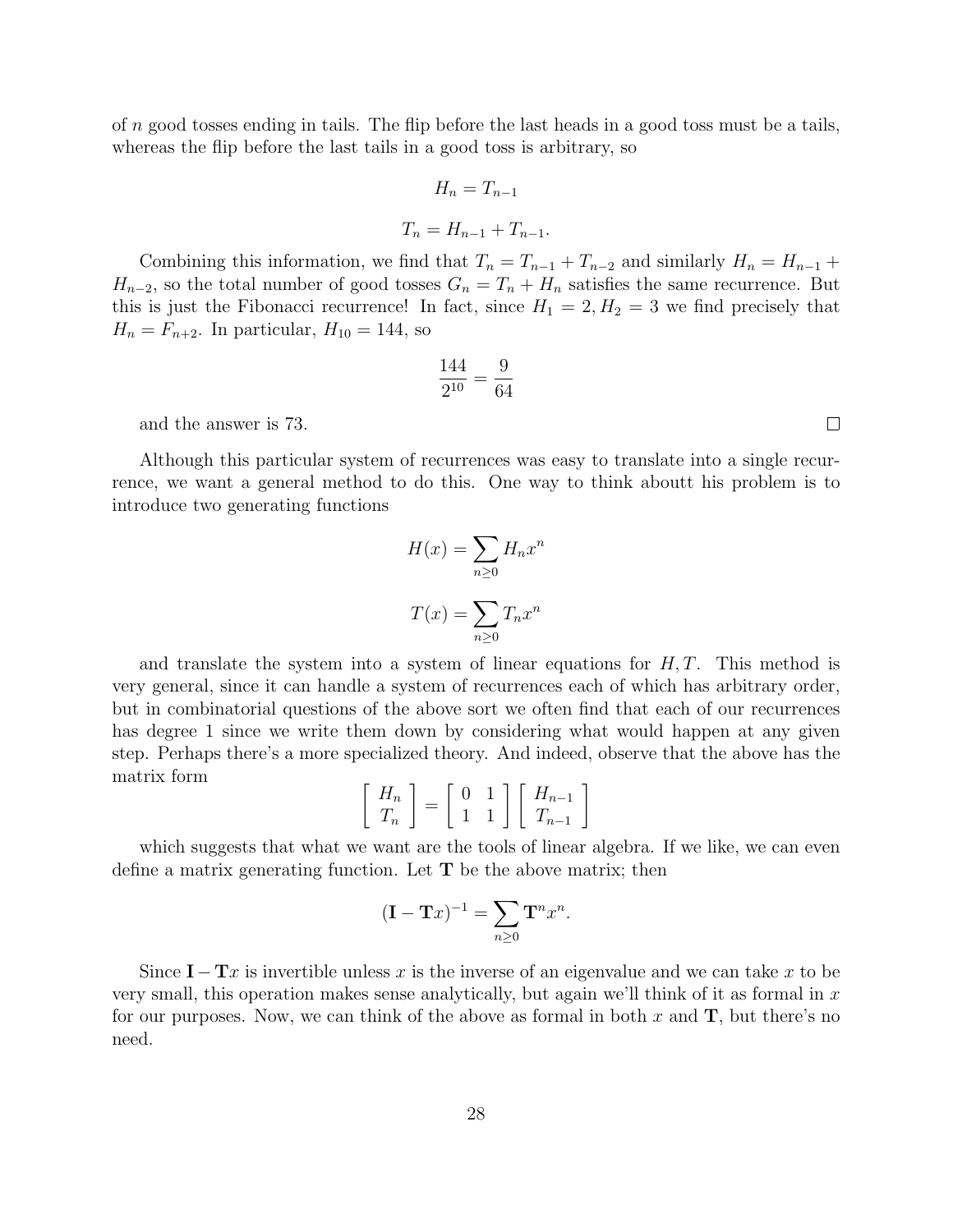**Theorem 5.7.** For every  $n \times n$  matrix **M** there exists a polynomial P of degree at most n, its characteristic polynomial, such that  $P(\mathbf{M}) = 0$ . This polynomial is precisely

$$
P(t) = \det(t\mathbf{I}_n - \mathbf{M}).\tag{20}
$$

The characteristic polynomial of **T** is  $T^2 = T + I$ , precisely the characteristic polynomial of the Fibonacci sequence (why?). This suggests that we think of  $T$  as an "algebraic number" (more formally, an element of  $F[t]/(t^2 - t - 1)$  where  $F = \mathbb{C}(x)$ ) and try to divide directly. To "rationalize the denominator" here, we need to figure out the "conjugate" of T, which is just  $\mathbf{I} - \mathbf{T}$ , hence

$$
\frac{\mathbf{I} - (\mathbf{I} - \mathbf{T})x}{(\mathbf{I} - \mathbf{T}x)(\mathbf{I} - (\mathbf{I} - \mathbf{T})x)} = \frac{\mathbf{I}(1-x) + \mathbf{T}x}{\mathbf{I}(1-x-x^2)} = \begin{bmatrix} \frac{1-x}{1-x-x^2} & \frac{x}{1-x-x^2} \\ \frac{x}{1-x-x^2} & \frac{1}{1-x-x^2} \end{bmatrix}.
$$

Hence  $\mathbf{T}^n = \begin{bmatrix} F_{n-1} & F_n \\ F_n & F_{n+1} \end{bmatrix}$ . It's not hard to see that the denominator we'll end up getting here, in terms of  $x$ , is the same as the denominator we'd get if we solved for either H or T individually and took generating functions. But rather than discuss how to do this computation in general (it gets a little messy for higher than quadratic characteristic polynomials), we'll focus on the fact that computing the characteristic polynomial of a matrix that describes the sequence we want is the same thing as figuring out a recurrence for it. So how do we write these matrices down in the first place?

To, we can think about what we did in the coin problem algorithmically: we build a good toss by deciding, at each step, what letter to add to the end of a string  $(H \text{ or } T)$ . At every point in this algorithm, we keep track of the last letter of the string because it determines the next letter we can add. In other words, we're behaving like a finite state machine: the two states are "current string ends in  $H$ " and "current string ends in  $T$ ," and the allowable transitions are from the first state to the second, from the second state to the first, and from the second state to itself. But rather than using the language of automata, it'll be more natural to use the language of graph theory.

**Definition** A finite directed graph with multiple edges  $G = (V, E)$  is a set V of vertices  $v_1, v_2, ... v_n$  together with a multiset E of ordered pairs  $(v_i, v_j)$  of directed edges, vertices, or arcs. (A graph without multiple edges has the requirement that  $E$  is a set.) A walk of length l is a sequence of vertices  $w_0, ... w_l$  such that  $(w_i, w_{i+1}) \in E$  for every i. (Note that a walk of length l is a word of length  $l + 1$ .

Example The graph that describes the previous problem is as follows: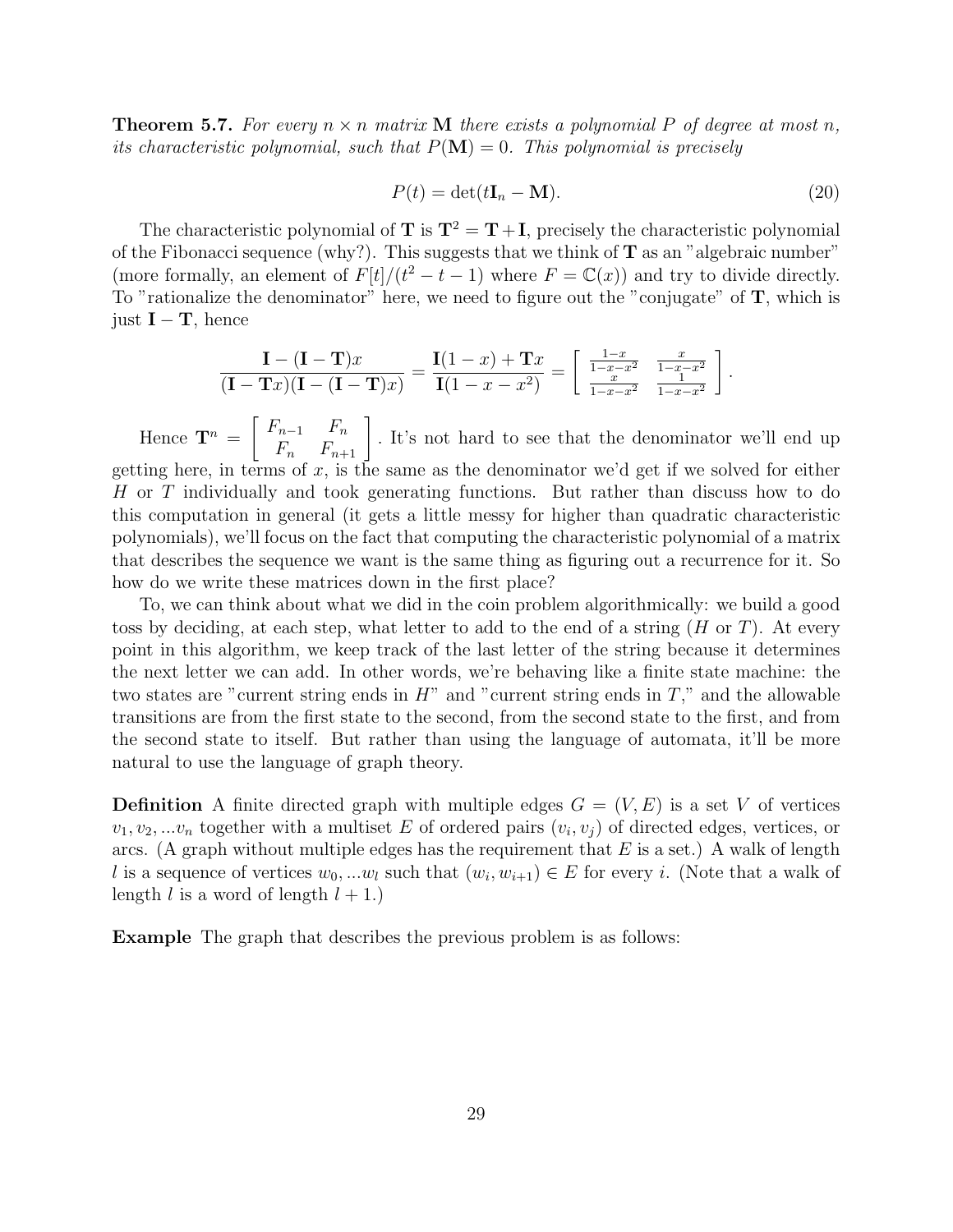

A walk on this graph is precisely a sequence of  $Hs$  and Ts such that  $H$  never appears twice in a row. I like to call this graph the Fibonacci graph.

The *adjacency matrix*  $\mathbf{A}(G)$  of a graph G is the matrix with entries  $a_{ij}$  equal to the number of edges from  $v_i$  to  $v_j$ . For example, **T** is the adjacency matrix of the Fibonacci graph. A graph is *undirected* if its adjacency matrix is symmetric; that is,  $(v_i, v_j)$  is an arc if and only if  $(v_j, v_i)$  is an arc. An undirected graph is *simple* if  $a_{ij} = 0$  or 1 and in addition  $a_{ii} = 0$ . Not only does the adjacency matrix of a graph completely describe it, but it turns out to be the natural way to talk about walks.

**Proposition 5.8.** The number of walks of length l from  $v_i$  to  $v_j$  is  $(A(G))_{ij}^l$ .

The proof is by induction and the definition of matrix multiplication. In fact, one can regard this as the definition of matrix multiplication if an arbitrary matrix is regarded as a weighted graph where the number of edges between two vertices is replaced by a "flow." Such graphs occur in the study of electrical circuits and other networks, but we will not be concerned with them here. What we are concerned with is that, once constructed, the adjacency matrix automatically encodes a system of linear recurrences.

**Proposition 5.9.** Let G be a graph with vertices  $v_1, v_2, ... v_n$  and for each i let  $s_{i,l}$  denote the number of walks of length l ending at  $v_i$ . Then

$$
\mathbf{s}_{l} = \begin{bmatrix} s_{1,l} \\ s_{2,l} \\ \vdots \\ s_{n,l} \end{bmatrix} = \mathbf{A}(G)^{l} \begin{bmatrix} 1 \\ 1 \\ \vdots \\ 1 \end{bmatrix} .
$$
 (21)

It follows that  $s_{l+1} = As_l$ .

**Corollary 5.10.** For any i, j, the sequence  $a_l = (\mathbf{M})_{ij}^l$  satisfies a linear recurrence with *characteristic polynomial the characteristic polynomial of*  $M$ .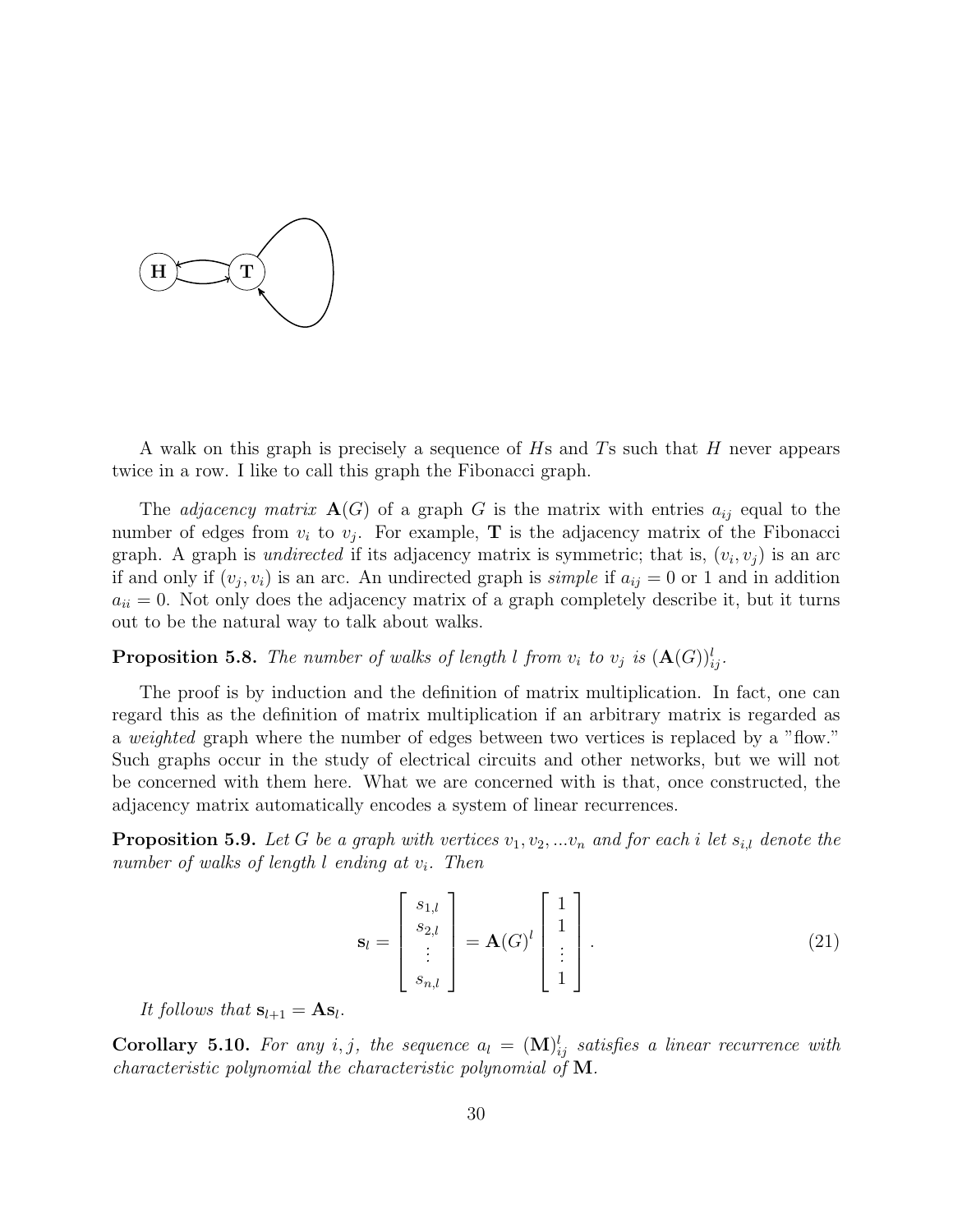So in fact when we found the roots of the characteristic polynomial of a recurrence, we were really studying the eigenvalues of the adjacency matrix of a corresponding graph! (There is a close relationship between the notion of eigenvalue here and the notion of eigenvalue as applied to the left-shift operator.) Now what we want to do is this: given a combinatorial problem, convert it into the problem of counting walks on some graph. Rather than state a theorem, I'd like to illustrate this point with a few examples.

Example The characteristic polynomial of the adjacency matrix of the Fibonacci graph is  $x^2 - x - 1 = 0$ , as can be verified by direct calculation, and in total agreement with our other discussions. In fact, from the path-walking interpretation of the Fibonacci numbers alone we can re-derive the identity

$$
\left[\begin{array}{cc} 0 & 1 \\ 1 & 1 \end{array}\right]^n = \left[\begin{array}{cc} F_{n-1} & F_n \\ F_n & F_{n+1} \end{array}\right]
$$

that we proved using generating functions, which gives, upon taking determinants, the neat identity  $F_{n+1}F_{n-1} - F_n^2 = (-1)^n$ . Can you find a combinatorial proof of this fact?

Example USAMO 1996 #4: An *n*-term sequence  $(x_1, x_2, \ldots, x_n)$  in which each term is either 0 or 1 is called a binary sequence of length n. Let  $a_n$  be the number of binary sequences of length n containing no three consecutive terms equal to  $0, 1, 0$  in that order. Let  $b_n$  be the number of binary sequences of length n that contain no four consecutive terms equal to 0, 0, 1, 1 or 1, 1, 0, 0 in that order. Prove that  $b_{n+1} = 2a_n$  for all positive integers  $\boldsymbol{n}.$ 

Proof. There's a cute bijective solution (think finite differences mod2), but we're just going to compute  $a_n$  and  $b_n$  instead for illustrative purposes. Algorithmically, in making strings that satisfy the condition that they avoid 010 we need to keep track of how close we are to not satisfying the condition. There are three states we could be in: we may have traced out two of the three characters necessary to spell 010, one of the characters, or none of the characters. For example, if our string ends in 11 then we haven't traced out any of the characters necessary. In other words, our state is determined by "where we are" in the forbidden word 010, so we'll name the vertices of our graph as follows:

- 1. A means our string ends in 0, but not in 010, so in two more steps we can spell 010.
- 2. B means our string ends in 01, so in one more step we can spell 010.
- 3. Z means our string ends in 1, but not in 01, so in three more steps we can spell 010.

The three vertices will also lead a dual life: when talking about walks on this graph, we'll identify  $A$  with 0 and  $B$ ,  $Z$  with 1, for the obvious reasons. (It's messier to talk about identifying edges, rather than vertices, with letters because of the need to have a start vertex.) This means that a valid walk of length  $l$  on this graph, when translated using these identifications, describes a binary sequence of length  $l + 1$  without 010 in it, i.e. something counted by  $a_{l+1}$  (well, unless it starts at **B**). The edges between the vertices, which represent possible moves, are as follows: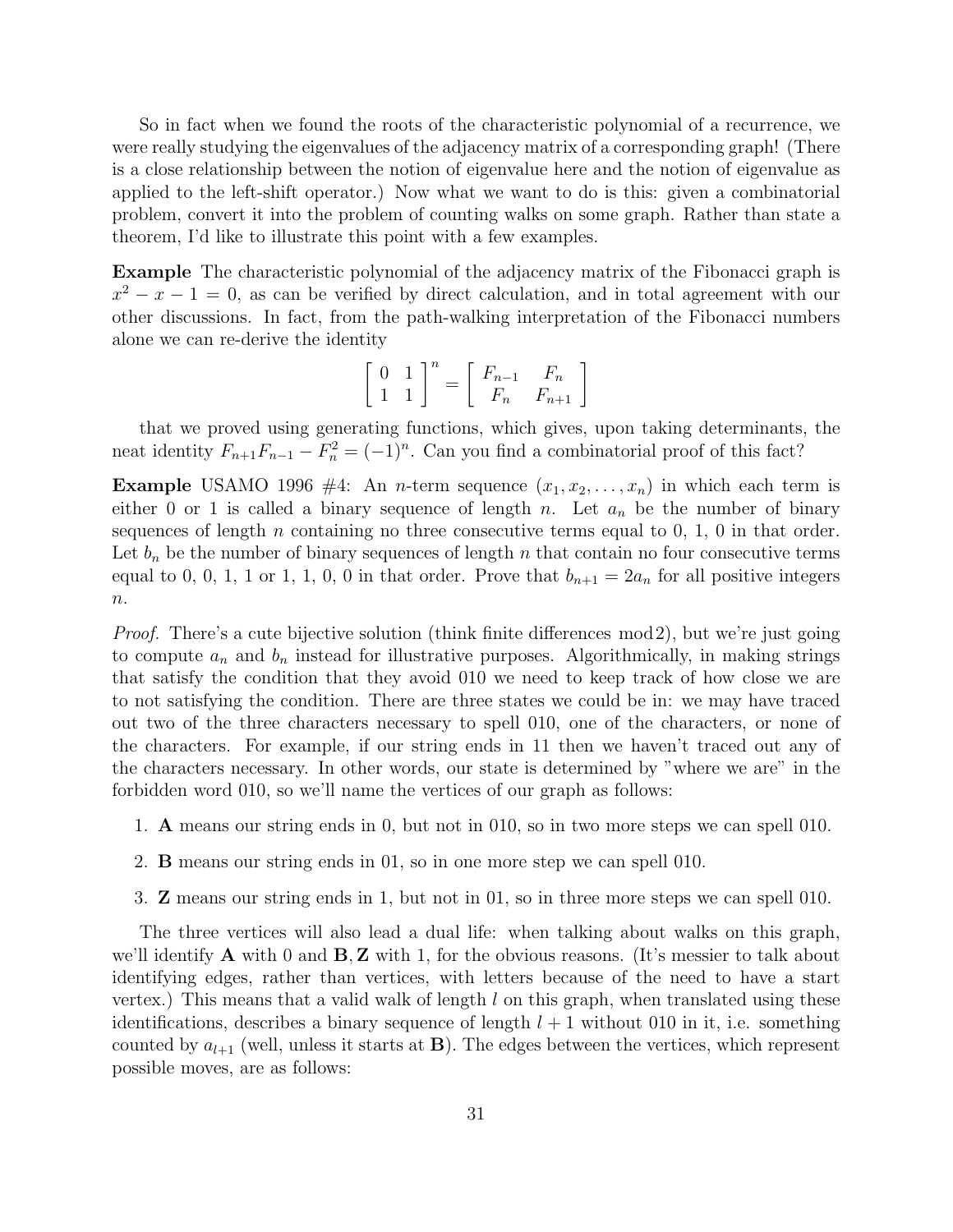- 1. A points to B and itself. If we plop down a 1, we're at B. If we plop down a 0, we're still at A.
- 2. B points to Z. Since we can't spell 010, the only thing we can do is plop down a 1, and that takes us "back to the beginning," i.e. we haven't spelled out any of 010.
- 3. Z points to A and itself. If we plop down a 0, we're at  $\bf{A}$ ; otherwise, we're still "at the beginning."

This gives the following graph:



What we've done is essentially performed the *Knuth-Morris-Pratt* algorithm, which is an algorithm that searches for a string by constructing a finite state machine that measures how close a given text is to spelling it out at any point. This state machine is very nearly the directed graph we want to construct to avoid this string; the above example should be enough to get the idea across in lieu of an actual description of the algorithm.

Now, the adjacency matrix of this graph is therefore

$$
\left[\begin{array}{rrr} 1 & 1 & 0 \\ 0 & 0 & 1 \\ 1 & 0 & 1 \end{array}\right]
$$

which has characteristic polynomial  $P_a(\lambda) = \lambda^3 - 2\lambda^2 + \lambda - 1$ . It's easy to verify that  $P_a$ has no rational roots, but the point is that  $a_n$  is the number of walks starting from either Z or **A** of length  $n-1$ , so we can write down the recursion

$$
a_{n+3} = 2a_{n+2} - a_{n+1} + a_n
$$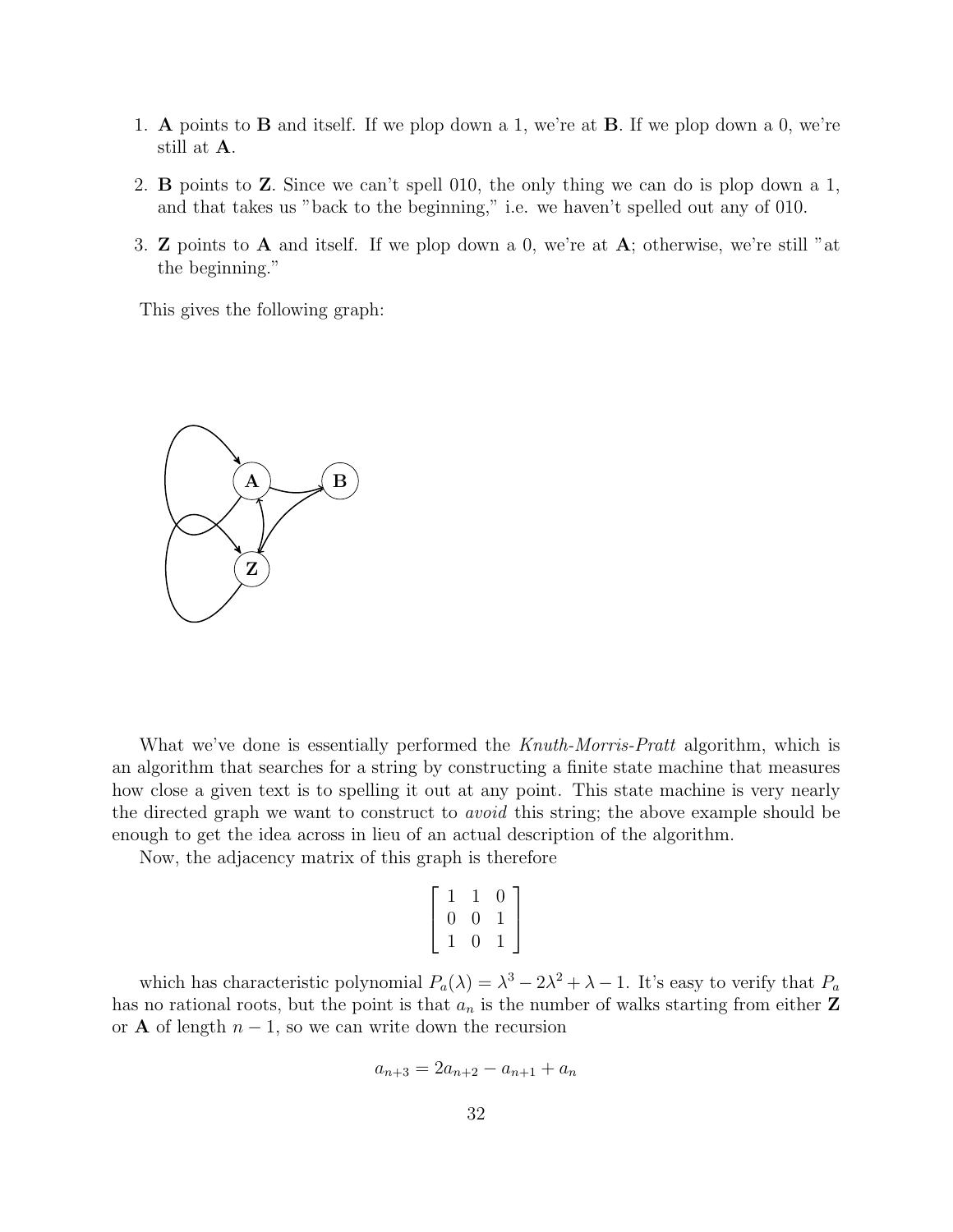and even compute initial values fairly quickly. What I'd like to emphasize is that the above procedure is totally algorithmic and hence very general. While it might be possible to cleverly figure out the above recursion for this particular problem, the KMP algorithm allows us to solve any problem of the type "count the number of strings on some alphabet that avoid a particular substring."

The KMP algorithm doesn't apply to computing  $b_n$  because there are now two substrings we want to avoid, but it is not hard to modify: the generalization is called the Aho-Corasick algorithm, but again rather than describe the algorithm we'll perform it for  $b_n$ . The vertices and edges are as follows, with similar reasoning as the reasoning for  $a_n$ .

- 1. A means the string ends in 0, but not in 110. A points to D and B.
- 2. B means the string ends in 00, but not in 1100. B points to C and itself.
- 3. C means the string ends in 001. C points to A.
- 4. D means the string ends in 1, but not in 001. D points to E and A.
- 5. E means the string ends in 11, but not in 0011. E points to F and itself.
- 6. F means the string ends in 110. F points to D.

The graph is as follows:



As before,  $b_n$  is the number of walks of length  $n-1$  starting from **A** or **D**. The adjacency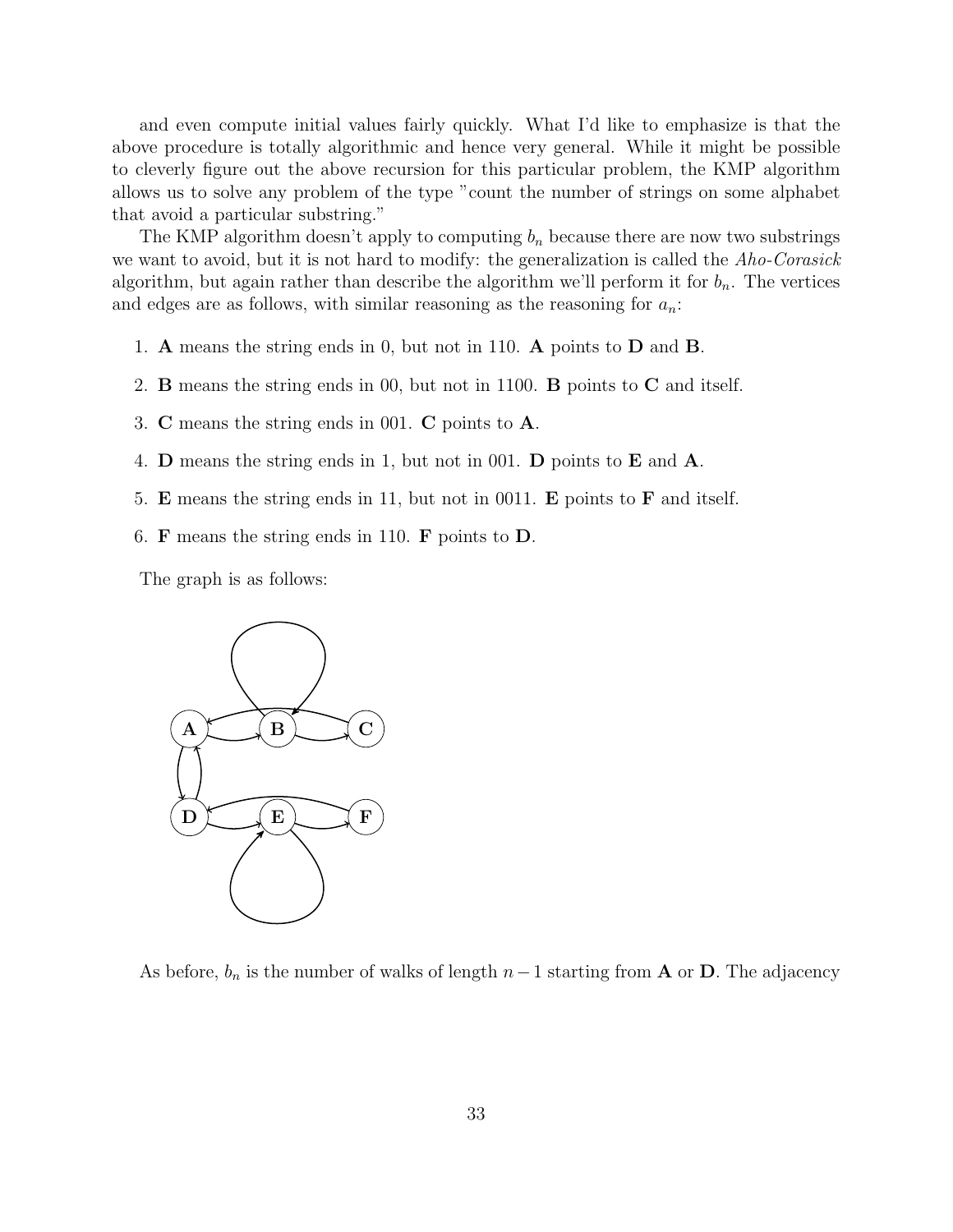matrix of the graph is

$$
\begin{bmatrix} 0 & 1 & 0 & 1 & 0 & 0 \\ 0 & 1 & 1 & 0 & 0 & 0 \\ 1 & 0 & 0 & 0 & 0 & 0 \\ 1 & 0 & 0 & 0 & 1 & 0 \\ 0 & 0 & 0 & 0 & 1 & 1 \\ 0 & 0 & 0 & 1 & 0 & 0 \end{bmatrix} = \begin{bmatrix} \mathbf{M} & \mathbf{N} \\ \mathbf{N} & \mathbf{M} \end{bmatrix}
$$

where  $M, N$  are  $3 \times 3$  matrices. Now, it's not hard to see that we can block-diagonalize as follows:

$$
\left[\begin{array}{cc} I & I \\ I & -I \end{array}\right]^{-1}\left[\begin{array}{cc} M & N \\ N & M \end{array}\right]\left[\begin{array}{cc} I & I \\ I & -I \end{array}\right]=\left[\begin{array}{cc} M+N & 0 \\ 0 & M-N \end{array}\right]
$$

where I is the  $3 \times 3$  identity. This block-diagonalization takes advantage of a particular symmetry of the problem, but the point stands: Aho-Corasick is a totally algorithmic way of solving problems like this in general. But let's finish. Since  $b_n$  is the number of walks starting from either  $A$  or  $D$ , it was (before we changed bases) generated by the vector with entries  $1, 0, 0, 1, 0, 0$  - but this is precisely the first column of the matrix we changed bases by! It follows that the vector we want in the new basis is just  $1, 0, 0, 0, 0, 0$ ; that is,  $b_n$  is the first entry in

$$
\left[\begin{array}{cc} \mathbf{M} + \mathbf{N} & \mathbf{0} \\ \mathbf{0} & \mathbf{M} - \mathbf{N} \end{array}\right]^{n-1} \left[\begin{array}{c} 1 \\ 0 \\ 0 \\ 0 \\ 0 \\ 0 \end{array}\right]
$$

and hence it is totally determined by the behavior of

$$
\mathbf{M} + \mathbf{N} = \left[ \begin{array}{rrr} 1 & 1 & 0 \\ 0 & 1 & 1 \\ 1 & 0 & 0 \end{array} \right].
$$

But this is just a permutation of the adjacency matrix of the graph of  $a_n!$  So in fact  $a_n$  and  $b_n$  satisfy the same recursion, and the rest can be proven by checking initial conditions or by writing down exactly how  $a_n$  and  $b_n$  are related by permuting the above matrix appropriately. We've even been naturally led, in some sense, to the bijective proof: what the above tells us is that certain pairs of points in the graph of  $b_n$  get sent to certain other pairs in the same way that points of the graph of  $a_n$  get sent to other points.  $\Box$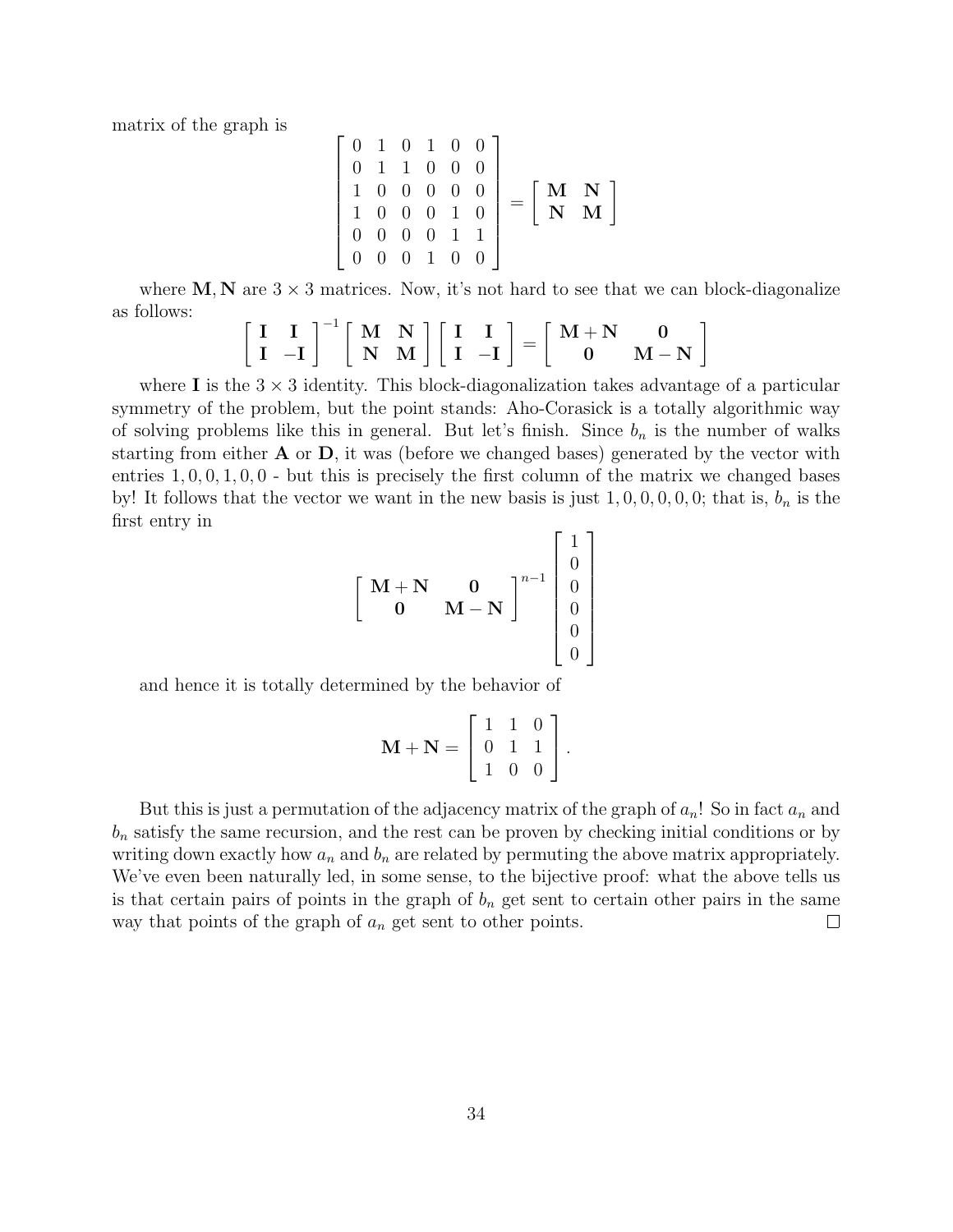### 5.2 Exercises

1. IMO 1974  $\#3$ : Prove that for any natural number *n*, the number

$$
\sum_{k=0}^{n} \binom{2n+1}{2k+1} 2^{3k}
$$

is not divisible by 5.

- 2. AIME II 2003 #13: A bug starts at a vertex of an equilateral triangle. On each move, it randomly selects one of the two vertices where it is not currently located, and crawls along a side of the triangle to that vertex. Given that the probability that the bug moves to its starting vertex on its tenth move is  $\frac{m}{n}$  where m and n are relatively prime positive integers, find  $m + n$ .
- 3. Let  $c_n$  denote the number of binary sequences avoiding the substrings 0110, 1001 and such that the total number of 0s is a multiple of 3. Construct a graph for  $c_n$  (as in the examples) and write down a recurrence that describes it. (The key point here is that you can no longer take  $c_n$  to be a valid walk and only fix its starting position: you'll also need to fix its ending position to get the number of 0s to come out right.)
- 4. IMC 2007  $\#5$ : Let *n* be a positive integer and  $a_1, \ldots, a_n$  be arbitrary integers. Suppose that a function  $f : \mathbb{Z} \to \mathbb{R}$  satisfies

$$
\sum_{i=1}^{n} f(k + a_i l) = 0
$$

whenever k and l are integers and  $l \neq 0$ . Prove that  $f = 0$ .

- 5. Let  $J_n$  denote the graph on n vertices  $1, 2, ...n$  with the edges  $1 \rightarrow 2, 2 \rightarrow 3, ...n-1 \rightarrow n$ and  $\lambda$  loops at each vertex. Count the number of paths from i to j of length l, hence compute the powers of  $\mathbf{A}(J_n)$  (which is a Jordan block). Compare with the partial fraction decomposition of  $\frac{1}{(1-\lambda x)^n}$ .
- 6. Let  $T_n$  denote the number of lattice walks from  $(0,0)$  to  $(n,0)$  in steps of length 1 through k where the step of length i comes in  $c_i$  different colors, and  $c_i$  can be equal to zero. In the following problem it may be helpful to think of  $c_i$  as a symbolic weight rather than an integer.
	- (a) Construct a graph G on k vertices such that  $T_n$  is the number of closed walks from a particular vertex to itself of length n. What is the adjacency matrix  $\mathbf{A}(G)$ of G? What are its eigenvectors?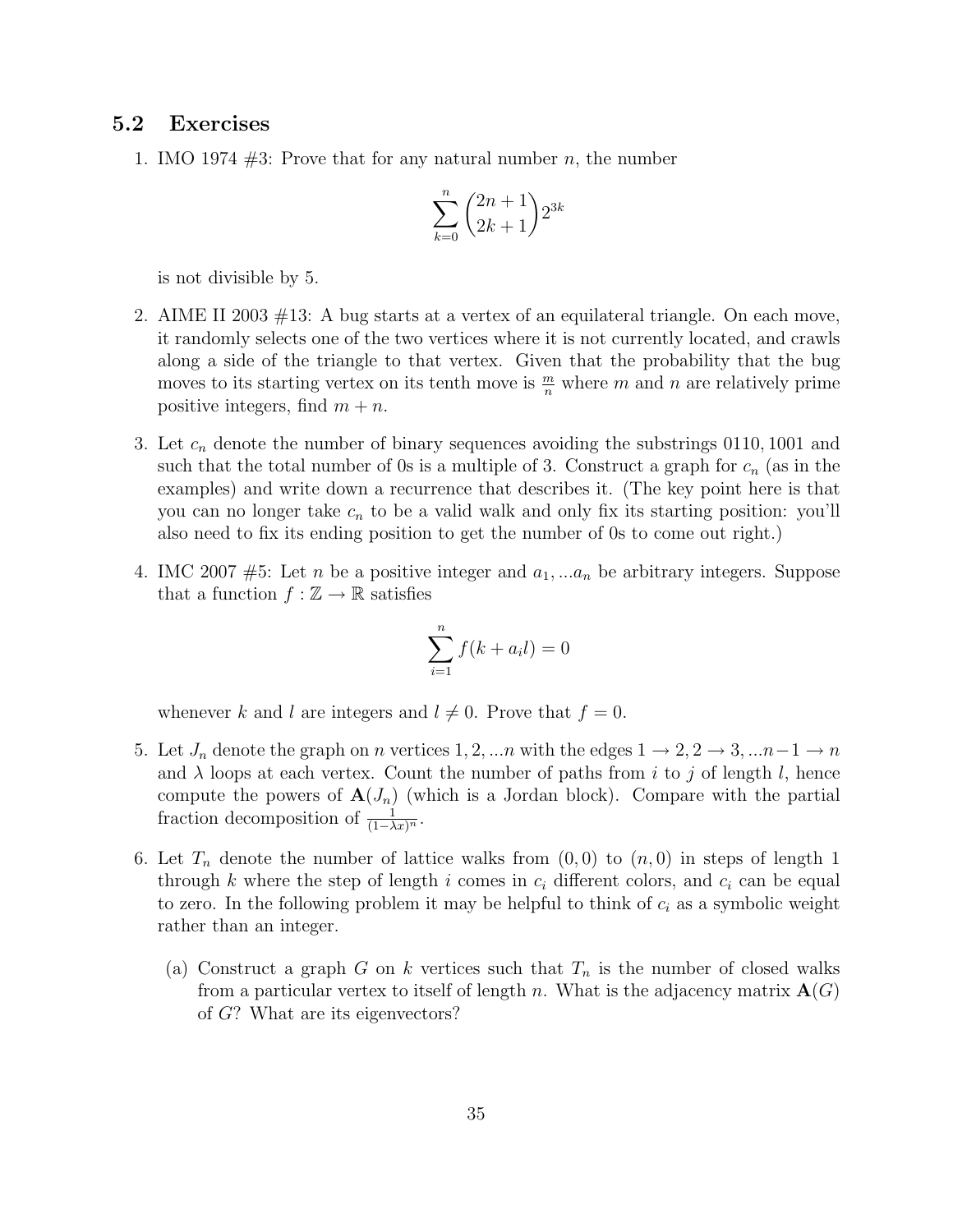- (b) Let  $G_1, G_2$  be two graphs. The *Cartesian product*  $G_1 \square G_2$  is the graph with vertex set the Cartesian product of the vertex sets of  $G_1, G_2$  and an edge from  $(u, u')$ to  $(v, v')$  if and only if  $u = v$  and there is an edge from u' to v' or  $u' = v'$  and there is an edge from u to v. What is the relationship between  $\mathbf{A}(G_1 \square G_2)$  and  $\mathbf{A}(G_1), \mathbf{A}(G_2)$  (sometimes called the *Kronecker sum*)? Between their eigenvalues? What is the relationship between walks on  $G_1 \square G_2$  and walks on  $G_1$  and  $G_2$ ? (You may want to look at the exercise on exponential generating functions if you get stuck.)
- (c) The tensor product (also known as the direct product, categorical product, or Kronecker product)  $G_1 \times G_2$  is the graph with vertex set the Cartesian product of the vertex sets of  $G_1, G_2$  and an edge from  $(u, u')$  to  $(v, v')$  if and only if there is an edge from  $u$  to  $v$  and an edge from  $u'$  to  $v'$ . What is the relationship between  $\mathbf{A}(G_1 \times G_2)$  and  $\mathbf{A}(G_1), \mathbf{A}(G_2)$  (also called a Kronecker product)? Between their eigenvalues? What is the relationship between walks on  $G_1 \times G_2$  and walks on  $G_1$  and  $G_2$ ?
- (d) Let G be the Cayley graph of Z with  $S = \{1, -1\}$ . Why is  $G \Box G$  isomorphic to  $G \times G$ ? Show that there are infinitely many finite graphs with this property.
- (e) An algebraic integer is a complex number that is the root of a monic polynomial with integer coefficients. Show that the sum and product of two algebraic integers is algebraic.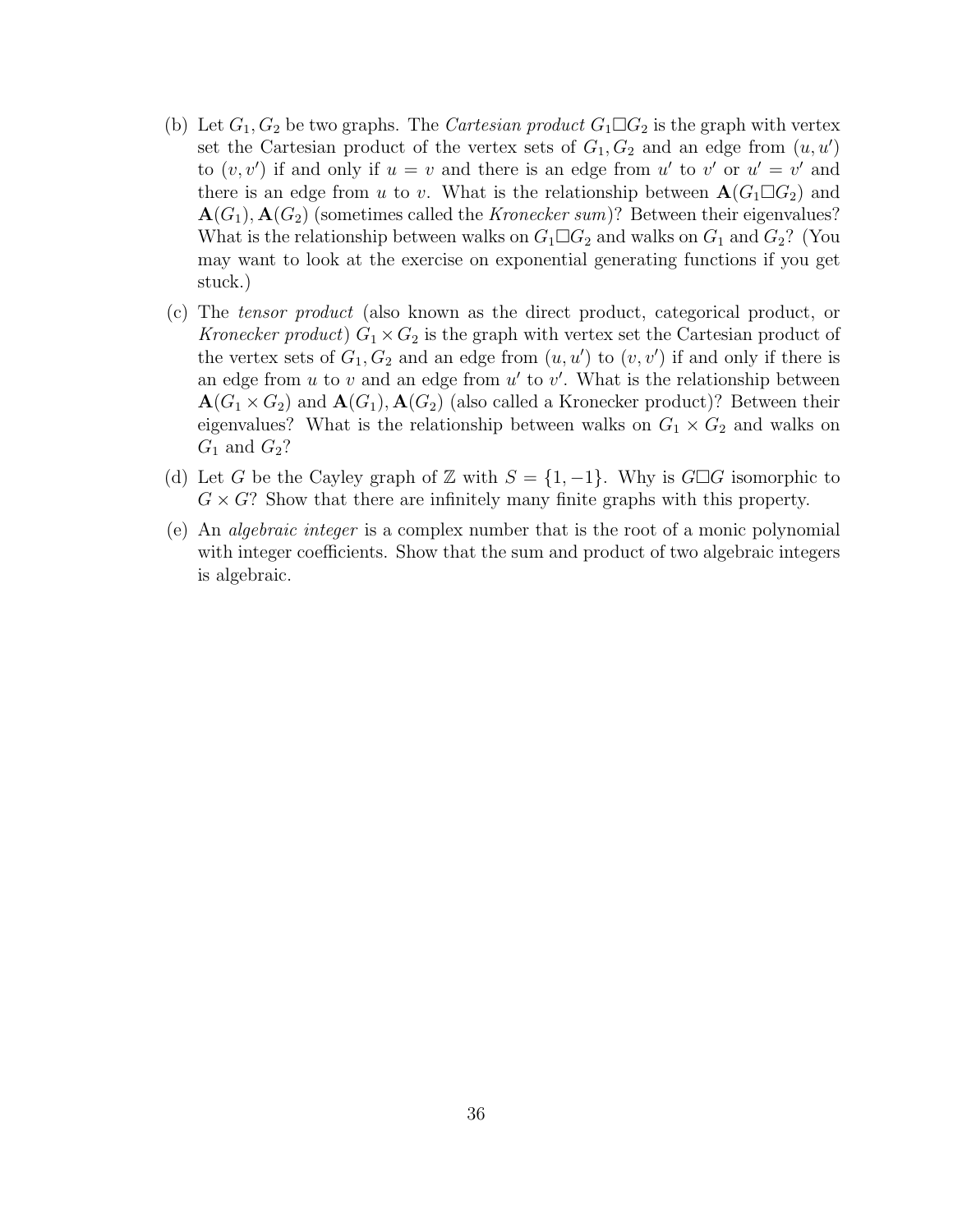## 6 The roots of unity filter

Suppose we have a polynomial or a power series

$$
F(x) = \sum_{n \ge 0} f_n x^n
$$

and we're interested in extracting only the terms with n even or n odd. It's not hard to see how to do this by noting that

$$
F(-x) = \sum_{n\geq 0} f_n(-x)^n
$$

which, combined with  $F$ , allows us to isolate the even and odd terms: in fact, we have

$$
\sum_{n\geq 0} f_{2n} x^{2n} = \frac{F(x) + F(-x)}{2}
$$

$$
\sum_{n\geq 0} f_{2n+1} x^{2n+1} = \frac{F(x) - F(-x)}{2}.
$$

Probably the most famous example of such an extraction is  $F(x) = e^{ix}$ . This also offers a pretty easy proof that

$$
\sum_{k\geq 0} \binom{n}{2k} = \sum_{k\geq 0} \binom{n}{2k+1} = \frac{(1+1)^n \pm (1-1)^n}{2} = 2^{n-1},
$$

although this is a pretty easy identity to prove combinatorially. Nevertheless, this idea is surprisingly useful.

**Example** Let  $S_n = \{\frac{1}{2}\}$  $\frac{1}{2}, \frac{1}{3}$  $\frac{1}{3}, \ldots, \frac{1}{n}$  $\frac{1}{n}$  and, given a subset S of  $S_n$ , let  $P(S)$  denote the product of all of the elements of  $S$ . What is the sum of all such products over all subsets  $S$  with an even number of elements?

Proof. Remove the parity constraint. A moment's thought reveals that the answer is

$$
\prod_{k=2}^{n} \left( 1 + \frac{1}{k} \right) = \frac{n+1}{2}
$$

since the expansion of this product contains every product  $P(S)$  exactly once. This is just an expression of the fact that  $(1 + t_1)...(1 + t_n)$  gives the elementary symmetric polynomials in  $t_1, \ldots, t_n$ . Now, add the parity constraint back in. The sum over all products  $P(S)$  with  $|S|$ even minus the products with  $|S|$  odd is then, after another moment's thought,

$$
\prod_{k=2}^{n} \left( 1 - \frac{1}{k} \right) = \frac{1}{n}
$$

.

Then the answer we want is just  $\frac{\frac{n+1}{2} + \frac{1}{n}}{2} = \frac{n^2 + n+2}{4n}$  $\frac{+n+2}{4n}$ .

 $\Box$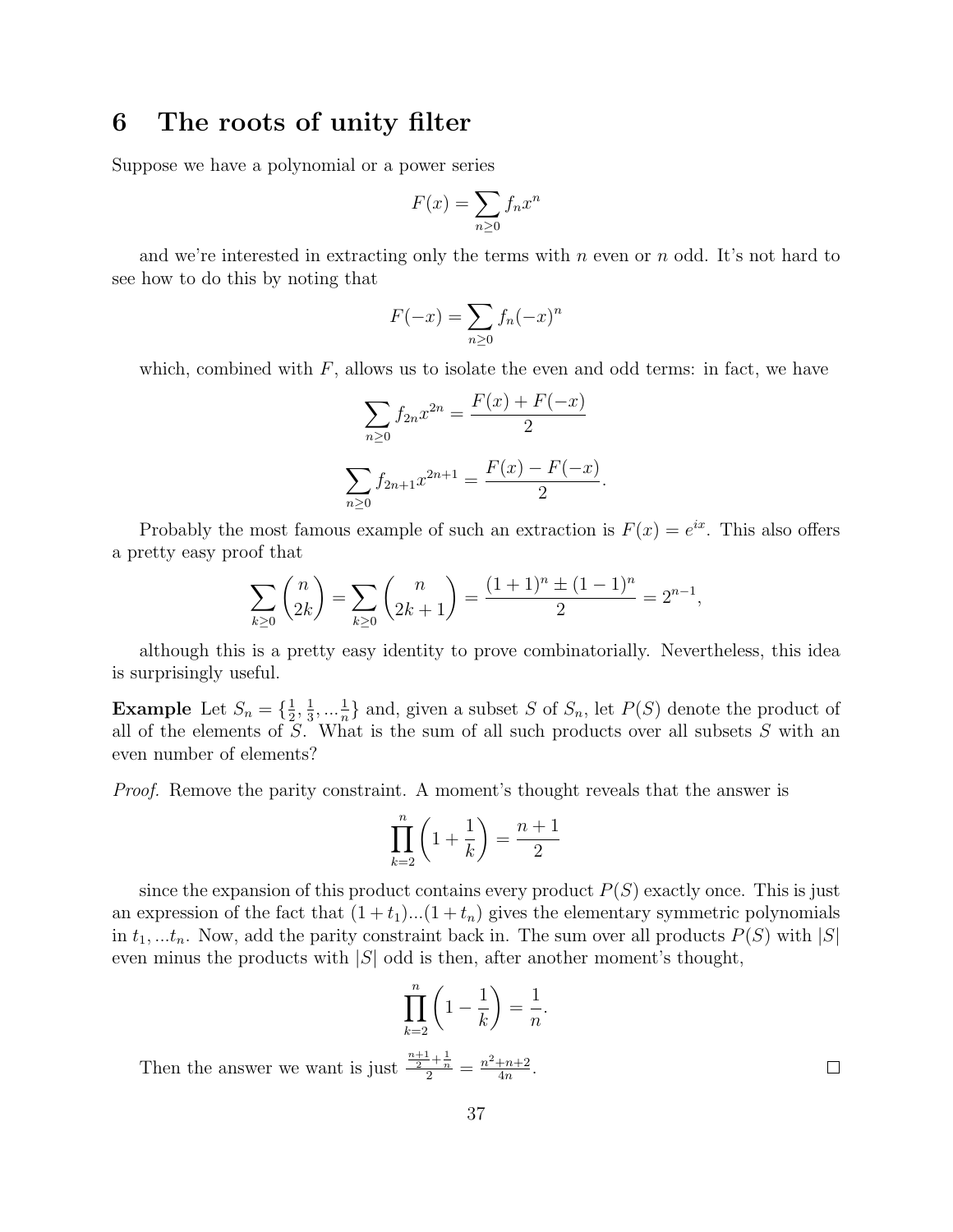Our goal is to generalize this technique to finding the terms with  $k$  in an arbitrary arithmetic progression; equivalently, with k in some residue class modulo n for some n. I could just write down what the generalization looks like, but instead I'll try to motivate its proof in as many ways as possible. To that end, fix a modulus  $n$  and define the generating functions

$$
F_a(x) = \sum_{k \equiv a \bmod m} f_k x^k.
$$

We've already seen that when  $m = 2$  we have  $F(x) = F_0(x) + F_1(x)$  and  $F(-x) =$  $F_0(x) - F_1(x)$ . What's the natural generalization? If you guessed  $m^{th}$  roots of unity, you'd be right on! In fact, a good way to think about the functions  $F_a$  is that they are the decomposition of  $F$  into "symmetric" parts. Symmetry here means symmetry with respect to roots of unity.

For example, letting  $\omega = e^{\frac{2\pi i}{3}}$  and  $m = 3$  we have, in matrix notation,

$$
\begin{bmatrix} F(x) \\ F(\omega x) \\ F(\omega^2 x) \end{bmatrix} = \begin{bmatrix} 1 & 1 & 1 \\ 1 & \omega & \omega^2 \\ 1 & \omega^2 & \omega \end{bmatrix} \begin{bmatrix} F_0(x) \\ F_1(x) \\ F_2(x) \end{bmatrix}.
$$

The question is how to invert this mysterious symmetric matrix. Instead of answering the question, I'll ask it in a different way. If we think of the operation that takes  $F$  to  $F_a$  as a sort of dot product (i.e. Hadamard product), then what we should instead be investigating is the functions  $\frac{x^a}{1-x^n}$ , since if there were such a dot product then

$$
\left\langle F(x), \frac{x^a}{1-x^n} \right\rangle = F_a(x).
$$

Of course, earlier I said that Hadamard products are hard to take. But there is "sort of" a way to do it. If you have two polynomials

$$
P(x) = \sum_{i=0}^{n} p_i x^i, Q(x) = \sum_{i=0}^{n} q_i x^i
$$

you can compute the Hadamard product of their coefficients by taking the constant term of the Laurent polynomial

$$
P(x)Q\left(\frac{1}{x}\right) = \sum_{i=0}^{n} p_i q_i + \text{other terms}.
$$

The problem with this approach is that we obviously can't just set  $x = 0$  to extract the constant term. The bigger problem is that this operation is not very well-defined on power series: since each term will have an infinite number of summands, we can't multiply Laurent series formally unless they only have finitely many  $\frac{1}{x^k}$  terms. What we could do is compute

$$
P(x)Q\left(\frac{y}{x}\right) = \sum_{i=0}^{n} p_i q_i y^i + \text{other terms}
$$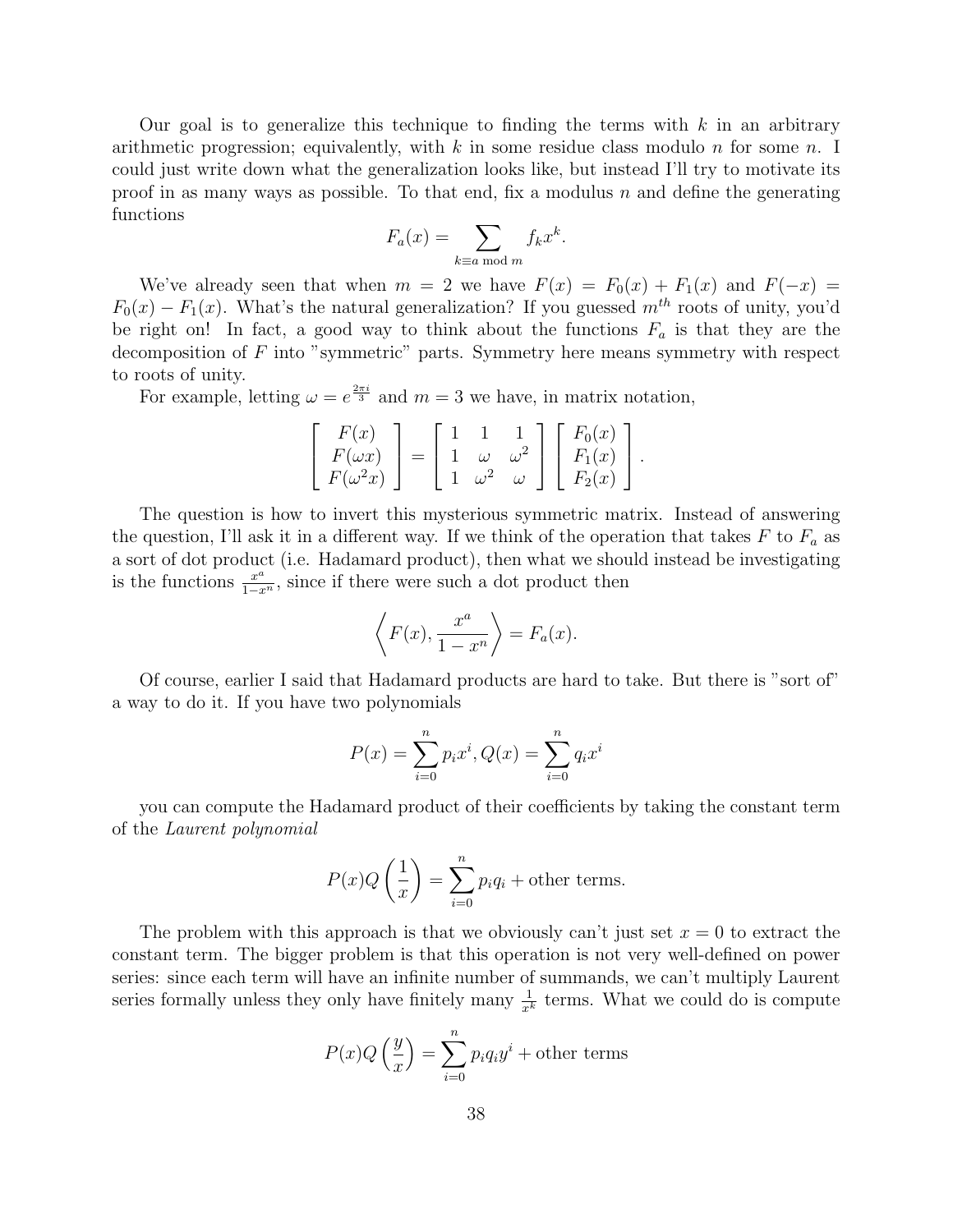but it's still not clear how to extract the constant term here. If only there were some kind of linear operator that could conveniently remove the other terms...

Depending on how familiar you are with Fourier analysis, you may or may not find the next step motivated. We're going to substitute  $x = e^{it}$  and integrate away all the terms we don't want. More formally, the following is true.

**Theorem 6.1.** Let  $A(t) = \sum_{n \in \mathbb{Z}} a_n e^{int}$ ,  $B(x) = \sum_{n \in \mathbb{Z}} b_n e^{int}$  be two Fourier series. Then

$$
\sum a_n \overline{b_n} = \frac{1}{2\pi} \int_{-\pi}^{\pi} A(t) \overline{B(t)} dt.
$$

This is known as Parseval's theorem: it implies that the Fourier transform is unitary. If you haven't seen it before, just remember that the terms  $e^{int}e^{-int}$  in the product  $A(t)\overline{B(t)}$ integrate to  $2\pi$  whereas the terms  $e^{int}e^{-imt}$ ,  $m \neq n$  integrate to zero. What Parseval's theorem tells us is that, letting  $z = e^{it}$ ,  $A(t) = F(rz)$  for some r which you can think of as being either formal or in the disc  $|r| < 1$ , and  $B(t) = \frac{z^a}{1-z^n}$ , we obtain

$$
F_a(r) = \frac{1}{2\pi} \int_{-\pi}^{\pi} \frac{F(rz)z^{n-a}}{z^n - 1} dt
$$
  
= 
$$
\frac{1}{2\pi i} \int_{-\pi}^{\pi} \frac{F(rz)z^{n-a-1}}{z^n - 1} iz dt
$$
  
= 
$$
\frac{1}{2\pi i} \oint_{|z|=1} \frac{F(rz)z^{n-a-1}}{z^n - 1} dz
$$

where we've rewritten the integral from  $-\pi$  to  $\pi$  in x as a contour integral over the circle in z. Those familiar with complex analysis should recognize the Cauchy integral formula as being applicable, which says this:

**Theorem 6.2.** Let D be a disc in  $\mathbb{C}$ , let C be the boundary of D, and let f be a holomorphic function on an open set containing D. Then for every p in the interior of D,

$$
f(p) = \frac{1}{2\pi i} \oint_C \frac{f(z)}{z - p} dz.
$$

All we have to do now is figure out the partial fraction decomposition of  $\frac{z^{n-a-1}}{z^{n}-1}$  $\frac{n-a-1}{z^2-1}$ . But this is straightforward: Proposition 5.3 gives

$$
\frac{z^{n-a-1}}{z^n - 1} = \sum_{k=0}^{n-1} \frac{\zeta^{k(n-a-1)}}{n\zeta^{k(n-1)}(z - \zeta^k)} = \frac{1}{n} \sum_{k=0}^n \frac{\zeta^{-ka}}{z - \zeta^k}
$$

where  $\zeta = e^{\frac{2\pi i}{n}}$  is a primitive  $n^{th}$  root of unity. Now, of course, we have all the tools we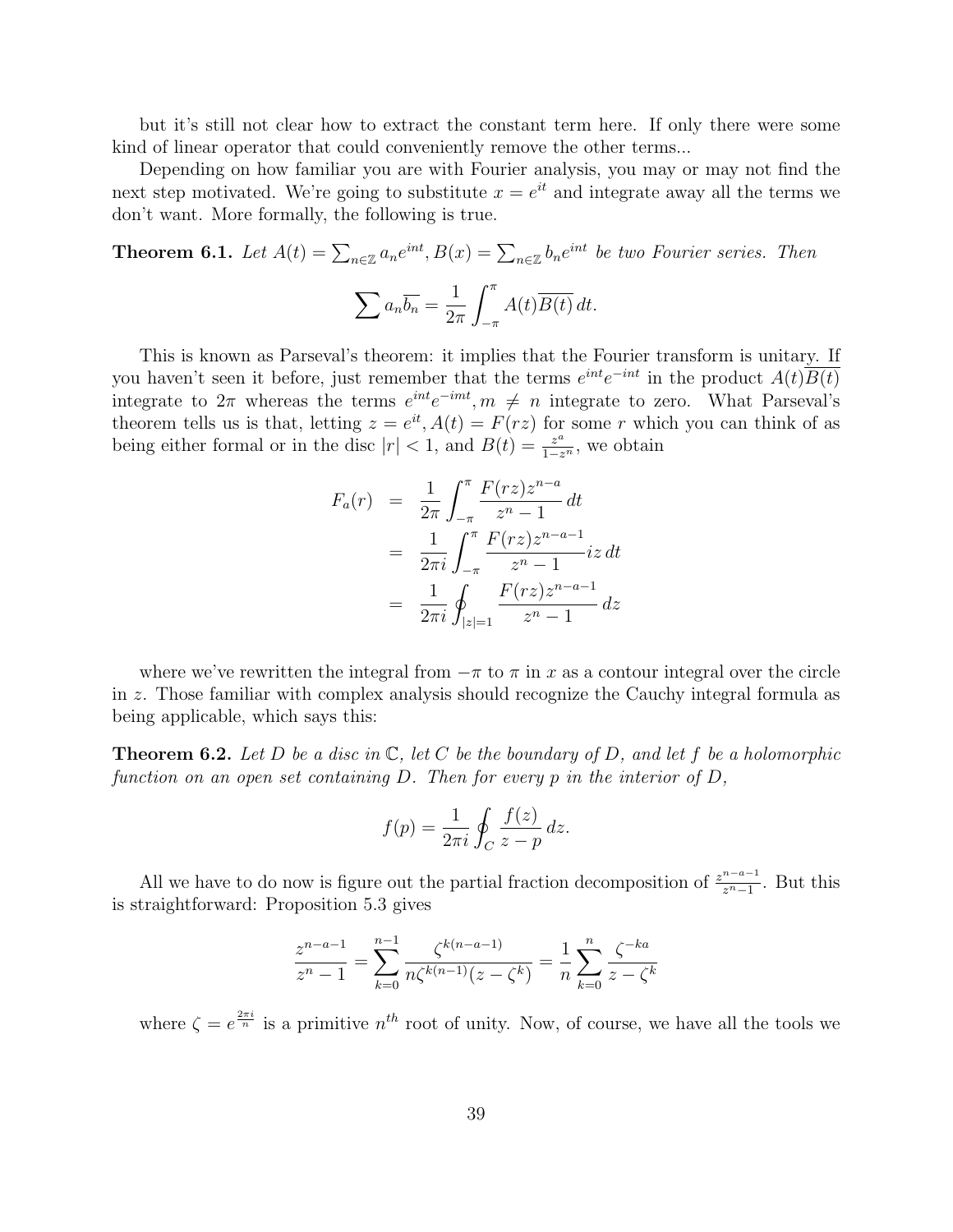need because the Cauchy integral formula tells us that

$$
F_a(r) = \frac{1}{2\pi i} \oint_{|z|=1} \sum_{k=0}^{n-1} \frac{F(rz)\zeta^{-ka}}{z-\zeta^k} dz
$$
  
= 
$$
\frac{1}{n} \sum_{k=0}^{n-1} F(r\zeta^k) \zeta^{-ka}.
$$

You may be familiar with the  $a = 0$  case - it's the easiest one to convince yourself of but the general case has a nice ring to it.

Example Let's compute the sum

$$
\sum_{k \equiv a \bmod m} \binom{n}{k}.
$$

For some reason, sums of this type appear on competitions a lot (such as Putnam 1974, which is  $m = 3$ , but it's not worth repeating when we can handle the general case immediately). If we take  $F(x) = (1 + x)^n$ , then the above is just

$$
F_a(1) = \frac{1}{m} \sum_{i=0}^{m-1} (1 + \zeta^i)^n \zeta^{-ia}.
$$

In particular,

$$
\sum \binom{n}{3k} = \frac{2^n + (-\omega)^n + (-\omega^2)^n}{3}.
$$

The  $m=3$  and  $m=4$  cases are somewhat special, since the terms  $1+\zeta^i$  are themselves (at least multiples of) roots of unity; this stops being true for large  $m$ .

To see how this relates to inverting the matrix we wrote down earlier, think about Corollary 5.5, which says that if

$$
\frac{P(x)}{Q(x)} = \sum_{i=0}^{n-1} \frac{y_i}{Q'(x_i)(x - x_i)}
$$

then  $P(x_i) = y_i \forall i$ . If we write  $P(x) = \sum_{i=0}^{n-1} p_i x^i$ , then writing this condition out produces a system of linear equations whose matrix is the Vandermonde matrix for  $x_0, ... x_{n-1}$ . If we let then  $x_i = \zeta^i$  and  $y_i = \zeta^{(n-a-1)i}$ , the interpolation is obvious:  $P(x) = x^{n-a-1}$  (and  $Q(x) = x^{n} - 1$ . On the other hand, this is exactly the partial fraction decomposition we just found! And what we have to do to solve this interpolation problem is invert the Vandermonde matrix  $\mathbf{r}$ 1

$$
\begin{bmatrix}\n1 & 1 & 1 & \dots & 1 \\
1 & \zeta & \zeta^2 & \dots & \zeta^{n-1} \\
1 & \zeta^2 & \zeta^4 & \dots & \zeta^{2(n-1)} \\
1 & \zeta^3 & \zeta^6 & \dots & \zeta^{3(n-1)} \\
\vdots & \vdots & \vdots & \ddots & \vdots \\
1 & \zeta^{n-1} & \zeta^{2(n-1)} & \dots & \zeta^{(n-1)(n-1)}\n\end{bmatrix}
$$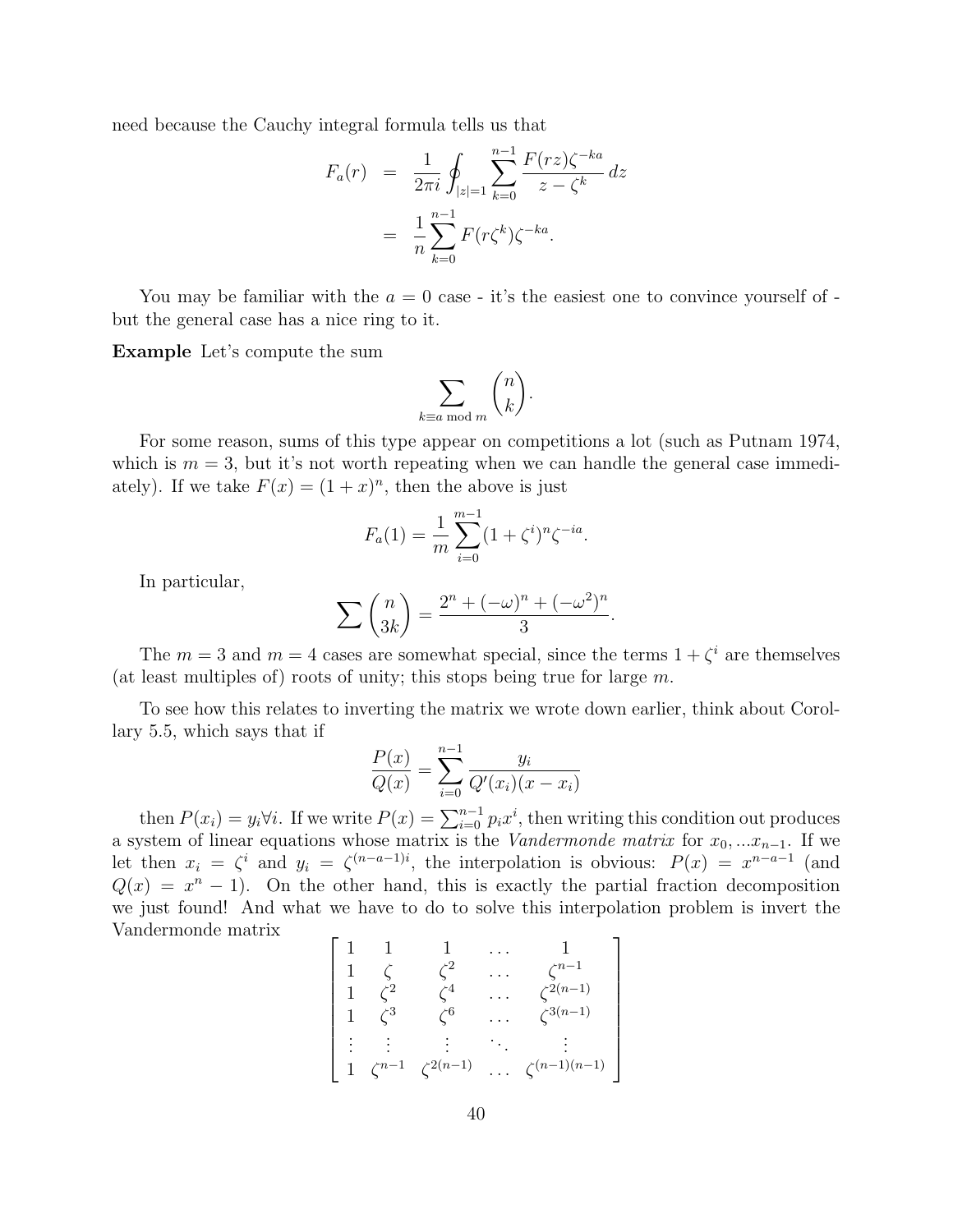which is precisely the matrix that relates  $F_a(x)$  to  $F(\zeta^k x)$ . In fact, the result we just derived is equivalent to the rather remarkable statement that the above matrix is unitary (well, after multiplying by  $\frac{1}{\sqrt{2}}$  $(\frac{1}{n})$ , i.e. its conjugate transpose is its own inverse. Actually, the connection goes even deeper: recall that the Fourier coefficients of a function on  $[-\pi, \pi]$  are defined by

$$
\hat{f}(n) = \frac{1}{2\pi} \int_{-\pi}^{\pi} f(x)e^{-inx} dx
$$

which gives

$$
f(x) = \sum_{n \in \mathbb{Z}} \hat{f}(n)e^{inx}
$$

whereas here we have the relationship

$$
F_a = \frac{1}{n} \sum_{k=0}^{n-1} F(r\zeta^k) \zeta^{-ka}
$$

that was deduced from the relationship

$$
F(x) = \sum_{k=0}^{n-1} F_a(x) \zeta^a.
$$

Look familiar? If we identify n with  $2\pi$ , the sum with the integral, and  $\zeta$  with  $e^{ix}$ these formulas are identical! In fact, the relationship between  $F$  and  $F_a$  is also that of a Fourier transform. The unitary matrix that relates  $F$  and  $F_a$  is called the *discrete Fourier* transform matrix of order n, and these two cases are examples of a deeper phenomenon called Pontryagin duality. For a survey of the basic results I highly recommend Stein and Shakarchi [5].

As promised, I want to motivate what we're doing here in as many ways as possible. One way to think about what we did is the following:  $F_a$  is an *n*-periodic function in a. An n-periodic function satisfies the linear recurrence

$$
s_{n+k} = s_k \forall k
$$

so its characteristic polynomial is  $x<sup>n</sup> - 1$  and every such function can be written as a sum of  $n<sup>th</sup>$  roots of unity raised to the appropriate power. If we've solved the problem for the periodic sequence  $1, 0, 0, \ldots, 1, 0, 0, \ldots$  then we can just shift whatever coefficients we get in that case to get the coefficients for the other cases, and by linearity we're done. But observe that the claim that the DFT matrix is unitary is equivalent to the claim that the vectors  $(\zeta^{ak})$  form an *orthonormal basis* of the space of *n*-periodic functions (if we define the inner product correctly):

$$
\langle \zeta^{ak}, \zeta^{bk} \rangle = \frac{1}{n} \sum_{k=0}^{n-1} \zeta^{ak} \overline{\zeta^{bk}} = \begin{cases} 1 \text{ if a = b} \\ 0 \text{ otherwise} \end{cases}
$$

.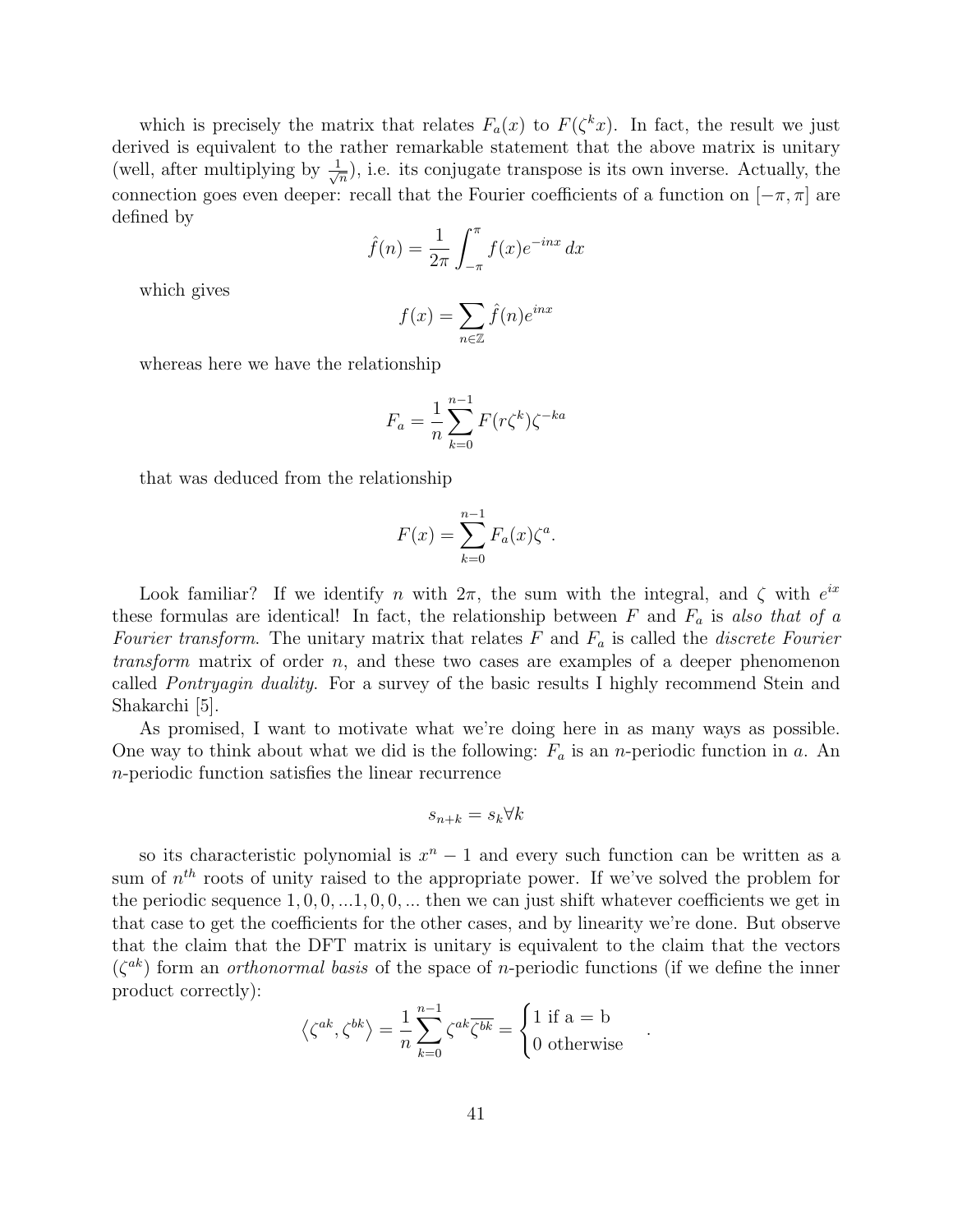Some authors don't put the *n* in the inner product and instead take the basis to be  $\frac{\zeta^{ak}}{\sqrt{n}}$ , but I think this is unnecessary. Orthogonality is a general property of Fourier series, and although it is very deep, it's also very easy to prove in this case: if  $a \neq b$  then n can't divide  $a - b$ , so  $\zeta^{(a-b)k}$  is some multiple of some sum of primitive  $m^{th}$  roots of unity for some  $m|n$ , and it's obvious that these will sum to zero. And once we have an orthonormal basis, we also know how to write any vector in that basis: the coefficient of  $\zeta^{ak}$  is

$$
\left\langle s,\zeta^{ak}\right\rangle=\frac{1}{n}\sum_{k=0}^{n-1}s_k\zeta^{-ak}.
$$

And this is the bare-bones of how Fourier analysis on the cyclic group  $\mathbb{Z}/n\mathbb{Z}$  works.

Here's another way to think about these results. If you think of the  $\zeta^k$ s as being eigenvalues of some adjacency matrix, then the sums we've been looking at must count paths on some graph. And there is a very good candidate for such a graph if we think about what having a characteristic polynomial of  $x^n = 1$  entails.

**Definition** Let G be a group and let S be a generating set for G. The Cayley graph of G with respect to S is the graph with vertex set G and edges  $(g, h)$  if and only if there is  $s \in S$ such that  $h = sg$ . If  $s \in G \Leftrightarrow s^{-1} \in G$ , then the edges can be treated as undirected.

Note that if  $G = \mathbb{Z}$  then we recover the one-dimensional walk with S the set of steps, and if  $G = \mathbb{Z}^2$  then we recover the two-dimensional walk! Hence our discussion of lattice-path counting is really a special case of a more general phenomenon.

The graph we want is the Cayley graph  $C_n$  of  $\mathbb{Z}/n\mathbb{Z}$  with  $S = \{1\}$ , otherwise known as a directed cycle. You can think of it as the *n*-gon that the  $n<sup>th</sup>$  roots of unity trace out in the complex plane with  $S = \{\zeta\}$ . Unlike the other graphs we looked at, this one is easy to visualize. Counting paths on  $C_n$  is very easy. The number of paths of length l from 0 to a is 0 if  $n \nmid l - a$  and 1 if  $n | l - a$ . This sequence has generating function  $\frac{x^a}{1-x^n}$ ; look familiar? The adjacency matrix of  $C_n$  is

$$
\left[\begin{array}{cccccc} 0 & 1 & 0 & 0 & \dots & 0 \\ 0 & 0 & 1 & 0 & \dots & 0 \\ 0 & 0 & 0 & 1 & \dots & 0 \\ 0 & 0 & 0 & 0 & \dots & 0 \\ \vdots & \vdots & \vdots & \vdots & \ddots & \vdots \\ 1 & 0 & 0 & 0 & \dots & 0 \end{array}\right],
$$

which is a cyclic permutation matrix, which we'll denote **P**. Powers of this matrix behave in the obvious way, and its eigenvalues are  $1, \zeta, \ldots, \zeta^{n-1}$ , exactly as expected. What are its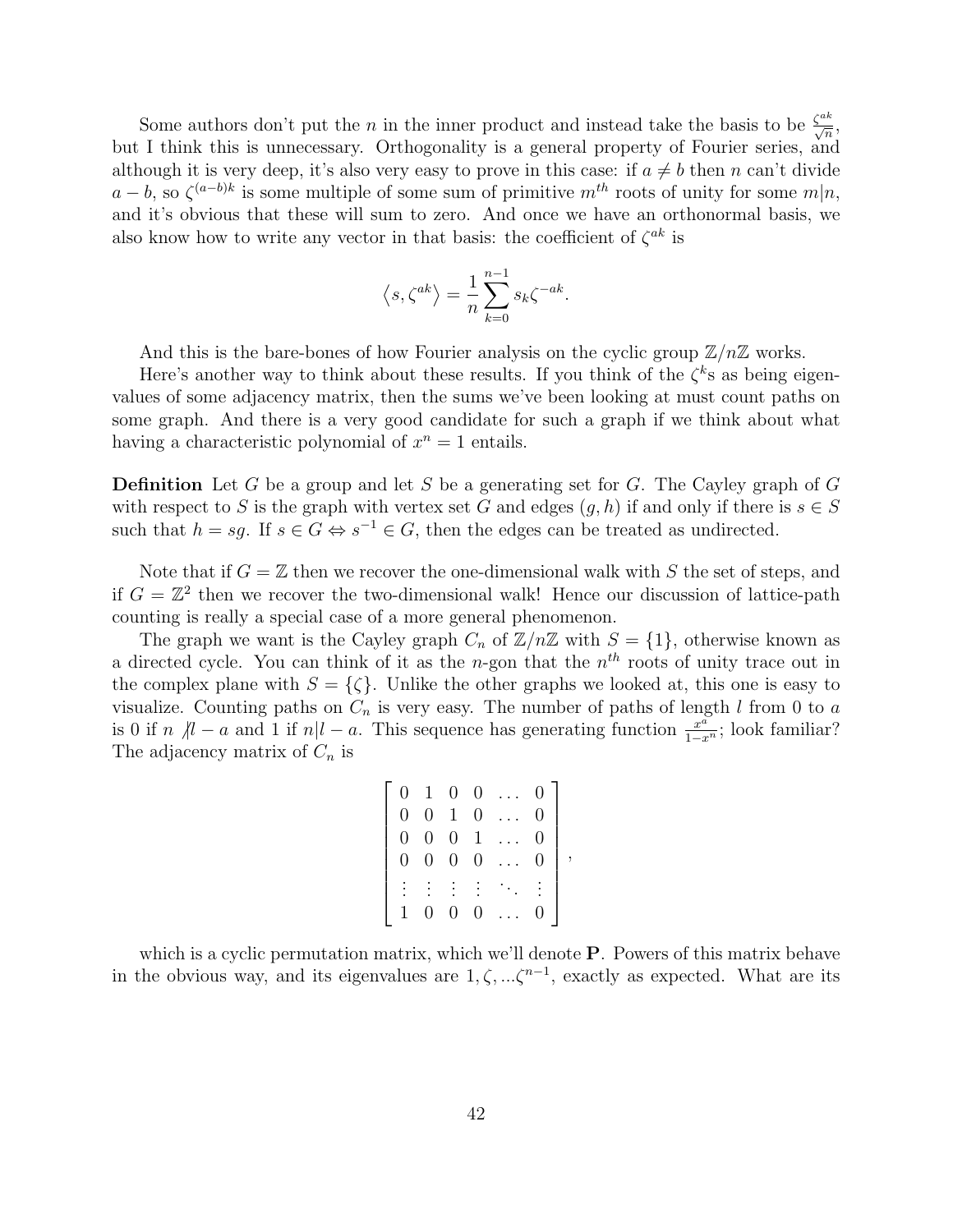eigenvectors? Well:

|  |            |          |          | $\ldots$             |   |                    |             |                  |
|--|------------|----------|----------|----------------------|---|--------------------|-------------|------------------|
|  |            |          |          | $\sim$               |   | -a                 |             |                  |
|  |            |          |          | $\ddot{\phantom{a}}$ |   | $\mathord{\sim}2a$ |             | 2a ∕             |
|  | $0\quad 0$ |          | $\theta$ | $\cdots$             |   | -3 $\it{a}$        | $-a$<br>$=$ | •За              |
|  |            |          |          |                      |   |                    |             |                  |
|  |            | $\theta$ | U        | $\sim$ $\sim$ $\sim$ | U | $\zeta^{(n-1)a}$   |             | $\zeta^{(n-1)a}$ |

so we have the following beautiful result: the discrete Fourier transform matrix diagonalizes cyclic permutations! (One of the exercises considers a generalization of this result.) If you like, you can think of these eigenvectors as the "harmonics" of the  $n$ -gon. Now counting paths by diagonalizing gets us orthogonality, the same as before, as well as the partial fraction decomposition of  $\frac{x^a}{1-x^n}$ .

Actually, we don't even need to count paths: instead, we can take  $S = \{1, -1\}$  and construct the undirected cycle  $UC_n$ , which is like the directed cycle but, well, undirected. The adjacency matrix of the undirected cycle is

$$
\begin{bmatrix} 0 & 1 & 0 & 0 & \dots & 1 \\ 1 & 0 & 1 & 0 & \dots & 0 \\ 0 & 1 & 0 & 1 & \dots & 0 \\ 0 & 0 & 1 & 0 & \dots & 0 \\ \vdots & \vdots & \vdots & \vdots & \ddots & \vdots \\ 1 & 0 & 0 & 0 & \dots & 0 \end{bmatrix}
$$

which is  $\mathbf{P} + \mathbf{P}^{n-1}$ . Since P commutes with itself, it follows that the eigenvectors haven't changed and the eigenvalues are of the form  $\zeta + \zeta^{n-1} = 2 \cos \frac{2\pi i a}{n}$ , which are real since the adjacency matrix is symmetric. But now we get orthogonality as a consequence of the spectral theorem.

Counting paths on  $UC_n$  is quite interesting: you can think of it as a finite approximation to counting paths on  $\mathbb{Z}$ , and so it becomes natural to think about, for example, the closed paths of length 2l from 0 to 0. (If n is even, there are no closed paths of odd length, so this question will be easier to answer.) As the number of vertices  $n$  gets large, if our intuition is correct we should expect this number to be asymptotic to  $\binom{2l}{l}$  $\binom{2l}{l}$ , the number of ways to walk 2l steps in one dimension and get back to the origin. To show that this is the case, we'll use the following lemma.

**Lemma 6.3.** Let  $A$  be an adjacency matrix of a graph. The total number of closed paths of length l is  $tr(\mathbf{A}^l)$ .

This is by definition; that's exactly what the sum of the diagonal elements are. But we can take advantage of the fact that the trace of a matrix is also the sum of its eigenvalues, and since the graph we're looking at has this nice rotational symmetry, to find the number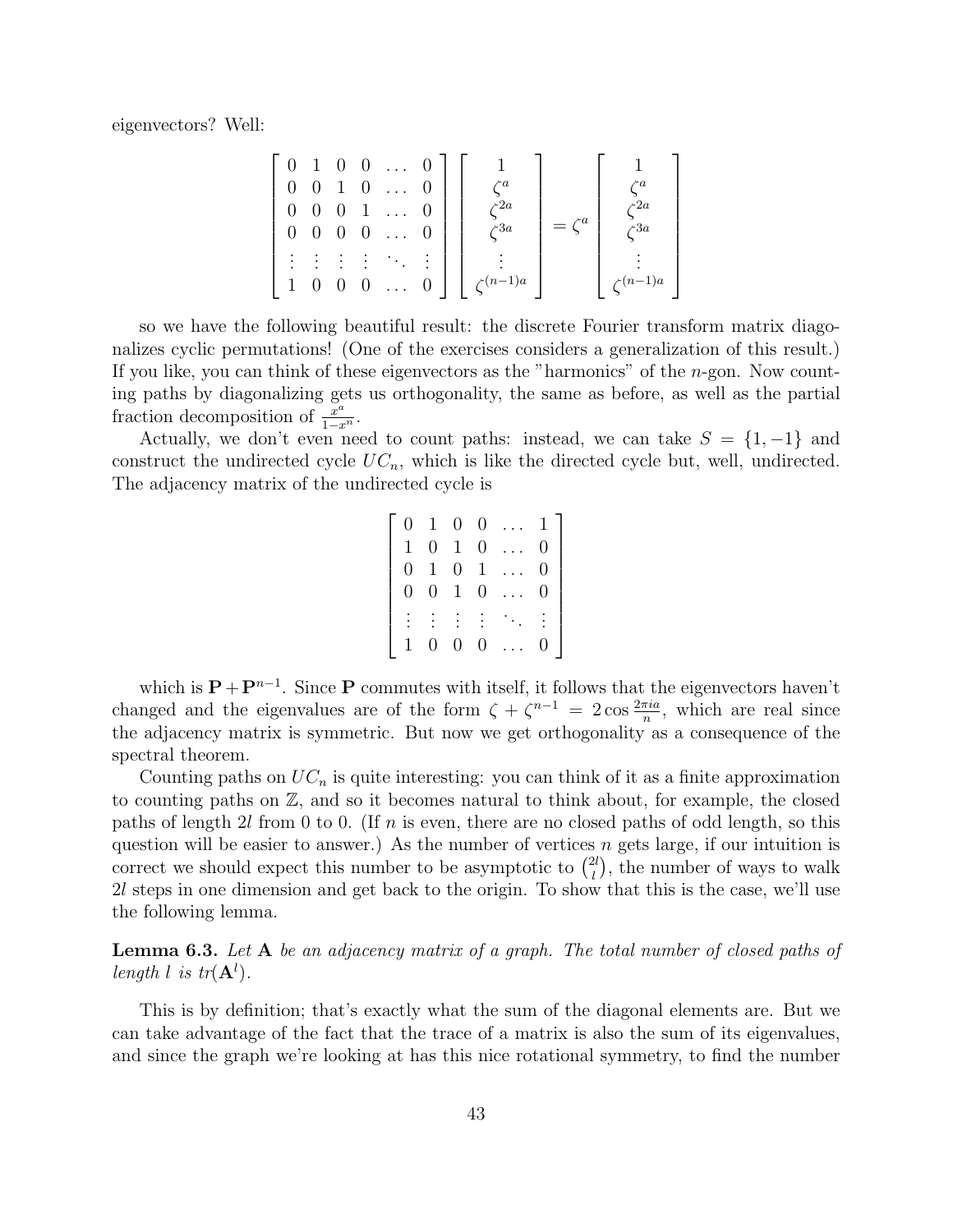of closed paths from a particular vertex to itself we just have to divide by  $n$ , so we want to compute

$$
\frac{1}{n} \sum_{k=0}^{n-1} \left( 2 \cos \frac{2\pi k}{n} \right)^{2l} = \frac{1}{n} \sum_{k=0}^{n-1} (\zeta^k + \zeta^{-k})^{2l}
$$

$$
= \frac{1}{n} \sum_{k=0}^{n-1} \sum_{i=0}^{2l} {2l \choose i} \zeta^{k(2i-2l)}
$$

$$
= \sum_{i=0}^{2l} {2l \choose i} \frac{1}{n} \sum_{k=0}^{n-1} \zeta^{k(2i-2l)}
$$

.

But we know how to compute sums like these; the sum over all  $k$  will just be zero unless  $2i - 2l \equiv 0 \mod n$ . Hence this sum will be equal to

$$
\sum_{2i\equiv 2l\bmod n}\binom{2l}{i}.
$$

This is definitely the correct answer from a combinatorial standpoint: we're just counting walks from  $(0, 0)$  to  $(2l, 2i - l)$  for some i such that  $2i \equiv 2l \mod n$ . Note that, exactly as expected, if  $l < n$  then  $\binom{2l}{l}$  $\binom{2l}{l}$  is the lone term, since if we haven't walked more than l steps then our graph is indistinguishable from  $\mathbb{Z}$ . Here's the fun part: if we take the limit as  $n \to \infty$ , the above sum becomes a Riemann sum and hence an integral: in fact, we have

$$
\int_0^1 (2\cos 2\pi x)^{2l} dx = \binom{2l}{l}.
$$

Thus in some sense  $2\cos 2\pi x, x \in [0, 1)$  is an infinite set of eigenvalues, or spectrum, for the Cayley graph of  $\mathbb{Z}$ . We are also led to the philosophy that Fourier analysis on the circle is in some sense a "limit" of Fourier analysis on  $\mathbb{Z}/n\mathbb{Z}$  as n is taken to infinity.

I'd like to end with a nontrivial application.

Example Suppose that the non-negative integers are written as a disjoint union of a finite number of arithmetic progressions with common differences  $d_1 \geq d_2 \geq ... \geq d_n \geq 1$ . Prove that  $d_1 = d_2$ .

Proof. The generating functions proof is more or less obvious: this is possible if and only if

$$
\frac{1}{1-x} = \sum_{k=1}^{n} \frac{x^{a_k}}{1 - x^{d_k}}
$$

where the arithmetic progression with common difference  $d_k$  has initial term  $a_k$ . If  $d_1 >$  $d_2$ , then the partial fraction decomposition of the RHS has terms involving  $d_1^{th}$  roots of unity that don't cancel with any of the other terms.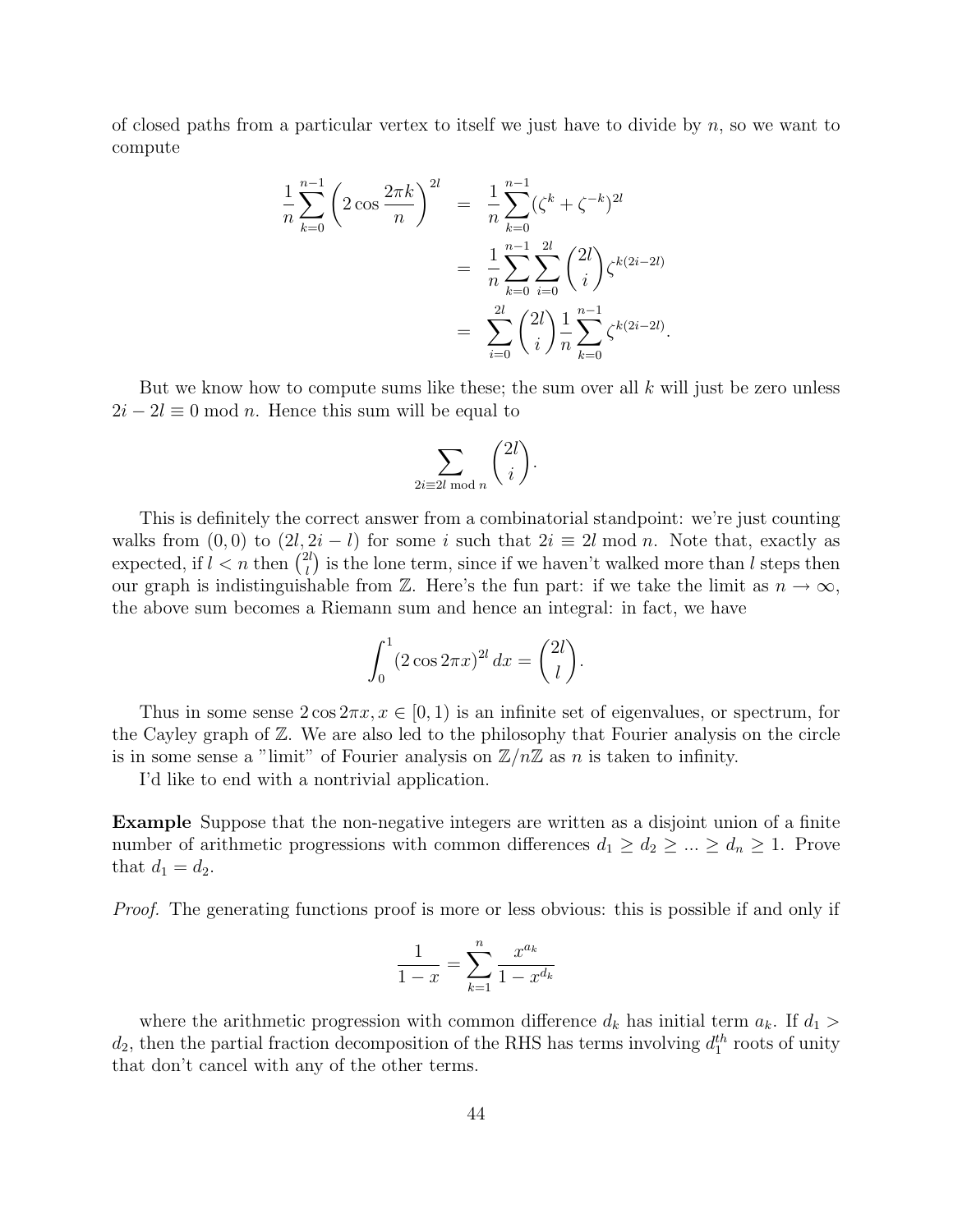But there's a philosophy behind this solution that is worth thinking about. Subsets of the integers can be identified with their indicator functions, which is the function on  $\mathbb Z$  that is 0 if an element isn't in the set and 1 if it is. And indicator functions have Fourier coefficients: in particular, large Fourier coefficients imply correlation with an arithmetic progression. This is a surprisingly powerful idea and has found some highly nontrivial applications in combinatorics, for example in the proof of Roth's theorem.

What it means for us is that there is a very nice interpretation of what we've done: let  $S$ be a disjoint union of a finite number of arithmetic differences. If  $d_1 > d_2$ , then the Fourier coefficients of period  $d_1$  of the indicator function of S are nonzero. On the other hand, the indicator function of the non-negative integers is the constant function, so all of its Fourier coefficients are zero.  $\Box$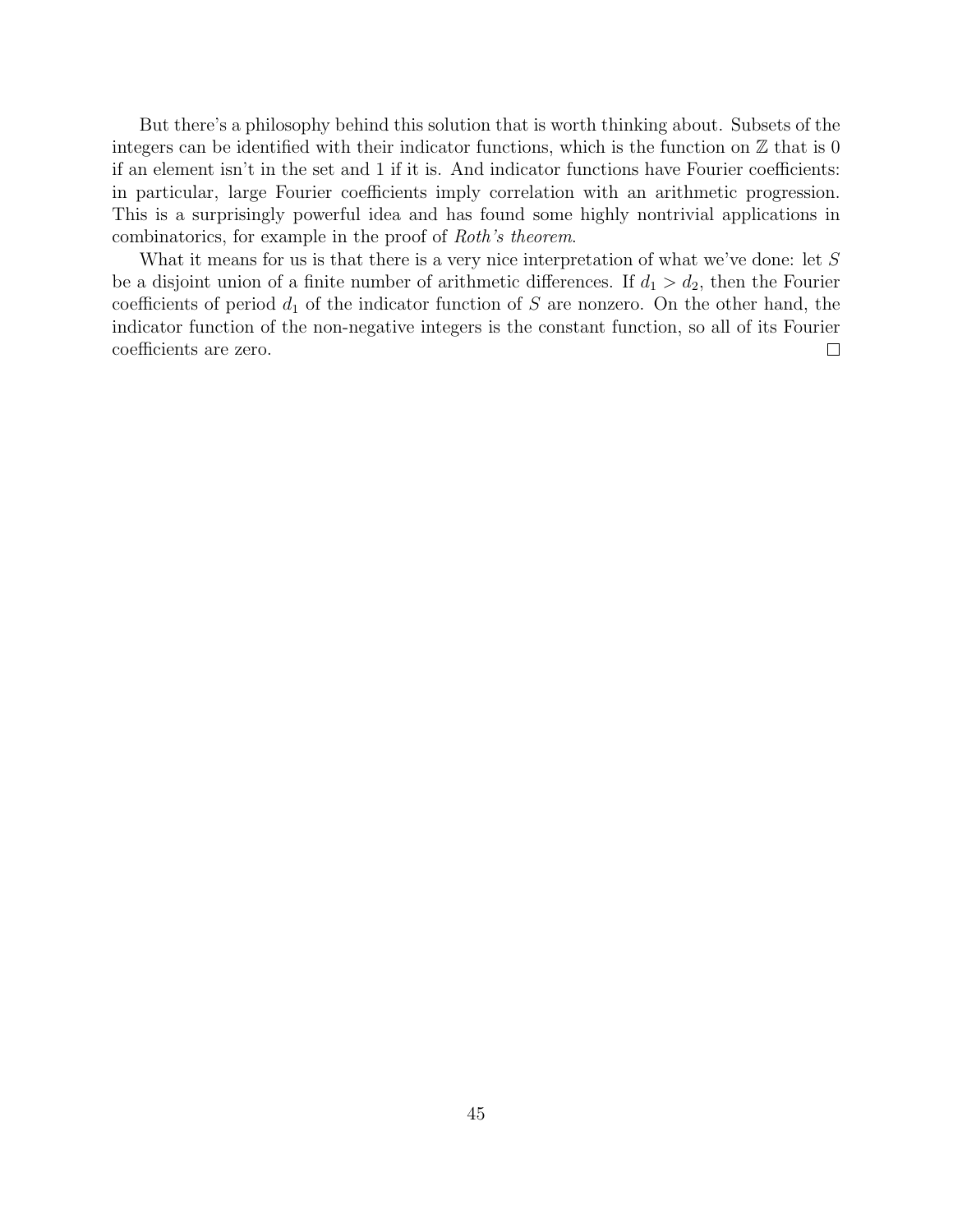#### 6.1 Exercises

1. Putnam 1983 A4: Let k be a positive integer and let  $m = 6k - 1$ . Let

$$
S(m) = \sum_{j=1}^{2k-1} (-1)^{j+1} {m \choose 3j-1}.
$$

Prove that  $S(m)$  is never zero.

2. Putnam 1985 A6: If  $p(x) = a_0 + a_1x + ... + a_mx^m$  is a polynomial with real coefficients  $a_i$ , then set

$$
\Gamma(p(x)) = a_0^2 + a_1^2 + \dots + a_m^2.
$$

Let  $F(x) = 3x^2 + 7x + 2$ . Find, with proof, a polynomial  $g(x)$  with real coefficients such that  $g(0) = 1$  and  $\Gamma(f(x)^n) = \Gamma(g(x)^n)$  for every integer  $n \ge 1$ .

- 3. Let  $V_{n,m} = \text{span}\{(a_1x_1 + a_2x_2 + ... + a_nx_n)^m | (a_1, ... a_n) \in \mathbb{C}^n\}$  considered as a subspace of  $\mathbb{C}[x_1,...x_n]$ . Show that it contains every monomial  $x_1^{\lambda_1}x_2^{\lambda_2}...x_n^{\lambda_n}$  where  $\lambda_1 + ... + \lambda_n = m$ , i.e. it is as large as it can be.
- 4. Let  $U_n(y)$  denote the characteristic polynomial of the adjacency matrix of  $UC_n$ , with the conventions  $U_0(y) = 1, U_1(y) = y$ . Compute

$$
\sum_{n=0}^{\infty} U_n(y) x^n.
$$

What are the roots of  $U_n(y)$ ?

- 5. An  $n \times n$  matrix is called *circulant* if its entries  $a_{ij}$  are a function of the value of  $i - j \mod n$ .
	- (a) Show that every circulant matrix is a sum of powers of the cyclic permutation matrix P. Hence show that every circulant matrix is diagonalized by the DFT matrix. Conclude that the product of two circulant matrices is circulant and the circulant matrices form an algebra.
	- (b) IMO 1979  $\#6$ : Let A and E be opposite vertices of an octagon. A frog starts at vertex  $A$ . From any vertex except  $E$  it jumps to one of the two adjacent vertices. When it reaches E it stops. Let  $a_n$  be the number of distinct paths of exactly n jumps ending at E. Prove that

$$
a_{2n-1} = 0, a_{2n} = \frac{(2+\sqrt{2})^{n-1} - (2-\sqrt{2})^{n-1}}{\sqrt{2}}.
$$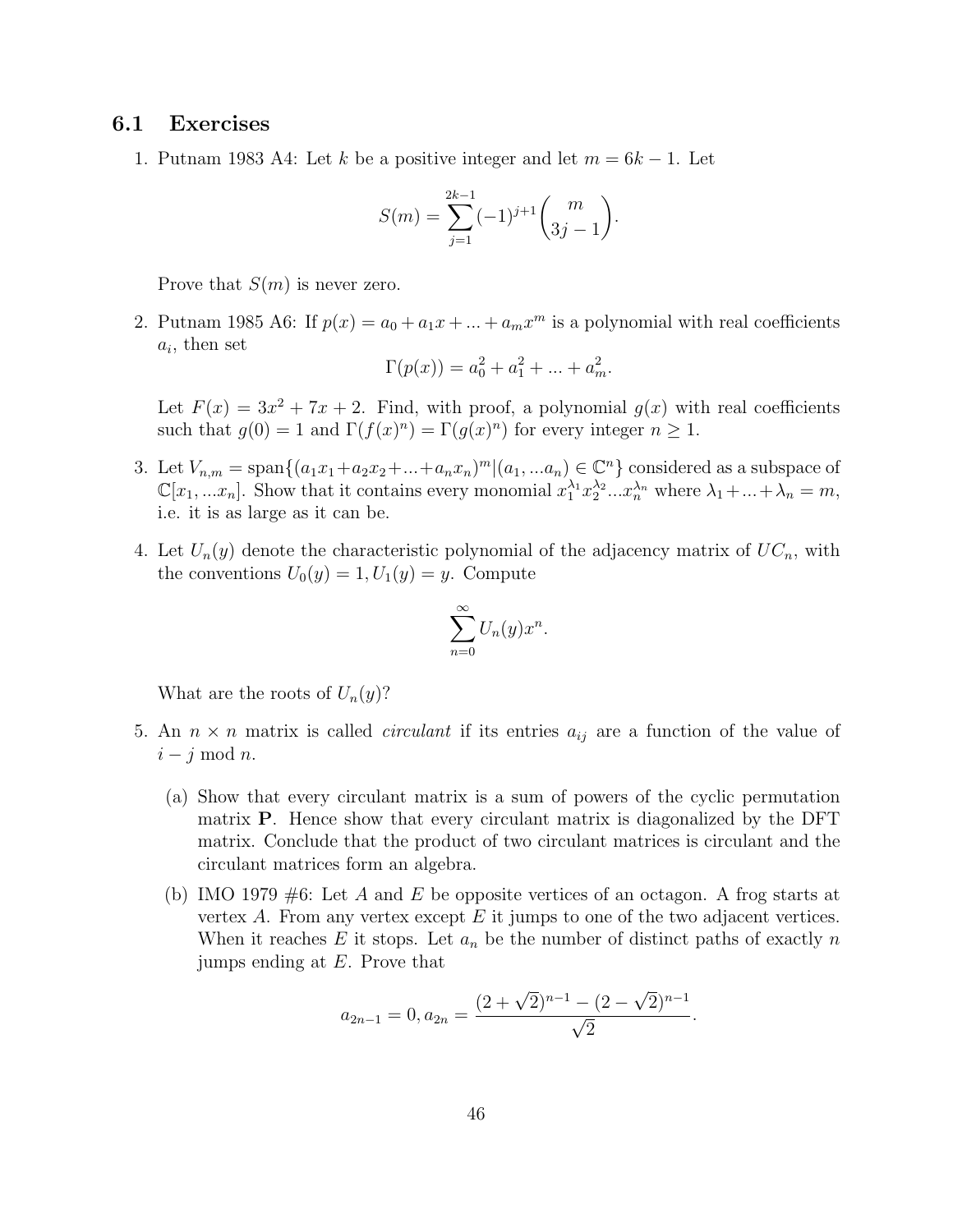(c) Putnam 1985 B5: Let  $M_n$  be the  $(2n + 1) \times (2n + 1)$  for which

$$
(M_n)_{ij} = \begin{cases} 0 \text{ if } i = j \\ 1 \text{ if } i - j \equiv 1, 2, \dots n \text{ mod } (2n + 1) \\ -1 \text{ if } i - j \equiv n + 1, \dots 2n \text{ mod } (2n + 1). \end{cases}
$$

Find the rank of  $M_n$ .

(d) Construct a graph on m vertices  $0, 1, 2, \ldots m-1$  such that the number of walks of length  $l$  from 0 to  $a$  is  $\lambda$ 

$$
\sum_{k \equiv a \bmod m} \binom{l}{k}.
$$

More generally, what kind of graphs have circulant adjacency matrices?

- 6. Let  $G = (\mathbb{Z}/2\mathbb{Z})^n$  be the abelian group consisting of all *n*-tuples of 0s and 1s under componentwise addition mod2.
	- (a) Describe the Fourier transform on G: in other words, given a function  $f: G \rightarrow$  $\mathbb R$  (we don't need all of  $\mathbb C$ ), decompose it into a sum of homomorphisms, or *characters*, of G, which are functions  $\chi_u : G \to \mathbb{R}$  such that

$$
\chi_u(ab) = \chi_u(a)\chi_u(b)
$$

and

$$
\frac{1}{2^n} \sum_{g \in G} \chi_u(g) \chi_v(g) = \begin{cases} 1 \text{ if } u = v \\ 0 \text{ otherwise} \end{cases}
$$

.

- (b) Let S be the set of all elements of G with exactly one 1. What familiar geometric shape is the Cayley graph  $(G, S)$ ? What are the eigenvalues and eigenvectors of its adjacency matrix?
- (c) IMO 2008 #5: Let n and k be positive integers with  $k > n$  and  $k n$  an even number. Let 2n lamps labelled 1, 2, ..., 2n be given, each of which can be either on or off. Initially all the lamps are off. We consider sequences of steps: at each step one of the lamps is switched (from on to off or from off to on).

Let  $N$  be the number of such sequences consisting of  $k$  steps and resulting in the state where lamps 1 through n are all on, and lamps  $n + 1$  through  $2n$  are all off. Let M be number of such sequences consisting of  $k$  steps, resulting in the state where lamps 1 through n are all on, and lamps  $n + 1$  through  $2n$  are all off, but where none of the lamps  $n + 1$  through  $2n$  is ever switched on. Determine  $\frac{N}{M}$ .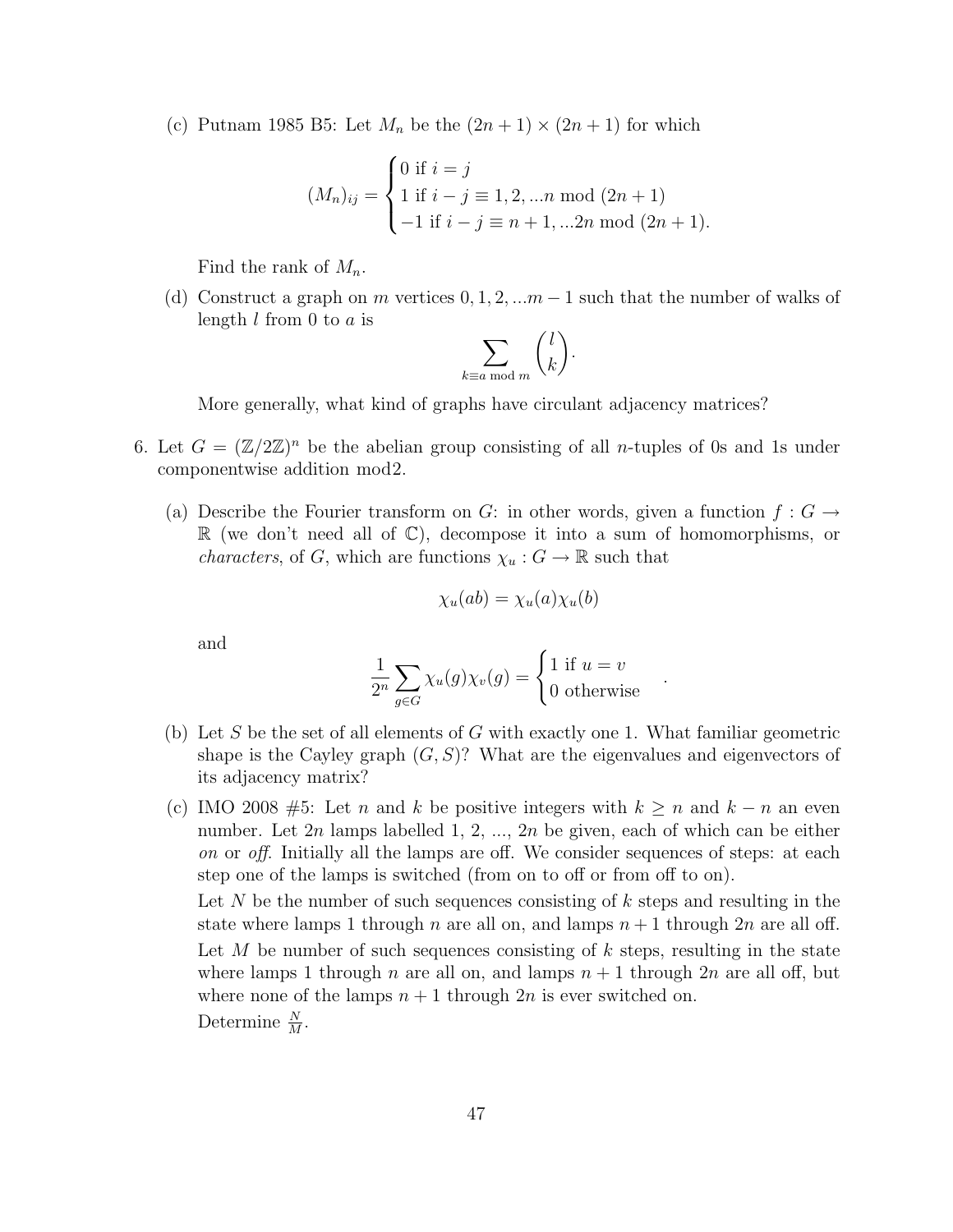# 7 Additional exercises

The following problems don't fit neatly into the above categories, but you should find yourself well-prepared to tackle them anyway!

- 1. Let  $f(x) = a_0 + a_1x + ...$  be a power series with integer coefficients, with  $a_0 \neq 0$ . Suppose that the power series expansion of  $\frac{f'(x)}{f(x)}$  $\frac{f'(x)}{f(x)}$  at  $x = 0$  also has integer coefficients. Prove or disprove that  $a_0|a_n$  for all  $n \geq 0$ .
- 2. Putnam 1999 B3: Let  $A = \{(x, y) : 0 \le x, y < 1\}$ . For  $(x, y) \in A$ , let

$$
S(x,y) = \sum_{\frac{1}{2} \le \frac{m}{n} \le 2} x^m y^n
$$

where  $m, n$  are positive integers. Evaluate

$$
\lim_{(x,y)\to(1,1),(x,y)\in A}(1-xy^2)(1-x^2)S(x,y).
$$

- 3. (a) Let p be a prime. Show that  $(x+1)^p \equiv x^p + 1 \mod p$ .
	- (b) Let  $m, n$  be positive integers with base p representations

$$
m = m_k p^k + m_{k-1} p^{k-1} + \dots + m_0
$$

$$
n = n_k p^k + n_{k-1} p^{k-1} + \dots + n_0.
$$

Prove Lucas' theorem:

$$
\binom{m}{n} \equiv \prod_{i=0}^{k} \binom{m_i}{n_i} \bmod p.
$$

(c) Putnam 1983 A3: Let  $p$  be an odd prime and let

$$
F(n) = 1 + 2n + 3n^{2} + \dots + (p - 1)n^{p-2}.
$$

Prove that if  $a \not\equiv b \mod p$  then  $F(a) \not\equiv F(b) \mod p$ .

(d) IMO Shortlist 1988  $#2$ : Let *n* be a positive integer. Find the number of odd coefficients in

$$
u_n(x) = (x^2 + x + 1)^n.
$$

- 4. Let p be a prime and let  $v_p(n)$  denote the greatest power of p that divides n. Let  $s_p(n)$ denote the sum of the digits of  $n$  in base  $p$ .
	- (a) Show that

$$
v_p(n!) = \frac{n - s_p(n)}{p - 1}.
$$

Prove Kummer's theorem:  $v_p\left(\binom{m}{n}\right)$  is the number of carries required to add n and  $n - m$  in base p.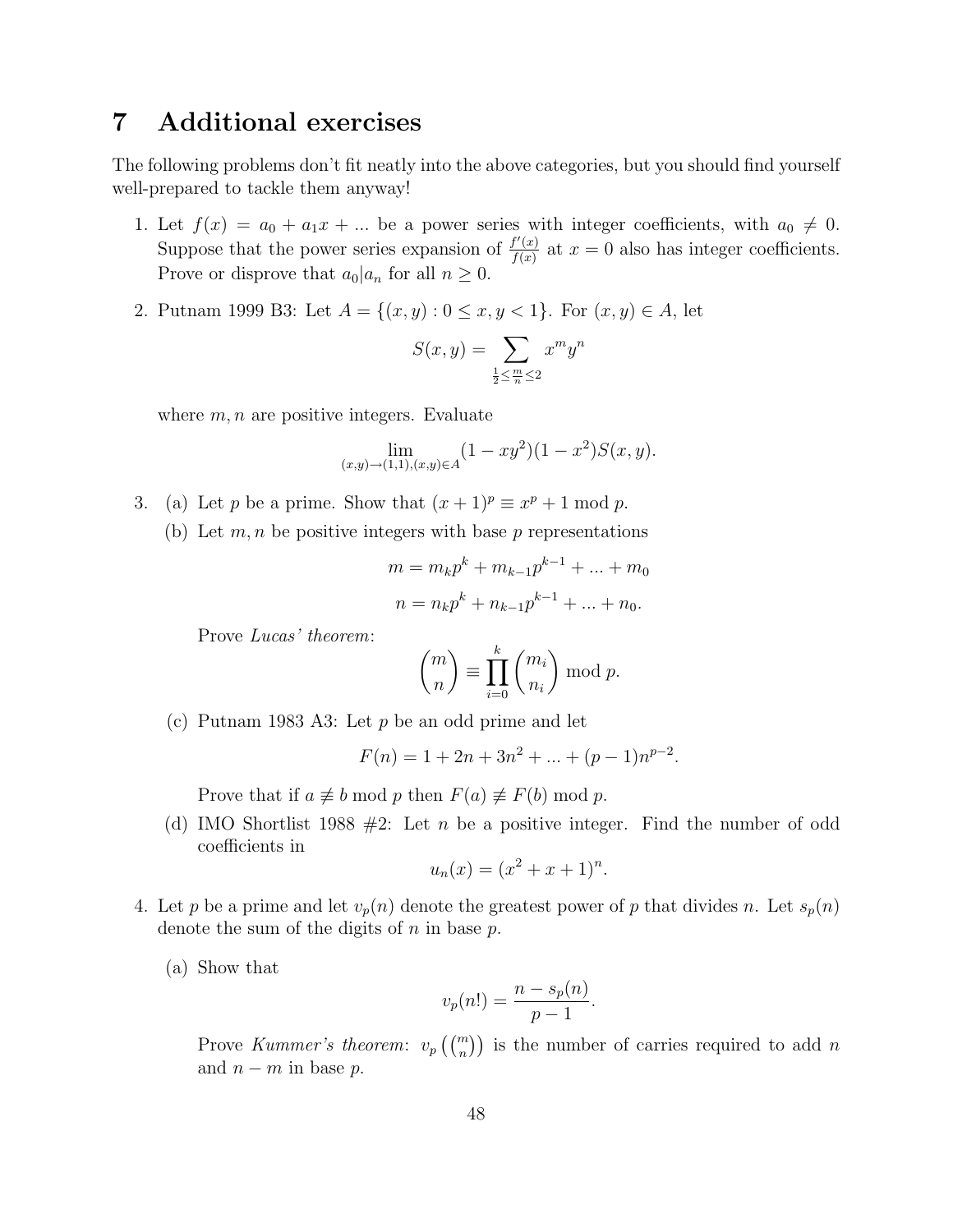(b) Compute

$$
\sum_{n\geq 0} s_p(n)x^n.
$$

5. Let  $T(n)$  denote the number of non-congruent non-degenerate triangles with integer side lengths adding up to *n*. For example,  $T(3) = 1$ . Show that

$$
\sum_{n\geq 0} T(n)x^n = \frac{q^3}{(1-q^2)(1-q^3)(1-q^4)}.
$$

6. The exponential generating function of a sequence  $a_n$  is given by

$$
E_a(x) = \sum_{n \ge 0} a_n \frac{x^n}{n!}.
$$

(a) Show that  $E_a E_b = E_c$ , where

$$
c_n = \sum_{k=0}^{n} {n \choose k} a_k b_{n-k} = \sum_{S,T} a_{|S|} b_{|T|}
$$

where  $S, T$  range over disjoint subsets of some *n*-element set.

(b) Suppose  $a_n, b_n$  are sequences such that  $a_n = \sum_{k=0}^n {n \choose k}$  $\binom{n}{k}b_k$ . Show that

$$
b_n = \sum_{k=0}^n (-1)^{n-k} \binom{n}{k} a_k.
$$

Interpret this result in terms of Cartesian products of graphs.

- (c) Show that the exponential generating function of a sequence satisfying a linear homogeneous recurrence satisfies a linear homogeneous ordinary differential equation.
- (d) The Bell numbers  $B_n$  count the number of partitions of the set  $\{1, 2, 3, ...n\}$ , where neither the order of the partitions nor the order of the elements of the partitions matter. Show that

$$
B_{n+1} = \sum_{k=0}^{n} \binom{n}{k} B_k
$$

and hence compute  $\sum_{n\geq 0} B_n \frac{x^n}{n!}$  $\frac{x^n}{n!}$ .

(e) Let  $I_n$  denote the number of permutations of n elements which have order 2. Show that

$$
I_{n+1} = I_n + nI_{n-1}
$$

and hence compute  $\sum_{n\geq 0} I_n \frac{x^n}{n!}$  $\frac{x^n}{n!}$ .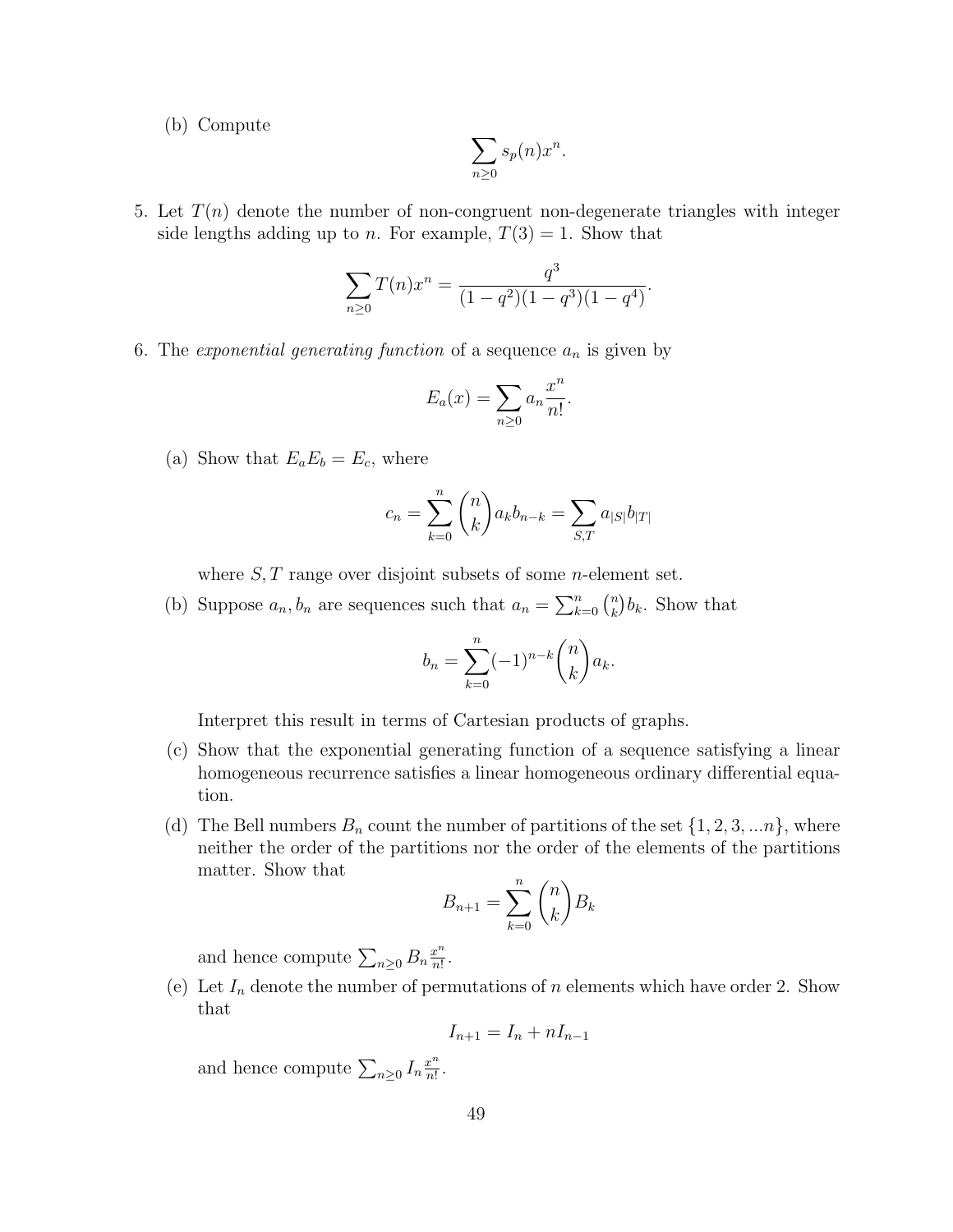(f) Prove the fundamental theorem of exponential generating functions: given a sequence  $f(n)$ , define  $h(0) = 1$  and

$$
h(|S|) = \sum_{k \ge 0} \sum_{B} f(|B_1|) ... f(|B_k|)
$$

where  $B_1,...B_k$  range over all partitions of S into disjoint subsets. Show that  $E_h = \exp(E_f)$ . Use this result to give a second proof of the result of the previous problem. What about the number of permutations with order 3?

(g) IMO 1987 #1: Let  $p_n(k)$  be the number of permutations of  $\{1, 2, \ldots n\}$  which have exactly k fixed points. Prove that

$$
\sum_{k=1}^{n} k p_n(k) = n!.
$$

(h) Putnam 2005 B6: Let  $S_n$  denote the set of all permutations of  $\{1, 2, \ldots n\}$ . For  $\pi \in S_n$ , let  $\sigma(\pi) = 1$  if  $\pi$  is an even permutation and  $-1$  if  $\pi$  is an odd permutation. Also, let  $\nu(\pi)$  denote the number of fixed points of  $\pi$ . Show that

$$
\sum_{\pi \in S_n} \frac{\sigma(\pi)}{\nu(\pi) + 1} = (-1)^{n+1} \frac{n}{n+1}.
$$

(A permutation is called even or odd if it can be written as a product of, respectively, an even or odd number of transpositions. Equivalently,  $\sigma(\pi)$  is the determinant of the permutation matrix associated to  $\pi$ .)

7. Given a function  $a(n): \mathbb{N} \to \mathbb{C}$ , define its *Dirichlet generating function* 

$$
L(s, a) = \sum_{n \ge 1} \frac{a(n)}{n^s}
$$

.

where  $s \in \mathbb{C}$ .

(a) Suppose  $a(n)$  is multiplicative, i.e.  $a(mn) = a(m)a(n)$  if  $gcd(m, n) = 1$ . Show that

$$
L(s, a) = \prod_{p \text{ is prime}} \sum_{k \geq 0} \frac{a(p^k)}{p^{ks}},
$$

i.e. L has an Euler product. Show a similar result in the case that  $a(n)$  is totally multiplicative (the gcd assumption can be dropped), hence the case that  $a(n) = 1$ (the Riemann zeta function).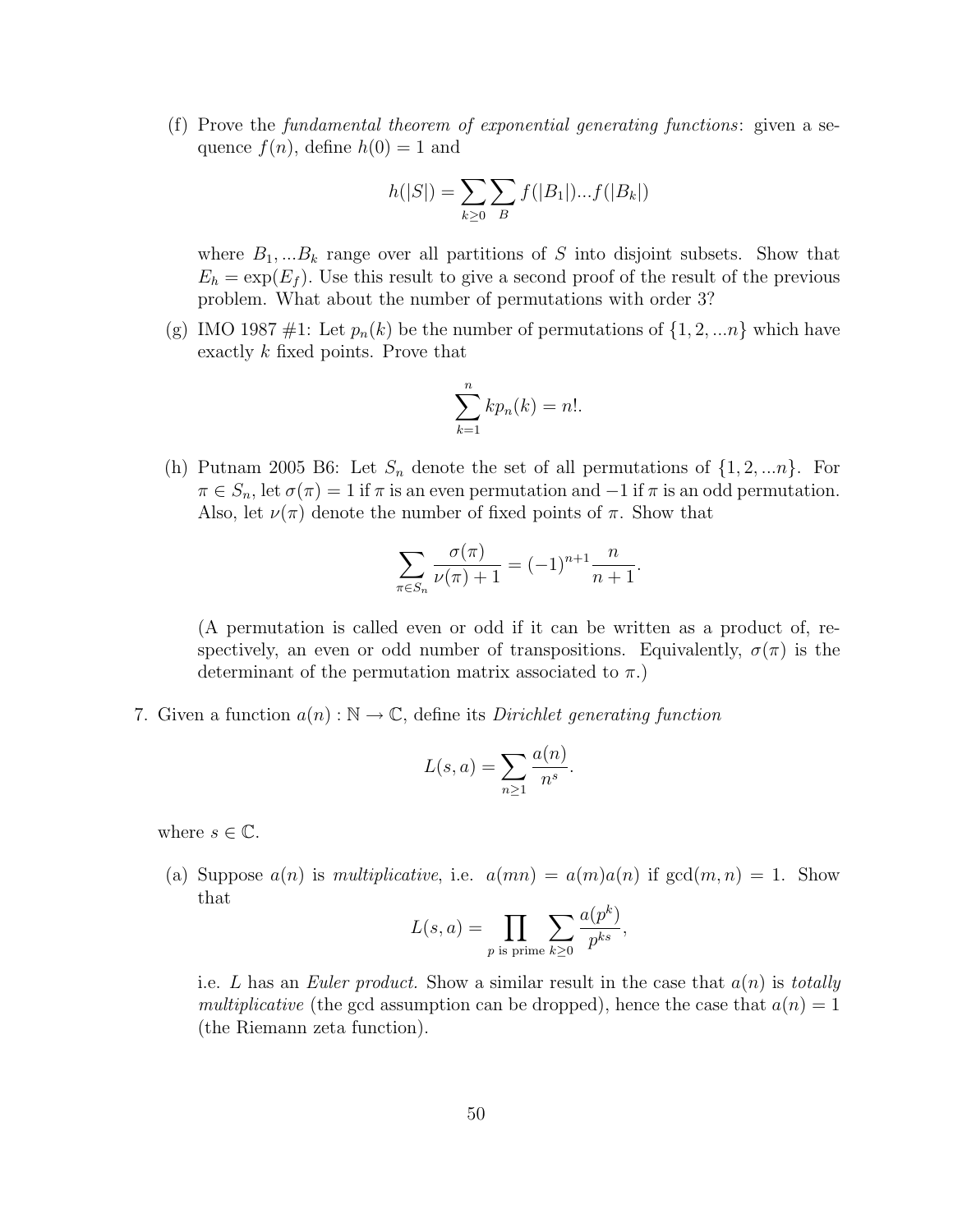(b) Show that the  $a(n) = 1$  Euler product implies that

$$
\sum_{p \text{ is prime}} \frac{1}{p}
$$

diverges. Conclude that there are infinitely many primes and, moreover, that there does not exist a finite collection of polynomials of degree 2 or greater such that their values at the integers contain the primes.

(c) Show that  $L(s, a)L(s, b) = L(s, c)$ , where

$$
c(n) = \prod_{d|n} a(n)b\left(\frac{n}{d}\right)
$$

is the *Dirichlet convolution* of a and b, to be written  $a * b$ . Conclude that the Dirichlet convolution of two multiplicative functions is multiplicative.

- (d) Show that the totient function  $\varphi(n)$ , the divisor function  $d(n)$ , and the Mobius function  $\mu(n)$  (which is equal to 1 if n is a product of an even number of distinct primes,  $-1$  if n is a product of an odd number of distinct primes, and 0 otherwise) are multiplicative. Compute their Dirichlet generating functions.
- (e) Prove Mobius inversion:  $b = a * 1$  if and only if  $a = b * \mu$ .
- (f) Let a necklace of length l be a string of l beads that can be one of n colors, with the equivalence relation that two necklaces are the same if one can be obtained from the other by cyclic permutation. Compute the number of distinct necklaces of length l.
- (g) For a given modulus m, define a *Dirichlet character* with respect to m to be a function  $\chi : \mathbb{N} \to \mathbb{C}$  such that  $\chi(n) = 0$  if  $(n, m) > 1$ ,  $\chi(n) = \chi(n + m)$ , and  $\chi$  is a homomorphism from  $(\mathbb{Z}/m\mathbb{Z})^*$  to  $\mathbb{C}$ , i.e. it is a group character of  $\mathbb{Z}/\varphi(m)/\mathbb{Z}$ . Among other things, this implies that  $\chi$  is totally multiplicative. For  $m = 3, 4$ , use the values of  $L(s, \chi)$  as  $\chi$  ranges over all characters to show that

$$
\sum_{p \text{ is prime}, p \equiv a \bmod m} \frac{1}{p}
$$

diverges, where  $gcd(a, m) = 1$ . (The proof is substantially harder for general m; the result is known as Dirichlet's theorem.)

(h) Let  $r_2(n)$  denote the number of ways n can be written as a sum of two squares, where order and sign are both taken into account, and let  $\chi(n)$  be the Dirichlet character with respect to 4 given by  $\chi(3) = -1$ . Show that

$$
r_2(n) = \sum_{d|n} \chi(d).
$$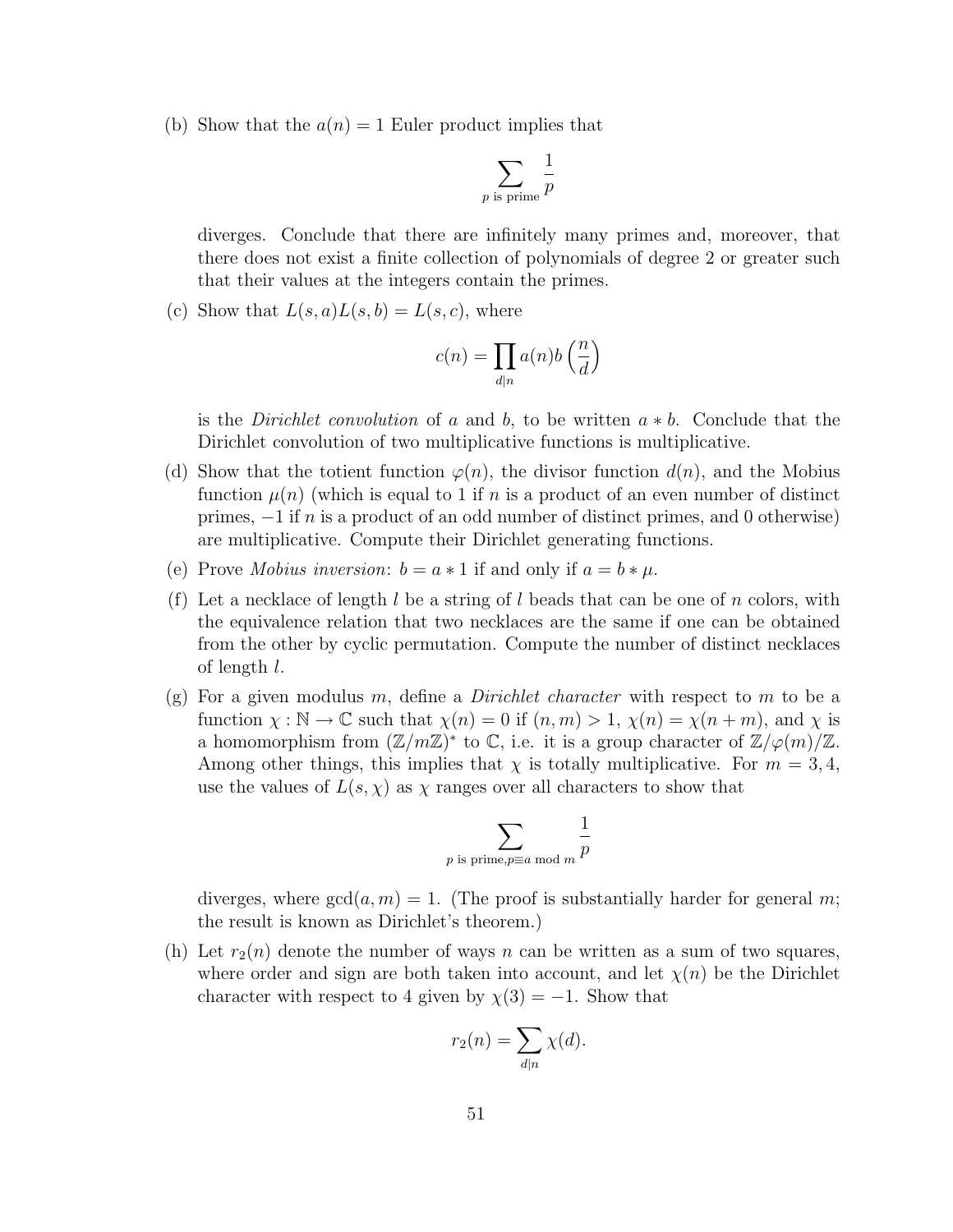- 8. Given a semigroup  $G$  (a group which is not required to have inverses or an identity), its semigroup algebra  $\mathbb{C}[G]$  is the algebra of formal linear combinations of elements of G with multiplication given by the semigroup operation, i.e.  $g(ah_1 + bh_2) = a(gh_1) +$  $b(gh_2)$  where  $a, b \in \mathbb{C}$  and  $g, h_1, h_2 \in \mathbb{C}$ . If G is a group,  $\mathbb{C}[G]$  is called the group algebra and is also known as the regular representation of G.
	- (a) Show that the algebra of ordinary generating functions in n variables is (isomorphic to) the semigroup algebra of the free semigroup on n generators, i.e. for  $n = 1$  the non-negative integers under addition. Also show that the algebra of Dirichlet generating functions is (isomorphic to) the semigroup algebra of the positive integers under multiplication.
	- (b) Show that the algebra of  $n \times n$  circulant matrices is (isomorphic to) the group algebra of  $\mathbb{Z}/n\mathbb{Z}$ , hence to  $\mathbb{C}[x]/(x^n-1)$ . More generally, show how to get a Cayley graph out of an element of a group algebra. Hence rework the last exercise in the last section by figuring out an easy way to write down the group algebra of  $(\mathbb{Z}/2\mathbb{Z})^n$ .
	- (c) Show that if G is a finite abelian group,  $\mathbb{C}[G]$  has a basis in which all of its elements, considered as linear operators on  $\mathbb{C}[G]$ , are diagonal. Describe the Fourier transform on G.